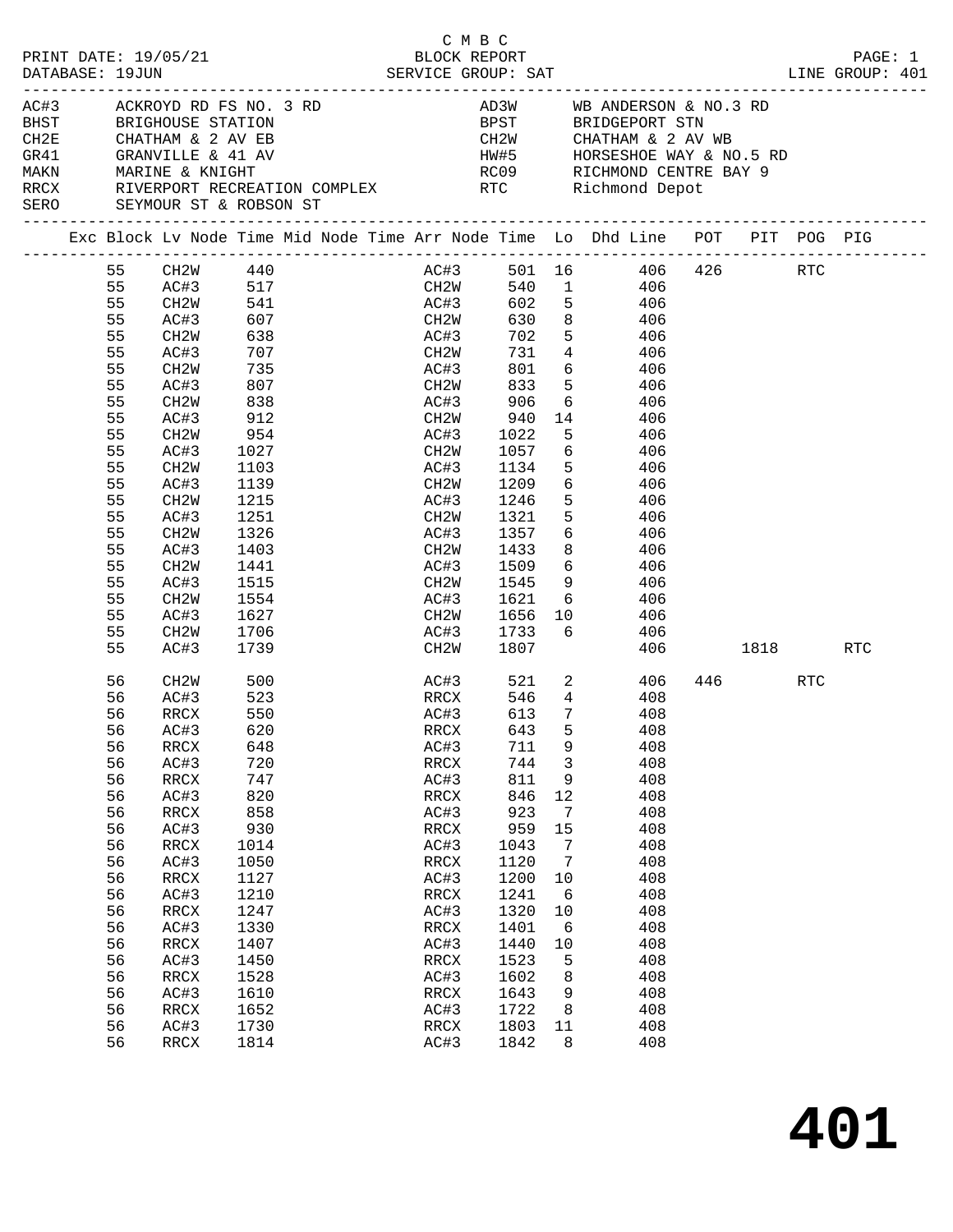## C M B C<br>BLOCK REPORT

PRINT DATE: 19/05/21 BLOCK REPORT PAGE: 2 LINE GROUP: 401 ------------------------------------------------------------------------------------------------- Exc Block Lv Node Time Mid Node Time Arr Node Time Lo Dhd Line POT PIT POG PIG

| 56 | AC#3              | 1850 | RRCX              | 1917   |                         | 408 | 1923    |            | <b>RTC</b> |
|----|-------------------|------|-------------------|--------|-------------------------|-----|---------|------------|------------|
| 57 | CH2E              | 506  | BHST              | 523 15 |                         | 401 | 452     | <b>RTC</b> |            |
| 57 | <b>BHST</b>       | 538  | CH2E              | 556    | 10                      | 401 |         |            |            |
| 57 | CH2E              | 606  | <b>BHST</b>       | 623    | 15                      | 401 |         |            |            |
| 57 | <b>BHST</b>       | 638  | CH2E              | 657    | 6                       | 401 |         |            |            |
| 57 | CH2E              | 703  | BHST              | 723    | $5^{\circ}$             | 401 |         |            |            |
| 57 | <b>BHST</b>       | 728  | CH2E              | 748    | 14                      | 401 |         |            |            |
| 57 | CH2E              | 802  | <b>BHST</b>       | 823    | 10                      | 401 |         |            |            |
| 57 | BHST              | 833  | CH2E              | 856    | $\overline{\mathbf{3}}$ | 401 |         |            |            |
| 57 | CH2E              | 859  | BHST              | 923    | 10                      | 401 |         |            |            |
| 57 | BHST              | 933  | CH2E              | 957    | 14                      | 401 |         |            |            |
| 57 | CH2E              | 1011 | BHST              | 1038   | 10                      | 401 |         |            |            |
| 57 | BHST              | 1048 | CH2E              | 1112   | 15                      | 401 |         |            |            |
| 57 | CH2E              | 1127 |                   | 1153   | 10                      | 401 |         |            |            |
|    |                   |      | BHST              |        |                         |     |         |            |            |
| 57 | <b>BHST</b>       | 1203 | CH2E              | 1229   | 13                      | 401 |         |            |            |
| 57 | CH2E              | 1242 | <b>BHST</b>       | 1308   | 10                      | 401 |         |            |            |
| 57 | BHST              | 1318 | CH2E              | 1344   | 11                      | 401 |         |            |            |
| 57 | CH2E              | 1355 | BHST              | 1423   | 10                      | 401 |         |            |            |
| 57 | BHST              | 1433 | CH2E              | 1459   | 12                      | 401 |         |            |            |
| 57 | CH2E              | 1511 | BHST              | 1538   | 10                      | 401 |         |            |            |
| 57 | BHST              | 1548 | CH2E              | 1615   | 12                      | 401 |         |            |            |
| 57 | CH2E              | 1627 | BHST              | 1653   | 10                      | 401 |         |            |            |
| 57 | <b>BHST</b>       | 1703 | CH2E              | 1730   | 15                      | 401 |         |            |            |
| 57 | CH2E              | 1745 | BHST              | 1808   | 10                      | 401 |         |            |            |
| 57 | BHST              | 1818 | CH2E              | 1844   |                         | 401 | 1855    |            | <b>RTC</b> |
|    |                   |      |                   |        |                         |     |         |            |            |
| 58 | CH2W              | 520  | AC#3              | 541    | $6\overline{6}$         | 406 | 506 700 | RTC        |            |
| 58 | AC#3              | 547  | CH2W              | 610    | 11                      | 406 |         |            |            |
| 58 | CH <sub>2</sub> W | 621  | AC#3              | 642    | 5                       | 406 |         |            |            |
| 58 | AC#3              | 647  | CH2W              | 711    | $7\phantom{.0}$         | 406 |         |            |            |
| 58 | CH2W              | 718  | AC#3              | 742    | 5                       | 406 |         |            |            |
| 58 | AC#3              | 747  | CH2W              | 812    | 13                      | 406 |         |            |            |
| 58 | CH <sub>2</sub> W | 825  | AC#3              | 851    | 6                       | 406 |         |            |            |
| 58 | AC#3              | 857  | CH2W              | 924    | 15                      | 406 |         |            |            |
| 58 | CH2W              | 939  | AC#3              | 1007   | 5                       | 406 |         |            |            |
| 58 | AC#3              | 1012 | CH2W              | 1042   | 9                       | 406 |         |            |            |
| 58 | CH <sub>2</sub> W | 1051 | AC#3              | 1122   | 5                       | 406 |         |            |            |
| 58 | AC#3              | 1127 | CH2W              | 1157   | 6                       | 406 |         |            |            |
| 58 | CH2W              | 1203 | AC#3              | 1234   | 5                       | 406 |         |            |            |
| 58 | AC#3              | 1239 | CH <sub>2</sub> W | 1309   | 5                       | 406 |         |            |            |
| 58 | CH2W              | 1314 | AC#3 1345         |        | 6                       | 406 |         |            |            |
| 58 | AC#3              | 1351 | CH <sub>2</sub> W | 1421   | 8                       | 406 |         |            |            |
| 58 | CH <sub>2</sub> W | 1429 | AC#3              | 1457   | 6                       | 406 |         |            |            |
| 58 | AC#3              | 1503 | CH <sub>2</sub> M | 1533   | 9                       | 406 |         |            |            |
| 58 | CH <sub>2</sub> W | 1542 | AC#3              | 1609   | 6                       | 406 |         |            |            |
| 58 | AC#3              | 1615 | CH <sub>2</sub> M | 1644   | 10                      | 406 |         |            |            |
| 58 | CH <sub>2</sub> W | 1654 | AC#3              | 1721   | 6                       | 406 |         |            |            |
| 58 | AC#3              | 1727 | CH <sub>2</sub> M | 1755   | 16                      | 406 |         |            |            |
| 58 | CH <sub>2</sub> W | 1811 | AC#3              | 1836   | 6                       | 406 |         |            |            |
| 58 | AC#3              | 1842 | CH <sub>2</sub> M | 1911   | 16                      | 406 |         |            |            |
| 58 | CH <sub>2</sub> W | 1927 | AC#3              | 1951   | 6                       | 406 |         |            |            |
| 58 | AC#3              | 1957 | CH2W              | 2026   | 5                       | 406 |         |            |            |
| 58 | CH <sub>2</sub> W | 2031 | AC#3              | 2051   | 6                       | 406 |         |            |            |
| 58 | AC#3              | 2057 | CH2W              | 2125   |                         | 406 | 2136    |            | <b>RTC</b> |
|    |                   |      |                   |        |                         |     |         |            |            |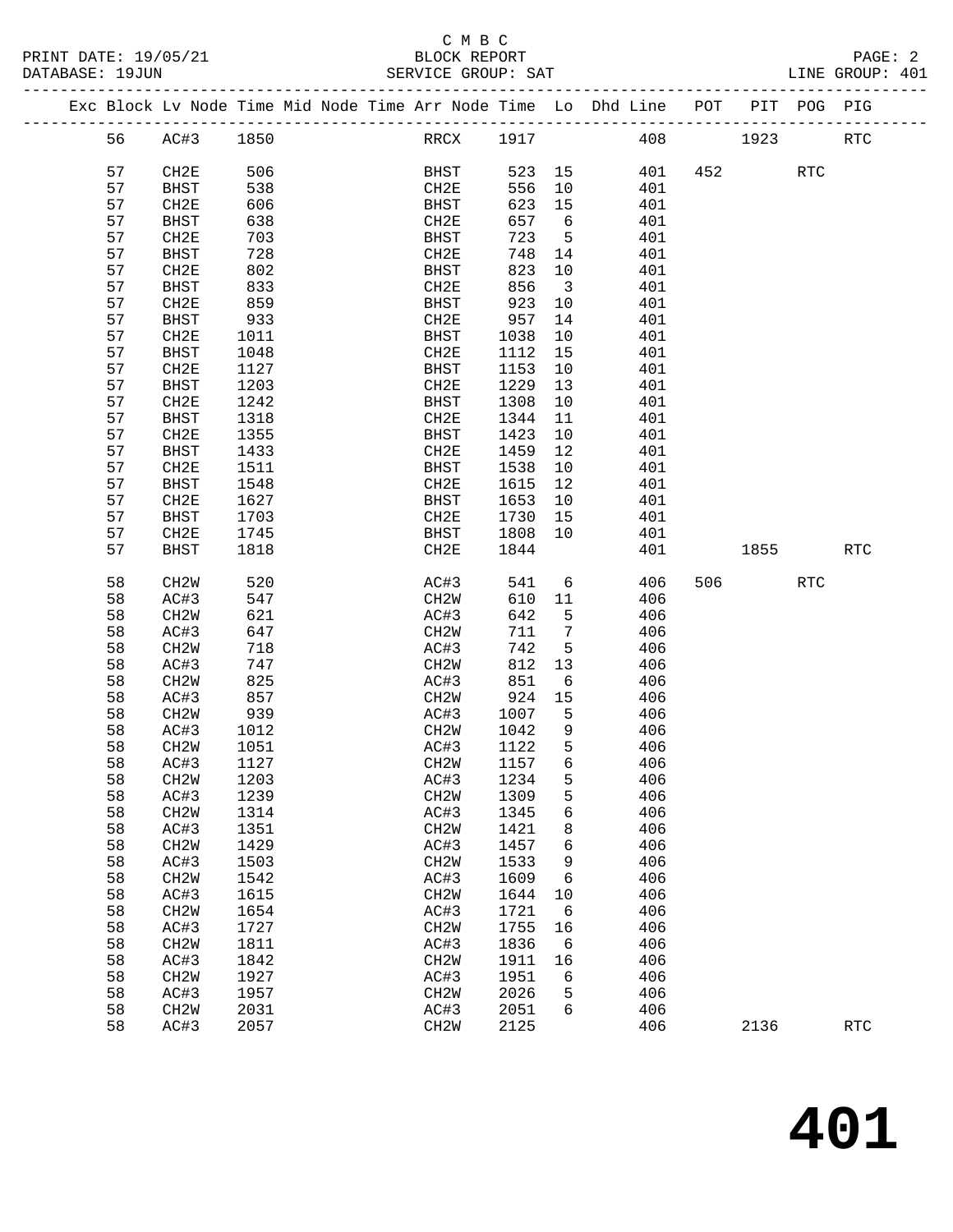|  |    |      |      |  |      |      |                | Exc Block Lv Node Time Mid Node Time Arr Node Time Lo Dhd Line | POT | PIT  | POG PIG |     |
|--|----|------|------|--|------|------|----------------|----------------------------------------------------------------|-----|------|---------|-----|
|  | 59 | RRCX | 518  |  | AC#3 | 541  | 9              | 408                                                            | 510 |      | RTC     |     |
|  | 59 | AC#3 | 550  |  | RRCX | 613  | 5              | 408                                                            |     |      |         |     |
|  | 59 | RRCX | 618  |  | AC#3 | 641  | 9              | 408                                                            |     |      |         |     |
|  | 59 | AC#3 | 650  |  | RRCX | 713  | 5              | 408                                                            |     |      |         |     |
|  | 59 | RRCX | 718  |  | AC#3 | 741  | 9              | 408                                                            |     |      |         |     |
|  | 59 | AC#3 | 750  |  | RRCX | 814  | $\overline{4}$ | 408                                                            |     |      |         |     |
|  | 59 | RRCX | 818  |  | AC#3 | 843  | 7              | 408                                                            |     |      |         |     |
|  | 59 | AC#3 | 850  |  | RRCX | 916  | 4              | 408                                                            |     |      |         |     |
|  | 59 | RRCX | 920  |  | AC#3 | 945  | 5              | 408                                                            |     |      |         |     |
|  | 59 | AC#3 | 950  |  | RRCX | 1019 | 13             | 408                                                            |     |      |         |     |
|  | 59 | RRCX | 1032 |  | AC#3 | 1101 | 9              | 408                                                            |     |      |         |     |
|  | 59 | AC#3 | 1110 |  | RRCX | 1140 | 7              | 408                                                            |     |      |         |     |
|  | 59 | RRCX | 1147 |  | AC#3 | 1220 | 10             | 408                                                            |     |      |         |     |
|  | 59 | AC#3 | 1230 |  | RRCX | 1301 | 6              | 408                                                            |     |      |         |     |
|  | 59 | RRCX | 1307 |  | AC#3 | 1340 | 10             | 408                                                            |     |      |         |     |
|  | 59 | AC#3 | 1350 |  | RRCX | 1421 | 6              | 408                                                            |     |      |         |     |
|  | 59 | RRCX | 1427 |  | AC#3 | 1500 | 10             | 408                                                            |     |      |         |     |
|  | 59 | AC#3 | 1510 |  | RRCX | 1543 | 9              | 408                                                            |     |      |         |     |
|  | 59 | RRCX | 1552 |  | AC#3 | 1622 | 8              | 408                                                            |     |      |         |     |
|  | 59 | AC#3 | 1630 |  | RRCX | 1702 | 10             | 408                                                            |     |      |         |     |
|  | 59 | RRCX | 1712 |  | AC#3 | 1742 | 8              | 408                                                            |     |      |         |     |
|  | 59 | AC#3 | 1750 |  | RRCX | 1823 |                | 408                                                            |     | 1829 |         | RTC |
|  |    |      |      |  |      |      |                |                                                                |     |      |         |     |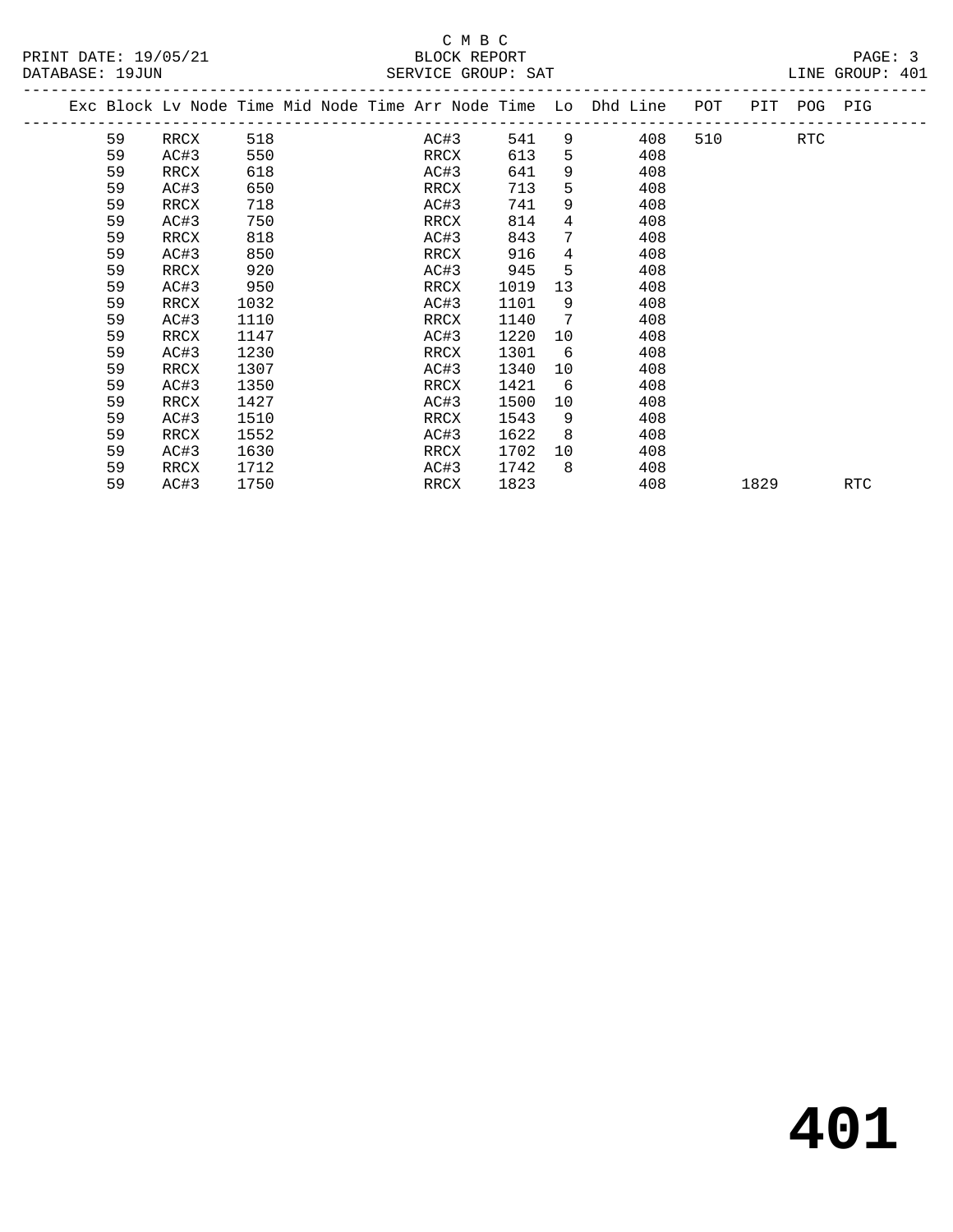## C M B C

| DATABASE: 19JUN |    |                   |      |  | SERVICE GROUP: SAT                                                             |       |                         |        |         |            |     | LINE GROUP: 401 |  |
|-----------------|----|-------------------|------|--|--------------------------------------------------------------------------------|-------|-------------------------|--------|---------|------------|-----|-----------------|--|
|                 |    |                   |      |  | Exc Block Lv Node Time Mid Node Time Arr Node Time Lo Dhd Line POT PIT POG PIG |       |                         |        |         |            |     |                 |  |
|                 | 60 | CH2W 601          |      |  | AC#3                                                                           | 622 5 |                         |        | 406 547 | <b>RTC</b> |     |                 |  |
|                 | 60 | AC#3              | 627  |  | CH2W                                                                           | 650 8 |                         | 406    |         |            |     |                 |  |
|                 | 60 | CH2W              | 658  |  | AC#3                                                                           | 722   | $5\overline{)}$         | 406    |         |            |     |                 |  |
|                 | 60 | AC#3              | 727  |  | CH2W                                                                           | 752   | $\overline{\mathbf{3}}$ | 406    |         |            |     |                 |  |
|                 | 60 | CH2W              | 755  |  | AC#3                                                                           | 821   | 6                       | 406    |         |            |     |                 |  |
|                 | 60 | AC#3              | 827  |  | CH2W                                                                           | 853   | 17                      | 406    |         |            |     |                 |  |
|                 | 60 | CH2W              | 910  |  | AC#3                                                                           | 936   | 6                       | 406    |         |            |     |                 |  |
|                 | 60 | AC#3              | 942  |  | CH2W                                                                           | 1011  | 6                       | 406    |         |            |     |                 |  |
|                 | 60 | CH2W              | 1017 |  | AC#3                                                                           | 1046  | 5                       | 406    |         |            |     |                 |  |
|                 | 60 | AC#3              | 1051 |  | CH2W                                                                           | 1121  | 6                       | 406    |         |            |     |                 |  |
|                 | 60 | CH2W              | 1127 |  | AC#3                                                                           | 1158  | 5                       | 406    |         |            |     |                 |  |
|                 | 60 | AC#3              | 1203 |  | CH2W                                                                           | 1233  | 5                       | 406    |         |            |     |                 |  |
|                 | 60 | CH2W              | 1238 |  | AC#3                                                                           | 1309  | 6                       | 406    |         |            |     |                 |  |
|                 | 60 | AC#3              | 1315 |  | CH2W                                                                           | 1345  | 7                       | 406    |         |            |     |                 |  |
|                 | 60 | CH2W              | 1352 |  | AC#3                                                                           | 1421  | 6                       | 406    |         |            |     |                 |  |
|                 | 60 | AC#3              | 1427 |  | CH2W                                                                           | 1457  | 9                       | 406    |         |            |     |                 |  |
|                 | 60 | CH2W              | 1506 |  | AC#3                                                                           | 1533  | 6                       | 406    |         |            |     |                 |  |
|                 | 60 | AC#3              | 1539 |  | CH2W                                                                           | 1609  | 9                       | 406    |         |            |     |                 |  |
|                 | 60 | CH2W              | 1618 |  | AC#3                                                                           | 1645  | 6                       | 406    |         |            |     |                 |  |
|                 | 60 | AC#3              | 1651 |  | CH2W                                                                           | 1719  | 11                      | 406    |         |            |     |                 |  |
|                 | 60 | CH <sub>2</sub> W | 1730 |  | AC#3                                                                           | 1757  | 6                       | 406    |         |            |     |                 |  |
|                 | 60 | AC#3              | 1803 |  | CH2W                                                                           | 1832  | 10                      | 406    |         |            |     |                 |  |
|                 | 60 | CH2W              | 1842 |  | AC#3                                                                           | 1906  | 6                       | 406    |         |            |     |                 |  |
|                 | 60 | AC#3              | 1912 |  | CH2W                                                                           | 1941  | 18                      | 406    |         |            |     |                 |  |
|                 | 60 | CH2W              | 1959 |  | AC#3                                                                           | 2021  | 6                       | 406    |         |            |     |                 |  |
|                 | 60 | AC#3              | 2027 |  | CH2W                                                                           | 2055  | 6                       | 406    |         |            |     |                 |  |
|                 | 60 | CH <sub>2</sub> W | 2101 |  | AC#3                                                                           | 2121  | 6                       | 406    |         |            |     |                 |  |
|                 | 60 | AC#3              | 2127 |  | CH2W                                                                           | 2155  | $7\phantom{.}$          | 406    |         |            |     |                 |  |
|                 | 60 | CH <sub>2</sub> W | 2202 |  | AC#3                                                                           | 2222  | 5                       | 406    |         |            |     |                 |  |
|                 | 60 | AC#3              | 2227 |  | CH2W                                                                           | 2255  | $7\phantom{.0}$         | 406    |         |            |     |                 |  |
|                 | 60 | CH2W              | 2302 |  | AC#3                                                                           | 2322  | 5                       | 406    |         |            |     |                 |  |
|                 | 60 | AC#3              | 2327 |  | CH2W                                                                           | 2352  | 10                      | 406    |         |            |     |                 |  |
|                 | 60 | CH2W              | 2402 |  | AC#3                                                                           | 2422  | 5                       | 406    |         |            |     |                 |  |
|                 | 60 | AC#3              | 2427 |  | CH2W                                                                           | 2452  | 10                      | 406    |         |            |     |                 |  |
|                 | 60 | CH2W              | 2502 |  | AC#3                                                                           | 2521  | 6                       | 406    |         |            |     |                 |  |
|                 | 60 | AC#3              | 2527 |  | CH2W                                                                           | 2551  | 10                      | 15 406 |         |            |     |                 |  |
|                 | 60 | AD3W              | 2616 |  | GR41 2647 SERO                                                                 | 2702  | $\overline{7}$          | N10    |         |            |     |                 |  |
|                 | 60 | SERO              |      |  | 2709 GR41 2724 AD3W                                                            | 2801  |                         | N10    |         | 2812       |     | RTC             |  |
|                 |    |                   |      |  |                                                                                |       |                         |        |         |            |     |                 |  |
|                 | 61 | CH2E              | 723  |  | <b>BHST</b>                                                                    | 743   | 5                       | 401    | 709     |            | RTC |                 |  |
|                 | 61 | <b>BHST</b>       | 748  |  | CH2E                                                                           | 808   | 9                       | 401    |         |            |     |                 |  |
|                 | 61 | CH2E              | 817  |  | <b>BHST</b>                                                                    | 838   | 10                      | 401    |         |            |     |                 |  |
|                 | 61 | <b>BHST</b>       | 848  |  | CH2E                                                                           | 911   | 2                       | 401    |         |            |     |                 |  |
|                 | 61 | CH2E              | 913  |  | <b>BHST</b>                                                                    | 938   | 10                      | 401    |         |            |     |                 |  |
|                 | 61 | <b>BHST</b>       | 948  |  | CH2E                                                                           | 1012  | 14                      | 401    |         |            |     |                 |  |
|                 | 61 | CH2E              | 1026 |  | <b>BHST</b>                                                                    | 1053  | 10                      | 401    |         |            |     |                 |  |
|                 | 61 | BHST              | 1103 |  | CH2E                                                                           | 1127  | 15                      | 401    |         |            |     |                 |  |
|                 | 61 | CH2E              | 1142 |  | <b>BHST</b>                                                                    | 1208  | 10                      | 401    |         |            |     |                 |  |
|                 | 61 | <b>BHST</b>       | 1218 |  | CH2E                                                                           | 1244  | 13                      | 401    |         |            |     |                 |  |
|                 | 61 | CH2E              | 1257 |  | <b>BHST</b>                                                                    | 1323  | 10                      | 401    |         |            |     |                 |  |
|                 | 61 | BHST              | 1333 |  | CH2E                                                                           | 1359  | 12                      | 401    |         |            |     |                 |  |
|                 | 61 | CH2E              | 1411 |  | <b>BHST</b>                                                                    | 1438  | 10                      | 401    |         |            |     |                 |  |
|                 | 61 | <b>BHST</b>       | 1448 |  | CH2E                                                                           | 1514  | 12                      | 401    |         |            |     |                 |  |
|                 | 61 | CH2E              | 1526 |  | BHST                                                                           | 1553  | 10                      | 401    |         |            |     |                 |  |
|                 | 61 | BHST              | 1603 |  | CH2E                                                                           | 1630  | 14                      | 401    |         |            |     |                 |  |
|                 | 61 | CH2E              | 1644 |  | <b>BHST</b>                                                                    | 1708  | 10                      | 401    |         |            |     |                 |  |

**401**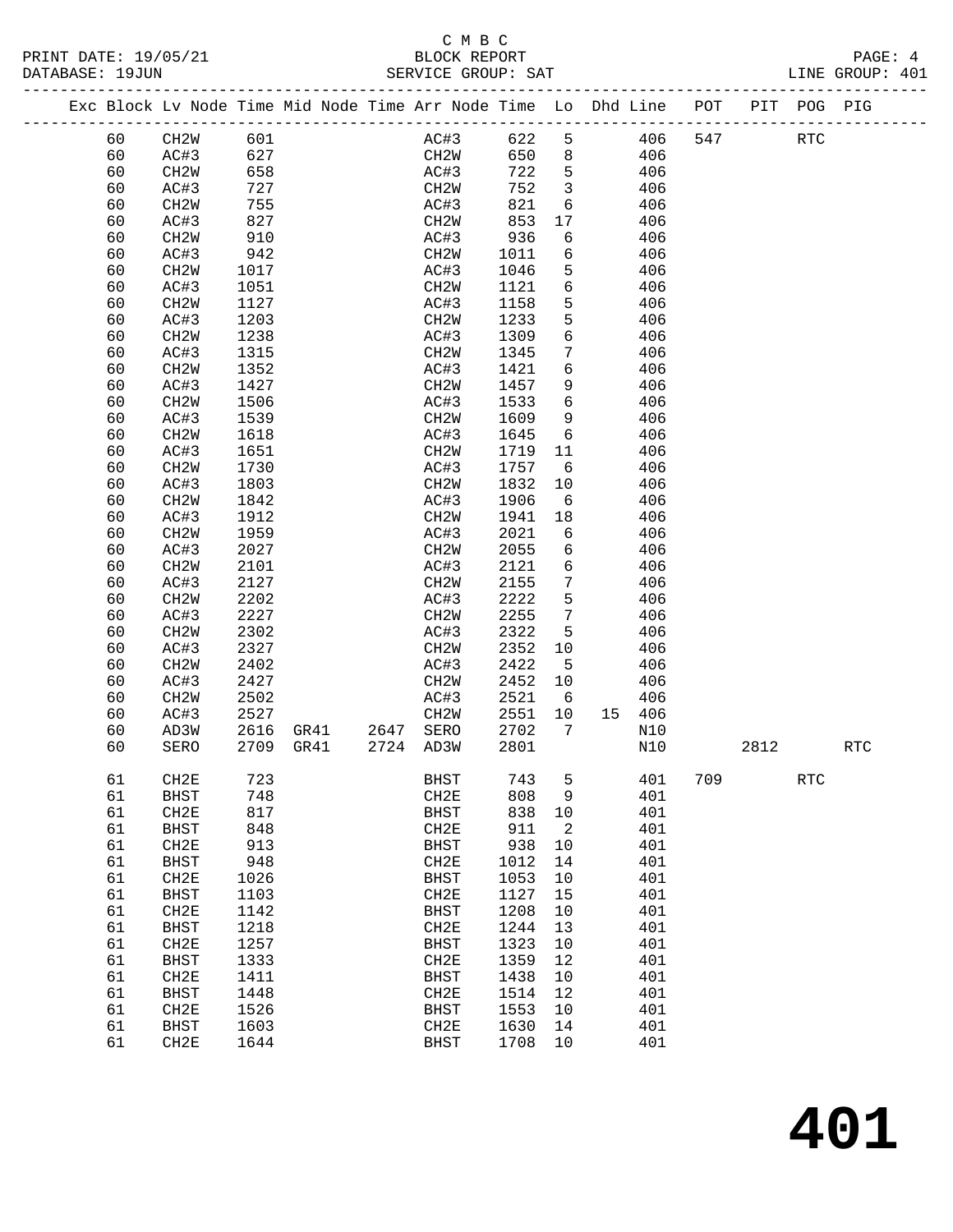|  |    | Exc Block Lv Node Time Mid Node Time Arr Node Time Lo Dhd Line POT |      |      |           |                   |             |        |                         |        |     |      | PIT POG PIG |            |  |
|--|----|--------------------------------------------------------------------|------|------|-----------|-------------------|-------------|--------|-------------------------|--------|-----|------|-------------|------------|--|
|  | 61 | BHST                                                               | 1718 |      |           |                   | CH2E        | 1745   |                         |        | 401 | 1756 |             | <b>RTC</b> |  |
|  |    |                                                                    |      |      |           |                   |             |        |                         |        |     |      |             |            |  |
|  | 62 | CH2E                                                               | 743  |      |           |                   | <b>BHST</b> | 803 15 |                         | 401    | 729 |      | <b>RTC</b>  |            |  |
|  | 62 | <b>BHST</b>                                                        | 818  |      |           | CH2E              |             | 839    | $5^{\circ}$             | 401    |     |      |             |            |  |
|  | 62 | CH2E                                                               | 844  |      |           | BHST              |             | 908    | 10                      | 401    |     |      |             |            |  |
|  | 62 | <b>BHST</b>                                                        | 918  |      |           | CH2E              |             | 941    | 15                      | 401    |     |      |             |            |  |
|  | 62 | CH <sub>2E</sub>                                                   | 956  |      |           | BHST              |             | 1023   | 10                      | 401    |     |      |             |            |  |
|  | 62 | <b>BHST</b>                                                        | 1033 |      |           | CH2E              |             | 1057   | 15                      | 401    |     |      |             |            |  |
|  | 62 | CH2E                                                               | 1112 |      |           | BHST              |             | 1138   | 10                      | 401    |     |      |             |            |  |
|  | 62 | <b>BHST</b>                                                        | 1148 |      |           | CH2E              |             | 1212   | 15                      | 401    |     |      |             |            |  |
|  | 62 | CH2E                                                               | 1227 |      |           | BHST              |             | 1253   | 10                      | 401    |     |      |             |            |  |
|  | 62 | <b>BHST</b>                                                        | 1303 |      |           | CH2E              |             | 1329   | 11                      | 401    |     |      |             |            |  |
|  | 62 | CH2E                                                               | 1340 |      |           | BHST              |             | 1408   | 10                      | 401    |     |      |             |            |  |
|  | 62 | <b>BHST</b>                                                        | 1418 |      |           | CH2E              |             | 1444   | 12                      | 401    |     |      |             |            |  |
|  | 62 | CH2E                                                               | 1456 |      |           | BHST              |             | 1523   | 10                      | 401    |     |      |             |            |  |
|  | 62 | <b>BHST</b>                                                        | 1533 |      |           | CH2E              |             | 1600   | 12                      | 401    |     |      |             |            |  |
|  | 62 | CH2E                                                               | 1612 |      |           | BHST              |             | 1638   | 10                      | 401    |     |      |             |            |  |
|  | 62 | <b>BHST</b>                                                        | 1648 |      |           | CH2E              |             | 1715   | 14                      | 401    |     |      |             |            |  |
|  | 62 | CH2E                                                               | 1729 |      |           | BHST              |             | 1753   | 10                      | 401    |     |      |             |            |  |
|  | 62 | <b>BHST</b>                                                        | 1803 |      |           | CH2E              |             | 1829   | 18                      | 401    |     |      |             |            |  |
|  | 62 | CH2E                                                               | 1847 |      |           | BHST              |             | 1908   | 8 <sup>8</sup>          | 401    |     |      |             |            |  |
|  | 62 | <b>BHST</b>                                                        | 1916 |      |           | CH2E              |             | 1942   | 6                       | 401    |     |      |             |            |  |
|  | 62 | CH2E                                                               | 1948 |      |           | BHST              |             | 2008   | 8 <sup>8</sup>          | 401    |     |      |             |            |  |
|  | 62 | <b>BHST</b>                                                        | 2016 |      |           | CH2E              |             | 2039   | 11                      | 401    |     |      |             |            |  |
|  | 62 | CH2E                                                               | 2050 |      |           | BHST              |             | 2108   | 11                      | 401    |     |      |             |            |  |
|  | 62 | BHST                                                               | 2119 |      |           | CH2E              |             | 2142   | 8 <sup>8</sup>          | 401    |     |      |             |            |  |
|  | 62 | CH2E                                                               | 2150 |      |           | <b>BHST</b>       |             | 2208   | 15                      | 401    |     |      |             |            |  |
|  | 62 | <b>BHST</b>                                                        | 2223 |      |           | CH2E              |             | 2246   | 16                      | 401    |     |      |             |            |  |
|  | 62 | CH2E                                                               | 2302 |      |           | RC09              |             | 2319   | 17                      | 402    |     |      |             |            |  |
|  | 62 | RC09                                                               | 2336 |      |           | CH2E              |             | 2358   | $\overline{\mathbf{3}}$ | 402    |     |      |             |            |  |
|  | 62 | CH2E                                                               | 2401 |      |           | RC09              |             | 2419   | $\overline{4}$          | 402    |     |      |             |            |  |
|  | 62 | RC09                                                               | 2423 |      |           | CH <sub>2</sub> W |             | 2443   | $\overline{7}$          | 402    |     |      |             |            |  |
|  | 62 | CH <sub>2</sub> W                                                  | 2450 | BHST | 2506 MAKN |                   |             | 2530   | 12 <sup>°</sup>         | 407    |     |      |             |            |  |
|  | 62 | MAKN                                                               | 2542 | BPST | 2553      | BHST              |             | 2604   | 26                      | 407    |     |      |             |            |  |
|  | 62 | BHST                                                               | 2630 | BHST | 2630      | CH2W              |             | 2647   | 18                      | 15 401 |     |      |             |            |  |
|  | 62 | AD3W                                                               | 2720 | GR41 | 2739      | SERO              |             | 2754   | 15                      | N10    |     |      |             |            |  |
|  | 62 | SERO                                                               | 2809 | GR41 | 2824      | AD3W              |             | 2850   | $-5$                    | N10    |     |      |             |            |  |
|  | 62 | AD3W                                                               | 2855 | GR41 | 2914 SERO |                   |             | 2929   |                         | N10    |     | 2959 |             | <b>RTC</b> |  |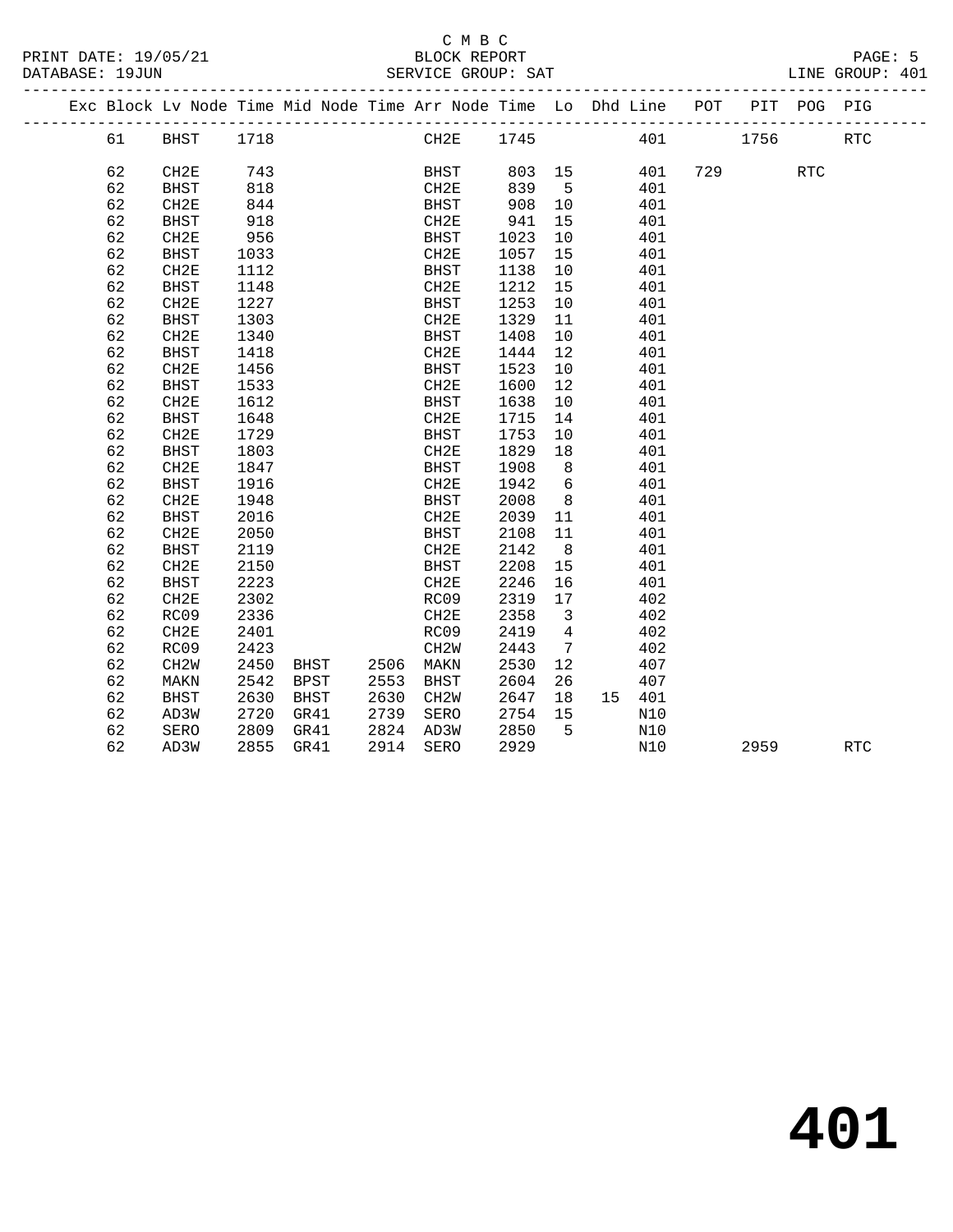#### C M B C<br>BLOCK REPORT PRINT DATE: 19/05/21 BLOCK REPORT PAGE: 6 SERVICE GROUP: SAT

|  |    | Exc Block Lv Node Time Mid Node Time Arr Node Time Lo Dhd Line POT |      |  |                   |      |             |                |     |     |            | PIT POG PIG |            |
|--|----|--------------------------------------------------------------------|------|--|-------------------|------|-------------|----------------|-----|-----|------------|-------------|------------|
|  | 63 | BHST                                                               | 803  |  |                   | CH2E | 824 8       |                | 401 | 748 | <b>RTC</b> |             |            |
|  | 63 | CH2E                                                               | 832  |  |                   |      | BHST 853 10 |                | 401 |     |            |             |            |
|  | 63 | <b>BHST</b>                                                        | 903  |  | CH2E              |      | 926 15      |                | 401 |     |            |             |            |
|  | 63 | CH2E                                                               | 941  |  | BHST              |      | 1008        | 10             | 401 |     |            |             |            |
|  | 63 | <b>BHST</b>                                                        | 1018 |  | CH2E              |      | 1042        | 15             | 401 |     |            |             |            |
|  | 63 | CH2E                                                               | 1057 |  | BHST              |      | 1123        | 10             | 401 |     |            |             |            |
|  | 63 | BHST                                                               | 1133 |  | CH2E              |      | 1157        | 15             | 401 |     |            |             |            |
|  | 63 | CH <sub>2E</sub>                                                   | 1212 |  | BHST              |      | 1238        | 10             | 401 |     |            |             |            |
|  | 63 | <b>BHST</b>                                                        | 1248 |  | CH2E              |      | 1314        | 11             | 401 |     |            |             |            |
|  | 63 | CH <sub>2E</sub>                                                   | 1325 |  | <b>BHST</b>       |      | 1353        | 10             | 401 |     |            |             |            |
|  | 63 | <b>BHST</b>                                                        | 1403 |  | CH2E              |      | 1429        | 12             | 401 |     |            |             |            |
|  | 63 | CH2E                                                               | 1441 |  | <b>BHST</b>       |      | 1508        | 10             | 401 |     |            |             |            |
|  | 63 | <b>BHST</b>                                                        | 1518 |  | CH2E              |      | 1545        | 11             | 401 |     |            |             |            |
|  | 63 | CH2E                                                               | 1556 |  | <b>BHST</b>       |      | 1623        | 10             | 401 |     |            |             |            |
|  | 63 | <b>BHST</b>                                                        | 1633 |  | CH2E              |      | 1700        | 14             | 401 |     |            |             |            |
|  | 63 | CH2E                                                               | 1714 |  | <b>BHST</b>       |      | 1738        | 10             | 401 |     |            |             |            |
|  | 63 | <b>BHST</b>                                                        | 1748 |  | CH2E              |      | 1814        | 13             | 401 |     |            |             |            |
|  | 63 | CH2E                                                               | 1827 |  | <b>BHST</b>       |      | 1848        | 8 <sup>8</sup> | 401 |     |            |             |            |
|  | 63 | <b>BHST</b>                                                        | 1856 |  | CH2E              |      | 1922        | 6              | 401 |     |            |             |            |
|  | 63 | CH2E                                                               | 1928 |  | BHST              |      | 1948        | 8 <sup>8</sup> | 401 |     |            |             |            |
|  | 63 | <b>BHST</b>                                                        | 1956 |  | CH2E              |      | 2020        | 10             | 401 |     |            |             |            |
|  | 63 | CH2E                                                               | 2030 |  | BHST              |      | 2048        | 11             | 401 |     |            |             |            |
|  | 63 | <b>BHST</b>                                                        | 2059 |  | CH2E              |      | 2122        |                | 401 |     | 2133       |             | <b>RTC</b> |
|  |    |                                                                    |      |  |                   |      |             |                |     |     |            |             |            |
|  | 64 | CH <sub>2</sub> W                                                  | 810  |  | AC#3              |      | 836         | 6              | 406 |     | 756 750 17 | <b>RTC</b>  |            |
|  | 64 | AC#3                                                               | 842  |  | CH <sub>2</sub> W |      | 909         | 16             | 406 |     |            |             |            |
|  | 64 | CH <sub>2</sub> W                                                  | 925  |  | AC#3              |      | 951         | 6              | 406 |     |            |             |            |
|  | 64 | AC#3                                                               | 957  |  | CH <sub>2</sub> W |      | 1026        | 13             | 406 |     |            |             |            |
|  | 64 | CH <sub>2</sub> W                                                  | 1039 |  | AC#3              |      | 1110        | 5              | 406 |     |            |             |            |
|  | 64 | AC#3                                                               | 1115 |  | CH2W              |      | 1145        | 6              | 406 |     |            |             |            |
|  | 64 | CH <sub>2</sub> W                                                  | 1151 |  | AC#3              |      | 1222        | 5              | 406 |     |            |             |            |
|  | 64 | AC#3                                                               | 1227 |  | CH <sub>2</sub> W |      | 1257        | 5              | 406 |     |            |             |            |
|  | 64 | CH <sub>2</sub> W                                                  | 1302 |  | AC#3              |      | 1333        | 6              | 406 |     |            |             |            |
|  | 64 | AC#3                                                               | 1339 |  | CH2W              |      | 1409        | 8              | 406 |     |            |             |            |
|  | 64 | CH <sub>2</sub> M                                                  | 1417 |  | AC#3              |      | 1445        | 6              | 406 |     |            |             |            |
|  | 64 | AC#3                                                               | 1451 |  | CH <sub>2</sub> W |      | 1521        | 9              | 406 |     |            |             |            |
|  | 64 | CH <sub>2</sub> W                                                  | 1530 |  | AC#3              |      | 1557        | - 6            | 406 |     |            |             |            |
|  | 64 | AC#3                                                               | 1603 |  | CH2W              |      | 1632        | 10             | 406 |     |            |             |            |
|  | 64 | CH <sub>2</sub> W                                                  | 1642 |  | AC#3              |      | 1709        | 6              | 406 |     |            |             |            |
|  | 64 | AC#3                                                               | 1715 |  | CH <sub>2</sub> W |      | 1743        | 11             | 406 |     |            |             |            |
|  | 64 | CH <sub>2</sub> W                                                  | 1754 |  | AC#3              |      | 1821        | 6              | 406 |     |            |             |            |
|  | 64 | AC#3                                                               | 1827 |  | CH2W              |      | 1856        | 16             | 406 |     |            |             |            |
|  | 64 | CH <sub>2</sub> W                                                  | 1912 |  | AC#3              |      | 1936        | 6              | 406 |     |            |             |            |
|  | 64 | AC#3                                                               | 1942 |  | CH <sub>2</sub> W |      | 2011        |                | 406 |     | 2022       |             | <b>RTC</b> |
|  |    |                                                                    |      |  |                   |      |             |                |     |     |            |             |            |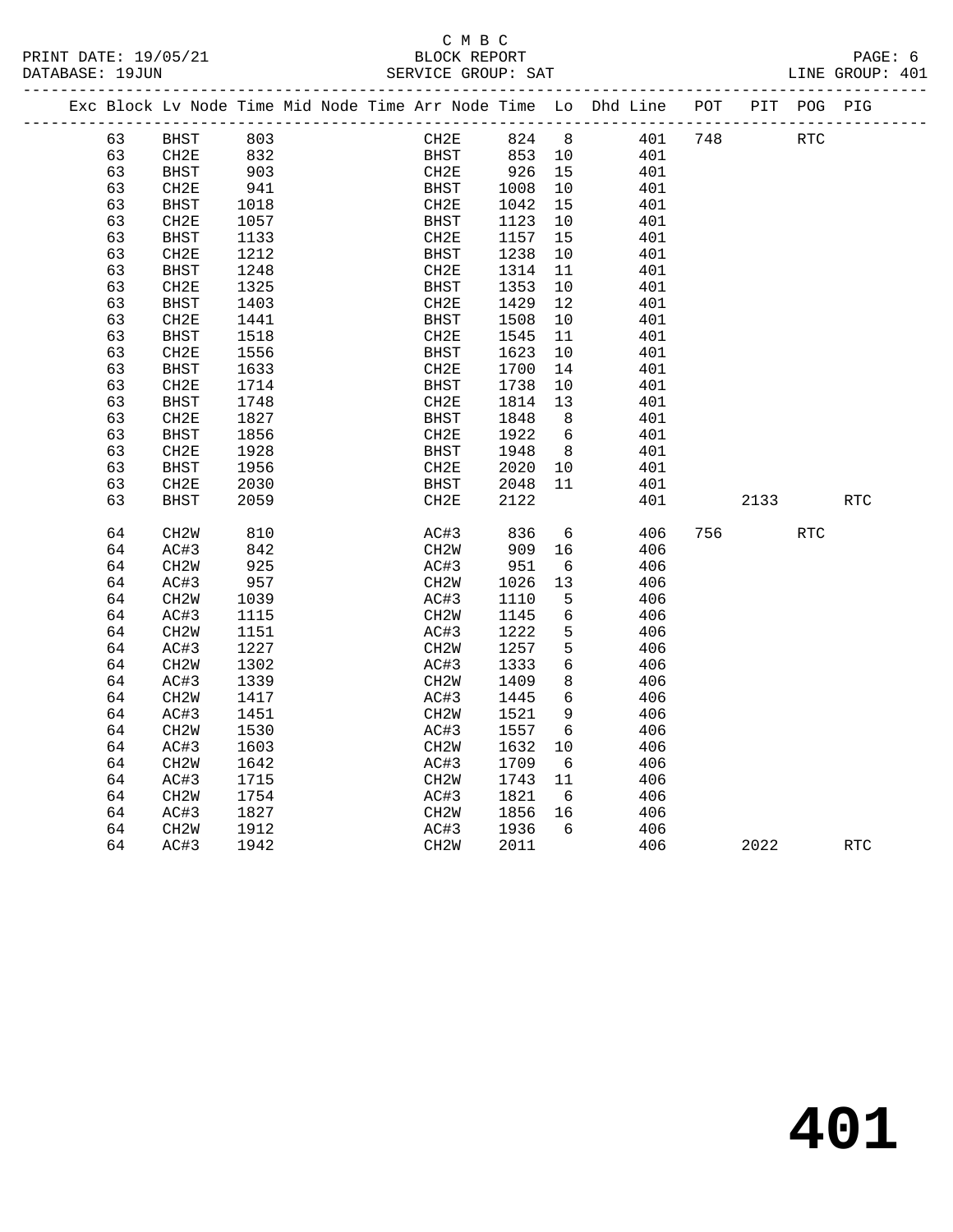|  |    | Exc Block Lv Node Time Mid Node Time Arr Node Time Lo Dhd Line POT |      |  |      |      |                         |     |     | PIT  | POG PIG    |            |  |
|--|----|--------------------------------------------------------------------|------|--|------|------|-------------------------|-----|-----|------|------------|------------|--|
|  | 65 | RRCX                                                               | 838  |  | AC#3 | 903  | 7                       | 408 | 830 |      | <b>RTC</b> |            |  |
|  | 65 | AC#3                                                               | 910  |  | RRCX | 939  | 18                      | 408 |     |      |            |            |  |
|  | 65 | RRCX                                                               | 957  |  | AC#3 | 1025 | 5                       | 408 |     |      |            |            |  |
|  | 65 | AC#3                                                               | 1030 |  | RRCX | 1100 | 7                       | 408 |     |      |            |            |  |
|  | 65 | RRCX                                                               | 1107 |  | AC#3 | 1140 | 10                      | 408 |     |      |            |            |  |
|  | 65 | AC#3                                                               | 1150 |  | RRCX | 1220 | 7                       | 408 |     |      |            |            |  |
|  | 65 | RRCX                                                               | 1227 |  | AC#3 | 1300 | 10                      | 408 |     |      |            |            |  |
|  | 65 | AC#3                                                               | 1310 |  | RRCX | 1341 | 6                       | 408 |     |      |            |            |  |
|  | 65 | RRCX                                                               | 1347 |  | AC#3 | 1420 | 10                      | 408 |     |      |            |            |  |
|  | 65 | AC#3                                                               | 1430 |  | RRCX | 1503 | $\overline{4}$          | 408 |     |      |            |            |  |
|  | 65 | RRCX                                                               | 1507 |  | AC#3 | 1542 | 8                       | 408 |     |      |            |            |  |
|  | 65 | AC#3                                                               | 1550 |  | RRCX | 1623 | 9                       | 408 |     |      |            |            |  |
|  | 65 | RRCX                                                               | 1632 |  | AC#3 | 1702 | 8                       | 408 |     |      |            |            |  |
|  | 65 | AC#3                                                               | 1710 |  | RRCX | 1743 | 9                       | 408 |     |      |            |            |  |
|  | 65 | RRCX                                                               | 1752 |  | AC#3 | 1822 | 8                       | 408 |     |      |            |            |  |
|  | 65 | AC#3                                                               | 1830 |  | RRCX | 1901 | 14                      | 408 |     |      |            |            |  |
|  | 65 | RRCX                                                               | 1915 |  | AC#3 | 1942 | 5                       | 408 |     |      |            |            |  |
|  | 65 | AC#3                                                               | 1947 |  | RRCX | 2014 | 3                       | 408 |     |      |            |            |  |
|  | 65 | RRCX                                                               | 2017 |  | AC#3 | 2042 | 5                       | 408 |     |      |            |            |  |
|  | 65 | AC#3                                                               | 2047 |  | RRCX | 2114 | 5                       | 408 |     |      |            |            |  |
|  | 65 | RRCX                                                               | 2119 |  | AC#3 | 2142 | 5                       | 408 |     |      |            |            |  |
|  | 65 | AC#3                                                               | 2147 |  | RRCX | 2214 | 7                       | 408 |     |      |            |            |  |
|  | 65 | RRCX                                                               | 2221 |  | AC#3 | 2244 | $\overline{3}$          | 408 |     |      |            |            |  |
|  | 65 | AC#3                                                               | 2247 |  | RRCX | 2312 | 10                      | 408 |     |      |            |            |  |
|  | 65 | RRCX                                                               | 2322 |  | AC#3 | 2344 | 3                       | 408 |     |      |            |            |  |
|  | 65 | AC#3                                                               | 2347 |  | RRCX | 2412 | 10                      | 408 |     |      |            |            |  |
|  | 65 | RRCX                                                               | 2422 |  | AC#3 | 2444 | $\overline{\mathbf{3}}$ | 408 |     |      |            |            |  |
|  | 65 | AC#3                                                               | 2447 |  | HW#5 | 2507 | 17                      | 408 |     |      |            |            |  |
|  | 65 | HW#5                                                               | 2524 |  | AC#3 | 2542 | $\mathcal{L}$           | 408 |     |      |            |            |  |
|  | 65 | AC#3                                                               | 2544 |  | HW#5 | 2604 |                         | 408 |     | 2607 |            | <b>RTC</b> |  |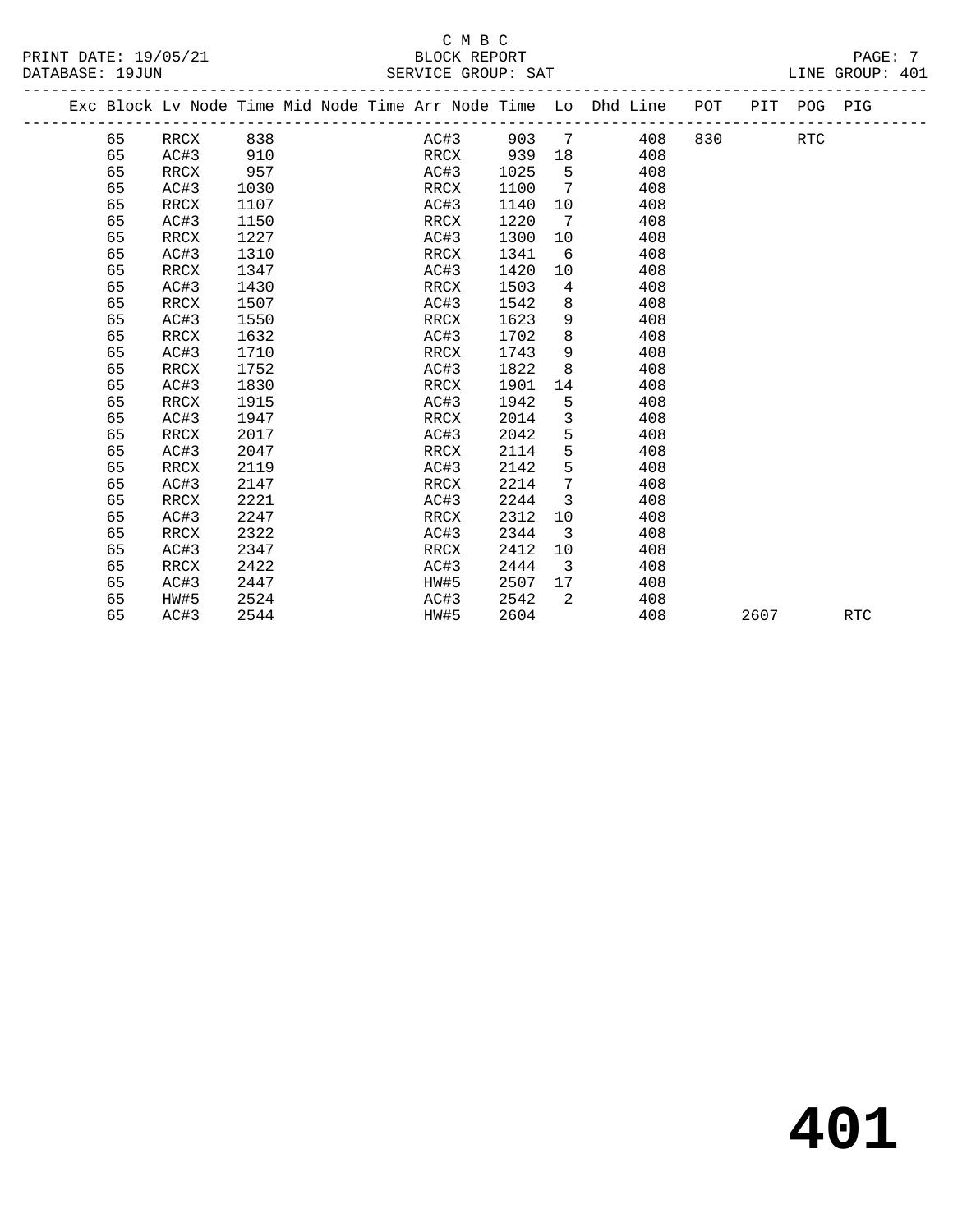# C M B C<br>BLOCK REPORT

| PRINT DATE: 19/05/21 | BLOCK REPORT       | PAGE:           |
|----------------------|--------------------|-----------------|
| DATABASE: 19JUN      | SERVICE GROUP: SAT | LINE GROUP: 401 |
|                      |                    |                 |

|  |    | Exc Block Lv Node Time Mid Node Time Arr Node Time Lo Dhd Line |      |      |      |                   |      |                   |    |     | POT | PIT  | POG PIG    |            |  |
|--|----|----------------------------------------------------------------|------|------|------|-------------------|------|-------------------|----|-----|-----|------|------------|------------|--|
|  | 66 | CH <sub>2</sub> W                                              | 853  |      |      | AC#3              | 921  | 6                 |    | 406 | 839 |      | <b>RTC</b> |            |  |
|  | 66 | AC#3                                                           | 927  |      |      | CH2W              | 955  | 10                |    | 406 |     |      |            |            |  |
|  | 66 | CH <sub>2</sub> W                                              | 1005 |      |      | AC#3              | 1034 | 5                 |    | 406 |     |      |            |            |  |
|  | 66 | AC#3                                                           | 1039 |      |      | CH2W              | 1109 | 6                 |    | 406 |     |      |            |            |  |
|  | 66 | CH <sub>2</sub> W                                              | 1115 |      |      | AC#3              | 1146 | 5                 |    | 406 |     |      |            |            |  |
|  | 66 | AC#3                                                           | 1151 |      |      | CH2W              | 1221 | 6                 |    | 406 |     |      |            |            |  |
|  | 66 | CH <sub>2</sub> W                                              | 1227 |      |      | AC#3              | 1258 | 5                 |    | 406 |     |      |            |            |  |
|  | 66 | AC#3                                                           | 1303 |      |      | CH2W              | 1333 | 7                 |    | 406 |     |      |            |            |  |
|  | 66 | CH <sub>2</sub> W                                              | 1340 |      |      | AC#3              | 1409 | 6                 |    | 406 |     |      |            |            |  |
|  | 66 | AC#3                                                           | 1415 |      |      | CH <sub>2</sub> W | 1445 | 8                 |    | 406 |     |      |            |            |  |
|  | 66 | CH <sub>2</sub> W                                              | 1453 |      |      | AC#3              | 1521 | 6                 |    | 406 |     |      |            |            |  |
|  | 66 | AC#3                                                           | 1527 |      |      | CH <sub>2</sub> W | 1557 | 9                 |    | 406 |     |      |            |            |  |
|  | 66 | CH <sub>2</sub> W                                              | 1606 |      |      | AC#3              | 1633 | 6                 |    | 406 |     |      |            |            |  |
|  | 66 | AC#3                                                           | 1639 |      |      | CH2W              | 1707 | 11                |    | 406 |     |      |            |            |  |
|  | 66 | CH <sub>2</sub> W                                              | 1718 |      |      | AC#3              | 1745 | 6                 |    | 406 |     |      |            |            |  |
|  | 66 | AC#3                                                           | 1751 |      |      | CH <sub>2</sub> W | 1819 | 7                 |    | 406 |     |      |            |            |  |
|  | 66 | CH <sub>2</sub> W                                              | 1826 |      |      | AC#3              | 1851 | 6                 |    | 406 |     |      |            |            |  |
|  | 66 | AC#3                                                           | 1857 |      |      | CH <sub>2</sub> W | 1926 | 18                |    | 406 |     |      |            |            |  |
|  | 66 | CH <sub>2</sub> W                                              | 1944 |      |      | AC#3              | 2006 | 6                 |    | 406 |     |      |            |            |  |
|  | 66 | AC#3                                                           | 2012 |      |      | CH <sub>2</sub> W | 2040 | 6                 |    | 406 |     |      |            |            |  |
|  | 66 | CH <sub>2</sub> W                                              | 2046 |      |      | AC#3              | 2106 | 6                 |    | 406 |     |      |            |            |  |
|  | 66 | AC#3                                                           | 2112 |      |      | CH <sub>2</sub> M | 2140 | 2                 |    | 406 |     |      |            |            |  |
|  | 66 | CH <sub>2</sub> W                                              | 2142 |      |      | AC#3              | 2202 | $5\phantom{.0}$   |    | 406 |     |      |            |            |  |
|  | 66 | AC#3                                                           | 2207 |      |      | CH <sub>2</sub> W | 2235 | 7                 |    | 406 |     |      |            |            |  |
|  | 66 | CH <sub>2</sub> W                                              | 2242 |      |      | AC#3              | 2302 | 5                 |    | 406 |     |      |            |            |  |
|  | 66 | AC#3                                                           | 2307 |      |      | CH <sub>2</sub> M | 2332 | 10                |    | 406 |     |      |            |            |  |
|  | 66 | CH <sub>2</sub> W                                              | 2342 |      |      | AC#3              | 2402 | 5                 |    | 406 |     |      |            |            |  |
|  | 66 | AC#3                                                           | 2407 |      |      | CH <sub>2</sub> W | 2432 | 10                |    | 406 |     |      |            |            |  |
|  | 66 | CH <sub>2</sub> W                                              | 2442 |      |      | AC#3              | 2501 | 6                 |    | 406 |     |      |            |            |  |
|  | 66 | AC#3                                                           | 2507 |      |      | CH <sub>2</sub> M | 2531 | $\mathbf 0$       | 15 | 406 |     |      |            |            |  |
|  | 66 | AD3W                                                           | 2546 | GR41 | 2617 | SERO              | 2632 | 7                 |    | N10 |     |      |            |            |  |
|  | 66 | SERO                                                           | 2639 | GR41 | 2654 | AD3W              | 2731 | 22                |    | N10 |     |      |            |            |  |
|  | 66 | AD3W                                                           | 2753 | GR41 | 2812 | SERO              | 2827 | $12 \overline{ }$ |    | N10 |     |      |            |            |  |
|  | 66 | SERO                                                           | 2839 | GR41 | 2854 | AD3W              | 2920 |                   |    | N10 |     | 2931 |            | <b>RTC</b> |  |
|  |    |                                                                |      |      |      |                   |      |                   |    |     |     |      |            |            |  |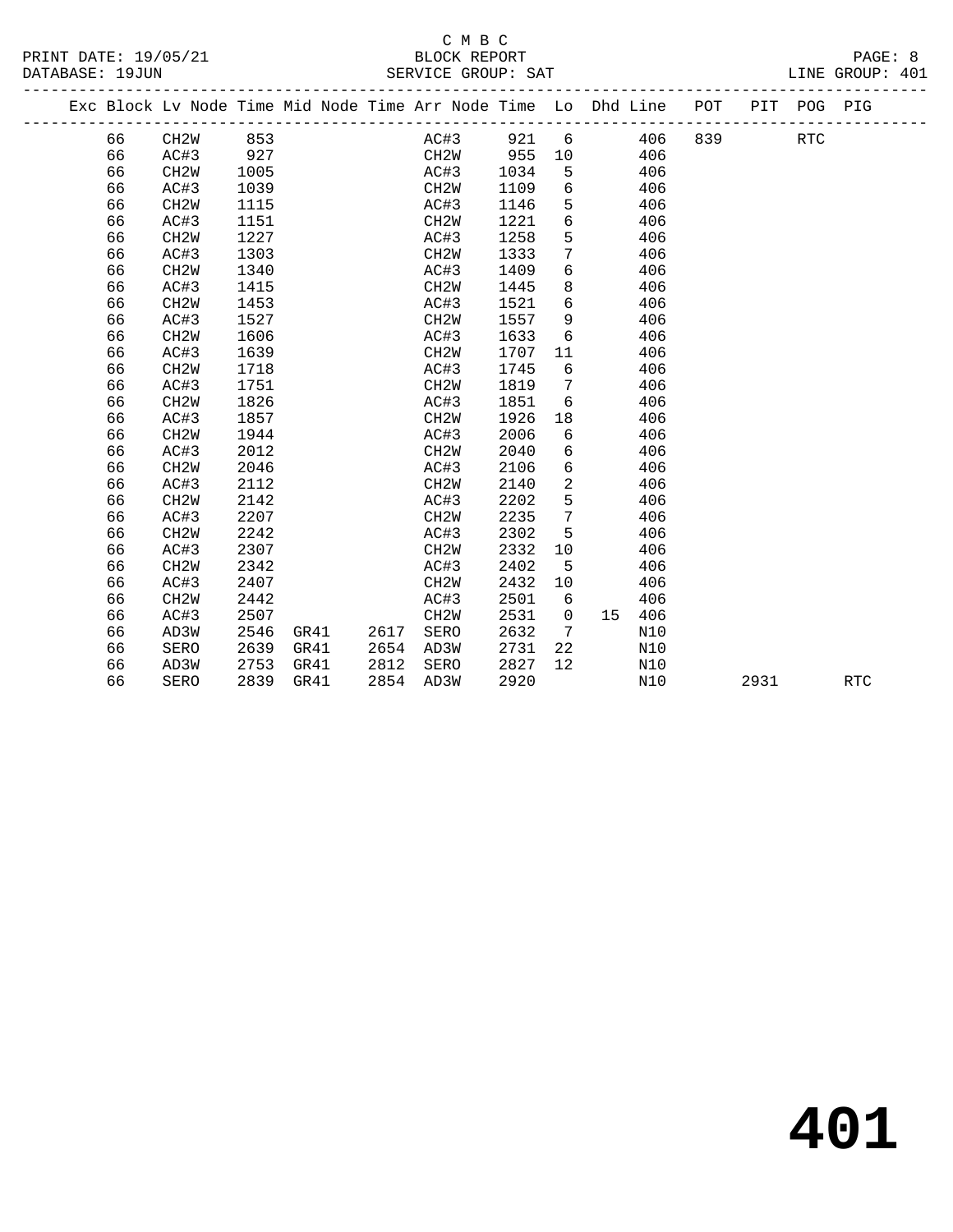## C M B C<br>BLOCK REPORT

| PRINT DATE: 19/05/21<br>DATABASE: 19JUN |          | 5/21         |              |      |      | BLOCK REPORT<br>SERVICE GROUP: SAT                                             |              |                |     |            |           |            | PAGE: 9<br>LINE GROUP: 401 |
|-----------------------------------------|----------|--------------|--------------|------|------|--------------------------------------------------------------------------------|--------------|----------------|-----|------------|-----------|------------|----------------------------|
|                                         |          |              |              |      |      | Exc Block Lv Node Time Mid Node Time Arr Node Time Lo Dhd Line POT PIT POG PIG |              |                |     |            |           |            |                            |
|                                         |          | 67 CH2E 928  |              |      |      | BHST 953 10 401 914 RTC                                                        |              |                |     |            |           |            |                            |
|                                         | 67       | <b>BHST</b>  | 1003         |      |      | CH2E 1027 15 401                                                               |              |                |     |            |           |            |                            |
|                                         | 67       | CH2E         | 1042         |      |      | BHST 1108                                                                      |              | 10             | 401 |            |           |            |                            |
|                                         | 67       | BHST         | 1118         |      |      | CH2E                                                                           | 1142         | 15             |     | 401        |           |            |                            |
|                                         | 67       | CH2E         | 1157         |      |      | BHST                                                                           | 1223         | 10             |     | 401        |           |            |                            |
|                                         | 67       | BHST         | 1233         |      |      | CH2E                                                                           | 1259         | 11             |     | 401        |           |            |                            |
|                                         | 67       | CH2E         | 1310         |      |      | BHST                                                                           | 1338         | 10             |     | 401        |           |            |                            |
|                                         | 67       | BHST         | 1348         |      |      | CH2E                                                                           | 1414         | 12             |     | 401        |           |            |                            |
|                                         | 67       | CH2E         | 1426         |      |      | BHST                                                                           | 1453         | 10             |     | 401        |           |            |                            |
|                                         | 67       | BHST         | 1503         |      |      | CH2E                                                                           | 1530         | 11             |     | 401        |           |            |                            |
|                                         | 67       | CH2E         | 1541         |      |      | BHST                                                                           | 1608         | 10             |     | 401        |           |            |                            |
|                                         | 67       | BHST         | 1618         |      |      | CH2E                                                                           | 1645         | 14             |     | 401        |           |            |                            |
|                                         | 67       | CH2E         | 1659         |      |      | BHST                                                                           | 1723         | 10             |     | 401        |           |            |                            |
|                                         | 67       | BHST         | 1733         |      |      | CH2E                                                                           | 1759         | 6              |     | 401        |           |            |                            |
|                                         | 67       | CH2E         | 1805         |      |      | BHST                                                                           | 1828         | 8              |     | 401        |           |            |                            |
|                                         | 67       | BHST         | 1836         |      |      | CH2E                                                                           | 1902         | 5 <sup>5</sup> |     | 401        |           |            |                            |
|                                         | 67       | CH2E         | 1907         |      |      | <b>BHST</b>                                                                    | 1928         | 8 <sup>8</sup> |     | 401        |           |            |                            |
|                                         | 67       | BHST         | 1936         |      |      | CH2E                                                                           | 2000         | 8 <sup>8</sup> |     | 401        |           |            |                            |
|                                         | 67       | CH2E         | 2008         |      |      | BHST                                                                           | 2028         | 11             |     | 401        |           |            |                            |
|                                         | 67       | <b>BHST</b>  | 2039         |      |      | CH2E                                                                           | 2102         | 18             |     | 401        |           |            |                            |
|                                         | 67       | CH2E         | 2120         |      |      | BHST                                                                           | 2138         | 15             |     | 401        |           |            |                            |
|                                         | 67       | BHST         | 2153         |      |      | CH2E                                                                           | 2216         | 9              |     | 401        |           |            |                            |
|                                         | 67       | CH2E         | 2225         |      |      | BHST                                                                           | 2243         | 11             |     | 401        |           |            |                            |
|                                         | 67       | <b>BHST</b>  | 2254         |      |      | CH2E                                                                           | 2317         | 8 <sup>8</sup> |     | 401        |           |            |                            |
|                                         | 67       | CH2E         | 2325         |      |      | BHST                                                                           | 2343         | $\mathbf{1}$   |     | 401        |           |            |                            |
|                                         | 67       | BHST         | 2344         |      |      | CH2E                                                                           | 2407         | 18             |     | 401        |           |            |                            |
|                                         | 67       | CH2E         | 2425         |      |      | BHST                                                                           | 2443         | $\mathbf{1}$   |     | 401        |           |            |                            |
|                                         | 67       | BHST         | 2444         | BHST |      | 2444 CH2W                                                                      | 2501         | $\overline{0}$ |     | 15 401     |           |            |                            |
|                                         | 67       | AD3W         | 2516         | GR41 | 2547 | SERO                                                                           | 2602         | 7              |     | N10        |           |            |                            |
|                                         | 67       | SERO         | 2609         | GR41 |      | 2624 AD3W                                                                      | 2701         | 6              |     | 32 N10     |           |            |                            |
|                                         | 67       | SERO         | 2739         | GR41 |      | 2754 AD3W                                                                      | 2820         | 2              |     | N10        |           |            |                            |
|                                         | 67       | AD3W         | 2822         | GR41 | 2841 | SERO                                                                           | 2856         |                |     | N10        | 2926 10   |            | <b>RTC</b>                 |
|                                         | 68       | RRCX         | 939          |      |      | AC#3                                                                           | 1007 3 408   |                |     |            | 931 — 100 | <b>RTC</b> |                            |
|                                         | 68       | AC#3         | 1010         |      |      | RRCX                                                                           | 1039 12      |                | 408 |            |           |            |                            |
|                                         | 68       | RRCX         | 1051         |      |      | AC#3                                                                           | 1120         | 10             |     | 408        |           |            |                            |
|                                         | 68       | AC#3         | 1130         |      |      | RRCX                                                                           | 1200         | $7\phantom{0}$ |     | 408        |           |            |                            |
|                                         |          | 68 RRCX 1207 |              |      |      | AC#3 1240 10                                                                   |              |                |     | 408        |           |            |                            |
|                                         | 68       | AC#3         | 1250         |      |      | RRCX                                                                           | 1321         | 6              |     | 408        |           |            |                            |
|                                         | 68       | RRCX         | 1327         |      |      | AC#3                                                                           | 1400         | 10             |     | 408        |           |            |                            |
|                                         | 68       | AC#3         | 1410         |      |      | RRCX                                                                           | 1442         | 5              |     | 408        |           |            |                            |
|                                         | 68       | RRCX         | 1447         |      |      | AC#3                                                                           | 1520         | 10             |     | 408        |           |            |                            |
|                                         | 68       | AC#3         | 1530         |      |      | RRCX                                                                           | 1603         | 9              |     | 408        |           |            |                            |
|                                         | 68       | RRCX         | 1612         |      |      | AC#3                                                                           | 1642         | 8              |     | 408        |           |            |                            |
|                                         | 68       | AC#3         | 1650         |      |      | RRCX                                                                           | 1723         | 9              |     | 408        |           |            |                            |
|                                         | 68       | RRCX         | 1732         |      |      | AC#3                                                                           | 1802         | 8              |     | 408        |           |            |                            |
|                                         | 68       | AC#3         | 1810         |      |      | RRCX                                                                           | 1841         | 4              |     | 408        |           |            |                            |
|                                         | 68       | RRCX         | 1845         |      |      | AC#3                                                                           | 1912         | 5              |     | 408        |           |            |                            |
|                                         | 68       | AC#3         | 1917         |      |      | RRCX                                                                           | 1944         | 3              |     | 408        |           |            |                            |
|                                         | 68<br>68 | RRCX<br>AC#3 | 1947<br>2017 |      |      | AC#3                                                                           | 2012         | 5              |     | 408<br>408 |           |            |                            |
|                                         | 68       | RRCX         | 2049         |      |      | RRCX                                                                           | 2044         | 5              |     | 408        |           |            |                            |
|                                         | 68       | AC#3         | 2117         |      |      | AC#3<br>RRCX                                                                   | 2112<br>2144 | 5<br>5         |     | 408        |           |            |                            |
|                                         | 68       | RRCX         | 2149         |      |      | AC#3                                                                           | 2212         | 5              |     | 408        |           |            |                            |
|                                         | 68       | AC#3         | 2217         |      |      | RRCX                                                                           | 2242         |                |     | 408        | 2248      |            | <b>RTC</b>                 |
|                                         |          |              |              |      |      |                                                                                |              |                |     |            |           |            |                            |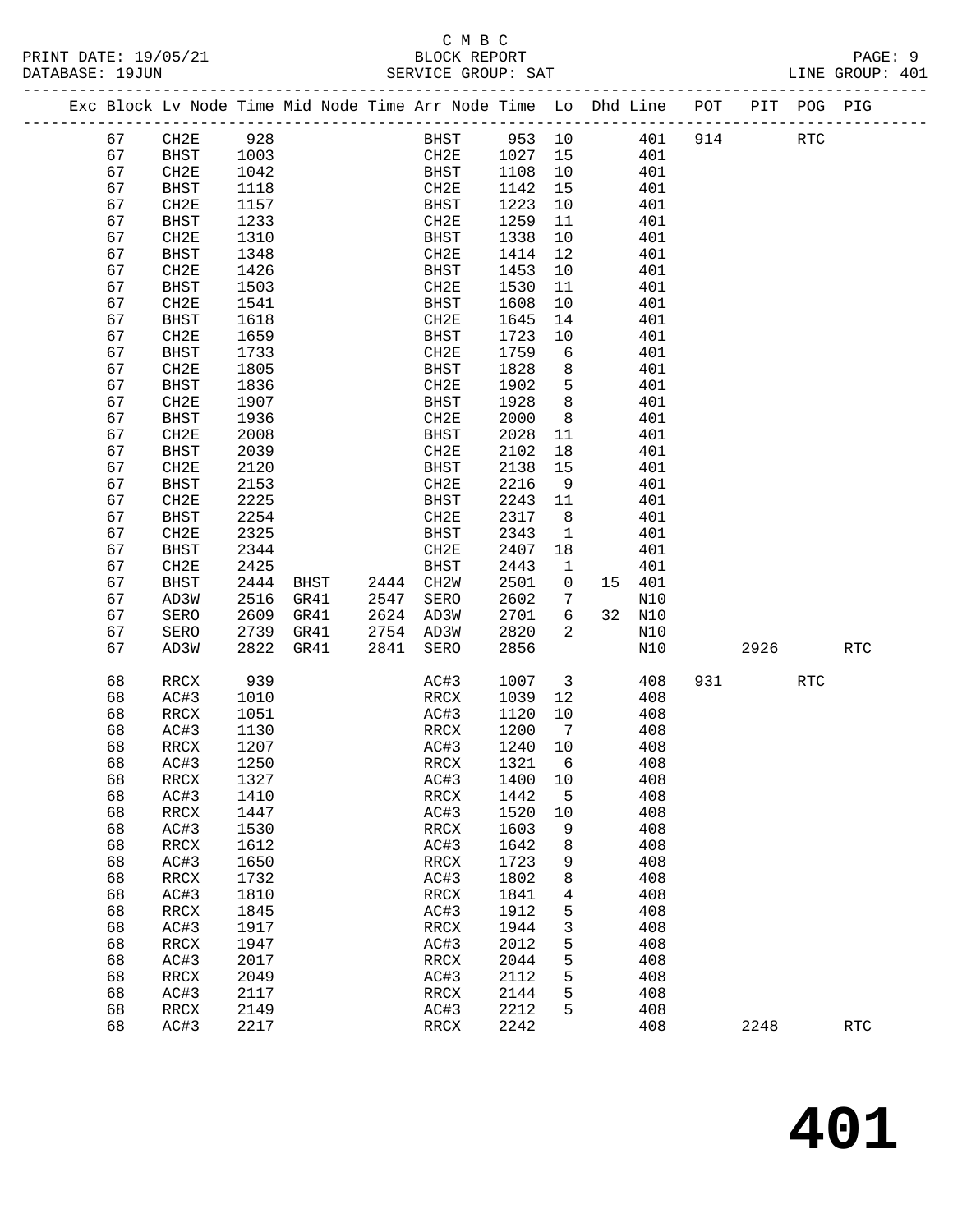|  |    | Exc Block Lv Node Time Mid Node Time Arr Node Time Lo Dhd Line POT |      |  |                   |      |                 |                   |     |          |      | PIT POG PIG |            |  |
|--|----|--------------------------------------------------------------------|------|--|-------------------|------|-----------------|-------------------|-----|----------|------|-------------|------------|--|
|  | 69 | CH <sub>2</sub> W                                                  | 1029 |  | AC#3              | 1058 |                 | $5^{\circ}$       |     | 406 1015 |      | <b>RTC</b>  |            |  |
|  | 69 | AC#3                                                               | 1103 |  | CH2W              | 1133 |                 | $6 \qquad \qquad$ | 406 |          |      |             |            |  |
|  | 69 | CH <sub>2</sub> W                                                  | 1139 |  | AC#3              | 1210 | 5               |                   | 406 |          |      |             |            |  |
|  | 69 | AC#3                                                               | 1215 |  | CH <sub>2</sub> W | 1245 | 5               |                   | 406 |          |      |             |            |  |
|  | 69 | CH <sub>2</sub> W                                                  | 1250 |  | AC#3              | 1321 | 6               |                   | 406 |          |      |             |            |  |
|  | 69 | AC#3                                                               | 1327 |  | CH2W              | 1357 | 8               |                   | 406 |          |      |             |            |  |
|  | 69 | CH <sub>2</sub> W                                                  | 1405 |  | AC#3              | 1433 | 6               |                   | 406 |          |      |             |            |  |
|  | 69 | AC#3                                                               | 1439 |  | CH <sub>2</sub> W | 1509 | 9               |                   | 406 |          |      |             |            |  |
|  | 69 | CH <sub>2</sub> W                                                  | 1518 |  | AC#3              | 1545 | 6               |                   | 406 |          |      |             |            |  |
|  | 69 | AC#3                                                               | 1551 |  | CH <sub>2</sub> M | 1621 | 9               |                   | 406 |          |      |             |            |  |
|  | 69 | CH <sub>2</sub> W                                                  | 1630 |  | AC#3              | 1657 | 6               |                   | 406 |          |      |             |            |  |
|  | 69 | AC#3                                                               | 1703 |  | CH <sub>2</sub> W | 1731 | 11              |                   | 406 |          |      |             |            |  |
|  | 69 | CH <sub>2</sub> W                                                  | 1742 |  | AC#3              | 1809 | 6               |                   | 406 |          |      |             |            |  |
|  | 69 | AC#3                                                               | 1815 |  | CH <sub>2</sub> W | 1844 | 13              |                   | 406 |          |      |             |            |  |
|  | 69 | CH <sub>2</sub> W                                                  | 1857 |  | AC#3              | 1921 | 6               |                   | 406 |          |      |             |            |  |
|  | 69 | AC#3                                                               | 1927 |  | CH <sub>2</sub> W | 1956 | 20              |                   | 406 |          |      |             |            |  |
|  | 69 | CH <sub>2</sub> W                                                  | 2016 |  | AC#3              | 2036 | 6               |                   | 406 |          |      |             |            |  |
|  | 69 | AC#3                                                               | 2042 |  | CH <sub>2</sub> W | 2110 | 11              |                   | 406 |          |      |             |            |  |
|  | 69 | CH <sub>2</sub> W                                                  | 2121 |  | AC#3              | 2141 | 6               |                   | 406 |          |      |             |            |  |
|  | 69 | AC#3                                                               | 2147 |  | CH <sub>2</sub> W | 2215 | 7               |                   | 406 |          |      |             |            |  |
|  | 69 | CH <sub>2</sub> W                                                  | 2222 |  | AC#3              | 2242 | 5               |                   | 406 |          |      |             |            |  |
|  | 69 | AC#3                                                               | 2247 |  | CH <sub>2</sub> W | 2315 | $7\phantom{.0}$ |                   | 406 |          |      |             |            |  |
|  | 69 | CH <sub>2</sub> W                                                  | 2322 |  | AC#3              | 2342 | 5               |                   | 406 |          |      |             |            |  |
|  | 69 | AC#3                                                               | 2347 |  | CH <sub>2</sub> M | 2412 | 10              |                   | 406 |          |      |             |            |  |
|  | 69 | CH <sub>2</sub> W                                                  | 2422 |  | AC#3              | 2442 | 5               |                   | 406 |          |      |             |            |  |
|  | 69 | AC#3                                                               | 2447 |  | CH <sub>2</sub> W | 2512 | 17              | 18                | 406 |          |      |             |            |  |
|  | 69 | AC#3                                                               | 2547 |  | CH <sub>2</sub> W | 2611 |                 |                   | 406 |          | 2622 |             | <b>RTC</b> |  |
|  |    |                                                                    |      |  |                   |      |                 |                   |     |          |      |             |            |  |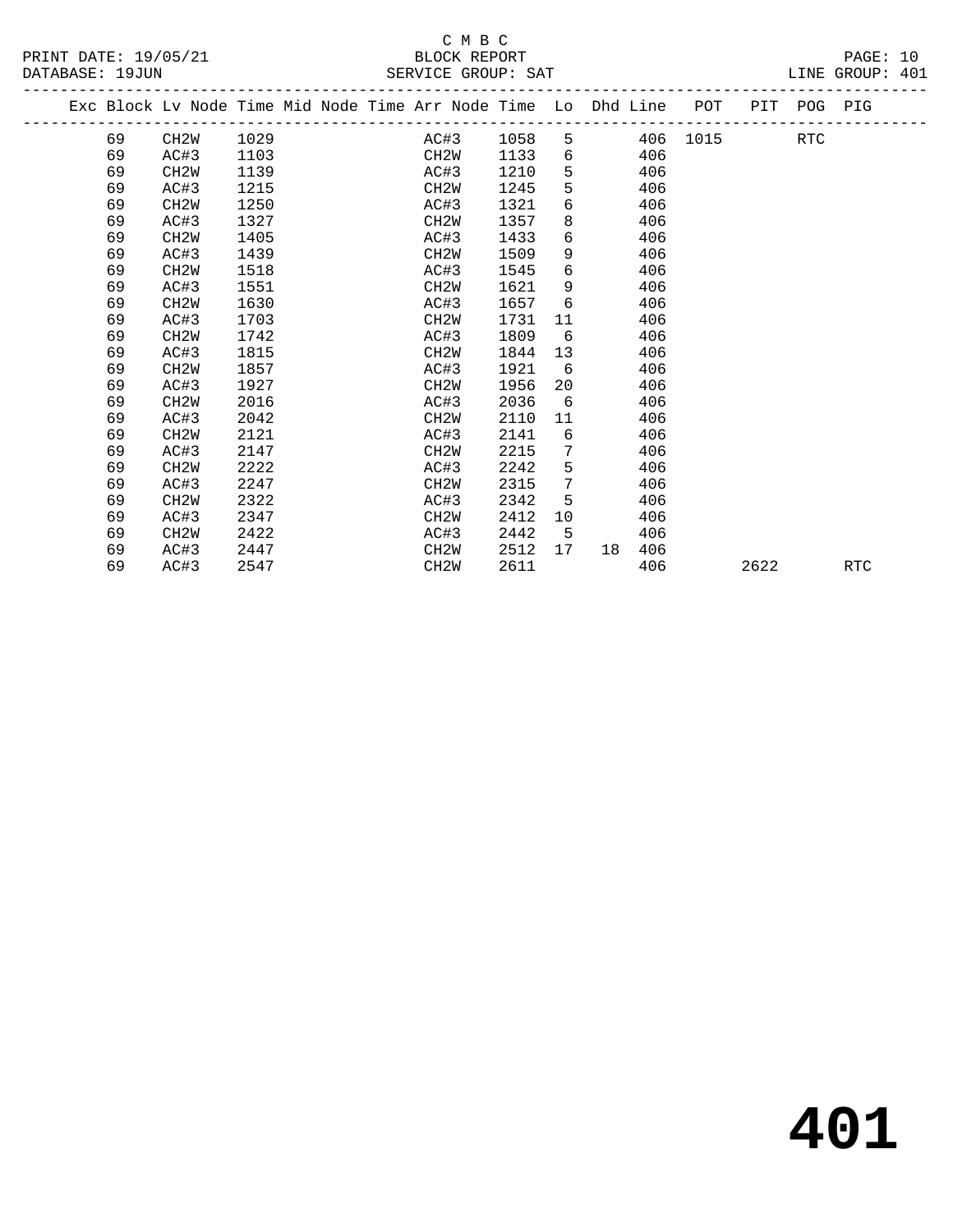|    |                   |      |                                                                                                   | C M B C | BLOCK REPORT | PRINT DATE: 19/05/21 BLOCK REPORT PAGE: 11<br>DATABASE: 19JUN SERVICE GROUP: SAT LINE GROUP: 403                                                                                                                                             |           |     |  |
|----|-------------------|------|---------------------------------------------------------------------------------------------------|---------|--------------|----------------------------------------------------------------------------------------------------------------------------------------------------------------------------------------------------------------------------------------------|-----------|-----|--|
|    |                   |      |                                                                                                   |         |              | 2A52 2ND AV & 52A ST TERMINUS 49KN EB E 49 AV FS KNIGHT ST                                                                                                                                                                                   |           |     |  |
|    |                   |      |                                                                                                   |         |              |                                                                                                                                                                                                                                              |           |     |  |
|    |                   |      |                                                                                                   |         |              |                                                                                                                                                                                                                                              |           |     |  |
|    |                   |      |                                                                                                   |         |              | $\verb KBMI ~~\verb KNIGHT BRIDGE MITCHELL ISLAND~~\verb LADX ~~\verb LADNER EXCHANGE ~~$                                                                                                                                                    |           |     |  |
|    |                   |      |                                                                                                   |         |              | MA5E MACHRINA & NO.5 RD-EAST MA5W MACHRINA & NO.5 RD-WEST                                                                                                                                                                                    |           |     |  |
|    |                   |      |                                                                                                   |         |              |                                                                                                                                                                                                                                              |           |     |  |
|    |                   |      |                                                                                                   |         |              |                                                                                                                                                                                                                                              |           |     |  |
|    |                   |      |                                                                                                   |         |              |                                                                                                                                                                                                                                              |           |     |  |
|    |                   |      |                                                                                                   |         |              | MAKN MARINE & KNIGHT<br>RCO9 RICHMOND CENTRE BAY 9<br>RTC RICHMOND CENTRE BAY 9<br>RTC RICHMOND CENTRE BAY 9<br>RTC RICHMOND CENTRE BAY 9<br>RTC RIVERPORT RECREATION COMPLEX<br>SUSE STEVESTON HWY & SEAWARD EB<br>SUSE STEVESTON MY & SEAW |           |     |  |
|    |                   |      |                                                                                                   |         |              |                                                                                                                                                                                                                                              |           |     |  |
|    |                   |      |                                                                                                   |         |              | Exc Block Lv Node Time Mid Node Time Arr Node Time Lo Dhd Line POT PIT POG PIG                                                                                                                                                               |           |     |  |
| 20 |                   |      |                                                                                                   |         |              | RRCX 430 BHST 449 BPST 457 8 403 422 RTC                                                                                                                                                                                                     |           |     |  |
| 20 |                   |      |                                                                                                   |         |              | BPST 505 BHST 516 RRCX 531 2 403                                                                                                                                                                                                             |           |     |  |
| 20 | RRCX              |      |                                                                                                   |         |              | 533 BHST 552 BPST 601 4 403                                                                                                                                                                                                                  |           |     |  |
| 20 | <b>BPST</b>       |      |                                                                                                   |         |              | 605 BHST 616 RRCX 631 2 403                                                                                                                                                                                                                  |           |     |  |
| 20 | RRCX              |      |                                                                                                   |         |              | 633 BHST 653 BPST 703 2 403<br>705 BHST 716 RRCX 732 7 403<br>739 SHSW 745 RC09 801 13 404<br>814 CH2E 838 22 402<br>900 RC09 926 18 402                                                                                                     |           |     |  |
| 20 | BPST              |      |                                                                                                   |         |              |                                                                                                                                                                                                                                              |           |     |  |
| 20 | RRCX              |      |                                                                                                   |         |              |                                                                                                                                                                                                                                              |           |     |  |
| 20 | RC09              |      |                                                                                                   |         |              | CH2E 838 22 402<br>RC09 926 18 402<br>CH2W 1008 10 402                                                                                                                                                                                       |           |     |  |
| 20 | CH2E              |      |                                                                                                   |         |              |                                                                                                                                                                                                                                              |           |     |  |
| 20 | RC09              | 944  |                                                                                                   | CH2W    |              |                                                                                                                                                                                                                                              |           |     |  |
| 20 | CH2W              |      |                                                                                                   |         |              | 1018 BHST 1042 MAKN 1114 23 407                                                                                                                                                                                                              |           |     |  |
| 20 | MAKN              |      |                                                                                                   |         |              | 1137 BHST 1201 MA5E 1221 12 405                                                                                                                                                                                                              |           |     |  |
| 20 | MA5E              | 1233 |                                                                                                   |         |              | BHST 1251 MAKN 1316 8 405                                                                                                                                                                                                                    |           |     |  |
| 20 | MAKN              |      | 1324 BHST 1358 CH2E                                                                               |         |              | 1421 9 407                                                                                                                                                                                                                                   |           |     |  |
| 20 | CH2E              | 1430 |                                                                                                   | RC09    |              | 1457 17 402                                                                                                                                                                                                                                  |           |     |  |
| 20 | RC09              |      | 1514 CH2W                                                                                         |         |              | 1541 7 402                                                                                                                                                                                                                                   |           |     |  |
| 20 | CH <sub>2</sub> W |      | 1548 RC09                                                                                         |         |              | 1617 8 407                                                                                                                                                                                                                                   |           |     |  |
| 20 | RC09              | 1625 | <b>CH2E</b>                                                                                       |         | 1650         | 10 407                                                                                                                                                                                                                                       |           |     |  |
| 20 | CH2E              |      | 1700 RC09 1726 17<br>1743 CH2W 1809 12<br>1821 BHST 1843 MAKN 1918 23<br>1941 BHST 2001 MA5W 2017 |         |              | 17 402                                                                                                                                                                                                                                       |           |     |  |
| 20 | RC09              |      |                                                                                                   |         |              | 402                                                                                                                                                                                                                                          |           |     |  |
| 20 | CH2W              |      |                                                                                                   |         |              | 407                                                                                                                                                                                                                                          |           |     |  |
| 20 | MAKN              |      |                                                                                                   |         |              | 405                                                                                                                                                                                                                                          | 2021 2020 | RTC |  |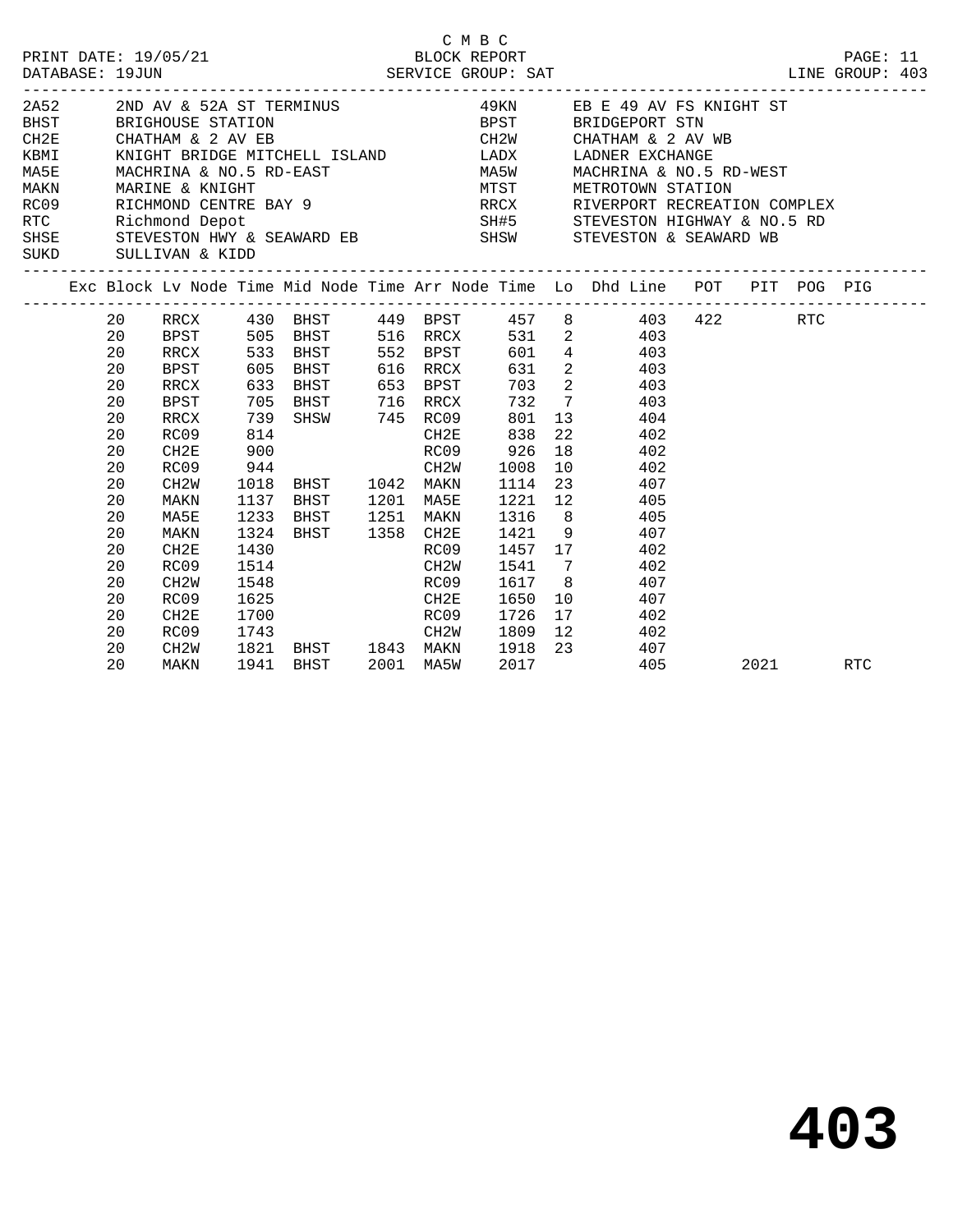#### C M B C<br>BLOCK REPORT SERVICE GROUP: SAT

|  |             |                   |              |             |      |                   |              |                            | Exc Block Lv Node Time Mid Node Time Arr Node Time Lo Dhd Line POT |         |      | PIT POG PIG |            |  |
|--|-------------|-------------------|--------------|-------------|------|-------------------|--------------|----------------------------|--------------------------------------------------------------------|---------|------|-------------|------------|--|
|  | 21          | RRCX              |              | 502 BHST    |      | 521 BPST          | 529          | 6                          |                                                                    | 403 454 |      | <b>RTC</b>  |            |  |
|  | 21          | BPST              | 535          | BHST        |      | 546 RRCX          | 601          | $\overline{4}$             | 403                                                                |         |      |             |            |  |
|  | 21          | RRCX              | 605          | BHST        |      | 624 BPST          | 633          | $\overline{\mathbf{2}}$    | 403                                                                |         |      |             |            |  |
|  | 21          | BPST              | 635          | BHST        |      | 646 RRCX          | 702          | 8 <sup>8</sup>             | 403                                                                |         |      |             |            |  |
|  | 21          | RRCX              | 710          | SHSW        | 715  | RC09              | 731          | 11                         | 404                                                                |         |      |             |            |  |
|  | 21          | RC09              | 742          | SHSE        | 755  | RRCX              | 800          | 9                          | 404                                                                |         |      |             |            |  |
|  | 21          | RRCX              | 809          | SHSW        |      | 815 RC09          | 831          | 13                         | 404                                                                |         |      |             |            |  |
|  | 21          | RC09              | 844          |             |      | CH2E              | 908          | 22                         | 402                                                                |         |      |             |            |  |
|  | 21          | CH2E              | 930          |             |      | RC09              | 957          | 13                         | 402                                                                |         |      |             |            |  |
|  | 21          | RC09              | 1010         | SHSE        |      | 1025 RRCX         | 1031         | 8 <sup>8</sup>             | 404                                                                |         |      |             |            |  |
|  | 21          | RRCX              | 1039         | SHSW        |      | 1045 RC09         | 1103         | 11                         | 404                                                                |         |      |             |            |  |
|  | 21          | RC09              | 1114         |             |      | CH2W              | 1140         | 8 <sup>8</sup>             | 402                                                                |         |      |             |            |  |
|  | 21          | CH <sub>2</sub> W | 1148         |             |      | RC09              | 1216         | 23                         | 407                                                                |         |      |             |            |  |
|  | 21          | RC09              | 1239         | SHSE        |      | 1255 RRCX         | 1302         | $\overline{7}$             | 404                                                                |         |      |             |            |  |
|  | 21          | RRCX              | 1309         | SHSW        | 1315 | RC09              | 1336         | 15                         | 404                                                                |         |      |             |            |  |
|  | 21          | RC09              | 1351         | 49KN        | 1434 | MTST              | 1454         | $\overline{7}$             | 430                                                                |         |      |             |            |  |
|  | 21          | MTST              | 1501         | KBMI        | 1523 | RC09              | 1550         | 17                         | 430                                                                |         |      |             |            |  |
|  | 21          | RC09              | 1607         | SHSE        | 1625 | RRCX              | 1631         | $6\overline{6}$            | 404                                                                |         |      |             |            |  |
|  | 21          | RRCX              | 1637         | BHST        | 1700 | BPST              | 1716         | 16                         | 403                                                                |         |      |             |            |  |
|  | 21          | <b>BPST</b>       | 1732         | BHST        | 1748 | RRCX              | 1809         | 8 <sup>8</sup>             | 403                                                                |         |      |             |            |  |
|  | 21          | RRCX              | 1817         | BHST        | 1838 | BPST              | 1856         | $5^{\circ}$                | 403                                                                |         |      |             |            |  |
|  | 21          | BPST              | 1901         | BHST        | 1916 | RRCX              | 1936         | $\overline{\mathbf{3}}$    | 403                                                                |         |      |             |            |  |
|  | 21          | RRCX              | 1939         | SHSW        | 1945 | RC09              | 2001         | 13                         | 404                                                                |         |      |             |            |  |
|  | 21          | RC09              | 2014         |             |      | CH <sub>2</sub> M | 2038         | 12                         | 402                                                                |         |      |             |            |  |
|  | 21          | CH <sub>2</sub> W | 2050         | BHST        |      | 2109 MAKN         | 2138         | 24                         | 407                                                                |         |      |             |            |  |
|  | 21          | MAKN              | 2202         | BHST        | 2228 | CH2W              | 2246         | $\overline{4}$             | 407                                                                |         |      |             |            |  |
|  | 21          |                   | 2250         |             | 2307 |                   |              | 13                         | 407                                                                |         |      |             |            |  |
|  |             | CH <sub>2</sub> W |              | BHST        | 2410 | MAKN              | 2331<br>2429 | 16                         | 407                                                                |         |      |             |            |  |
|  | 21<br>21    | MAKN<br>CH2E      | 2344<br>2445 | BHST        |      | CH2E<br>RC09      | 2503         |                            | 402                                                                |         | 2515 |             | <b>RTC</b> |  |
|  |             |                   |              |             |      |                   |              |                            |                                                                    |         |      |             |            |  |
|  | 22          | SH#5              | 514          |             |      | RC09              | 531          | 12                         | 404                                                                | 510     |      | <b>RTC</b>  |            |  |
|  | 22          | RC09              | 543          | SHSE        |      | 555 RRCX          | 600          | 10                         | 404                                                                |         |      |             |            |  |
|  | 22          | RRCX              | 610          | SHSW        | 615  | RC09              | 631          | 11                         | 404                                                                |         |      |             |            |  |
|  | 22          | RC09              | 642          | SHSE        | 655  | RRCX              | 700          | $\overline{\mathbf{3}}$    | 404                                                                |         |      |             |            |  |
|  | 22          | RRCX              | 703          | BHST        | 723  | BPST              | 733          | $\overline{\phantom{a}}^2$ | 403                                                                |         |      |             |            |  |
|  | 22          | <b>BPST</b>       | 735          | BHST        | 747  | RRCX              | 804          | 21                         | 403                                                                |         |      |             |            |  |
|  | 22          | RRCX              | 825          | BHST        | 847  | BPST              | 858          | $\overline{4}$             | 403                                                                |         |      |             |            |  |
|  | 22          | BPST              | 902          | BHST        |      | 915 RRCX          | 934          | 16                         | 403                                                                |         |      |             |            |  |
|  | 22          | RRCX              | 950          | <b>BHST</b> |      | 1014 BPST         | 1028 19      |                            | 403                                                                |         |      |             |            |  |
|  | 22          | BPST              | 1047         | BHST        | 1102 | RRCX              | 1122         | 13                         | 403                                                                |         |      |             |            |  |
|  | 22          | RRCX              | 1135         | <b>BHST</b> | 1159 | <b>BPST</b>       | 1215         | 17                         | 403                                                                |         |      |             |            |  |
|  | 22          | <b>BPST</b>       | 1232         | <b>BHST</b> | 1249 | RRCX              | 1311         | 9                          | 403                                                                |         |      |             |            |  |
|  | 22          | RRCX              | 1320         | <b>BHST</b> | 1344 | <b>BPST</b>       | 1404         | 13                         | 403                                                                |         |      |             |            |  |
|  | $2\sqrt{2}$ | <b>BPST</b>       | 1417         | <b>BHST</b> | 1437 | RRCX              | 1500         | 6                          | 403                                                                |         |      |             |            |  |
|  | 22          | <b>RRCX</b>       | 1506         | SHSW        | 1515 | RC09              | 1534         | 17                         | 404                                                                |         |      |             |            |  |
|  | 22          | RC09              | 1551         | <b>49KN</b> | 1633 | MTST              | 1652         | 8                          | 430                                                                |         |      |             |            |  |
|  | 22          | MTST              | 1700         | KBMI        | 1721 | RC09              | 1749         | 18                         | 430                                                                |         |      |             |            |  |
|  | 22          | RC09              | 1807         | SHSE        | 1825 | RRCX              | 1831         | 9                          | 404                                                                |         |      |             |            |  |
|  | 22          | RRCX              | 1840         | <b>BHST</b> | 1900 | <b>BPST</b>       | 1916         | 7                          | 403                                                                |         |      |             |            |  |
|  | 22          | <b>BPST</b>       | 1923         | <b>BHST</b> | 1938 | RRCX              | 1958         | 12                         | 403                                                                |         |      |             |            |  |
|  | 22          | RRCX              | 2010         | <b>BHST</b> | 2030 | <b>BPST</b>       | 2046         | 17                         | 403                                                                |         |      |             |            |  |

22 BPST 2103 BHST 2116 RRCX 2137 403 2143 RTC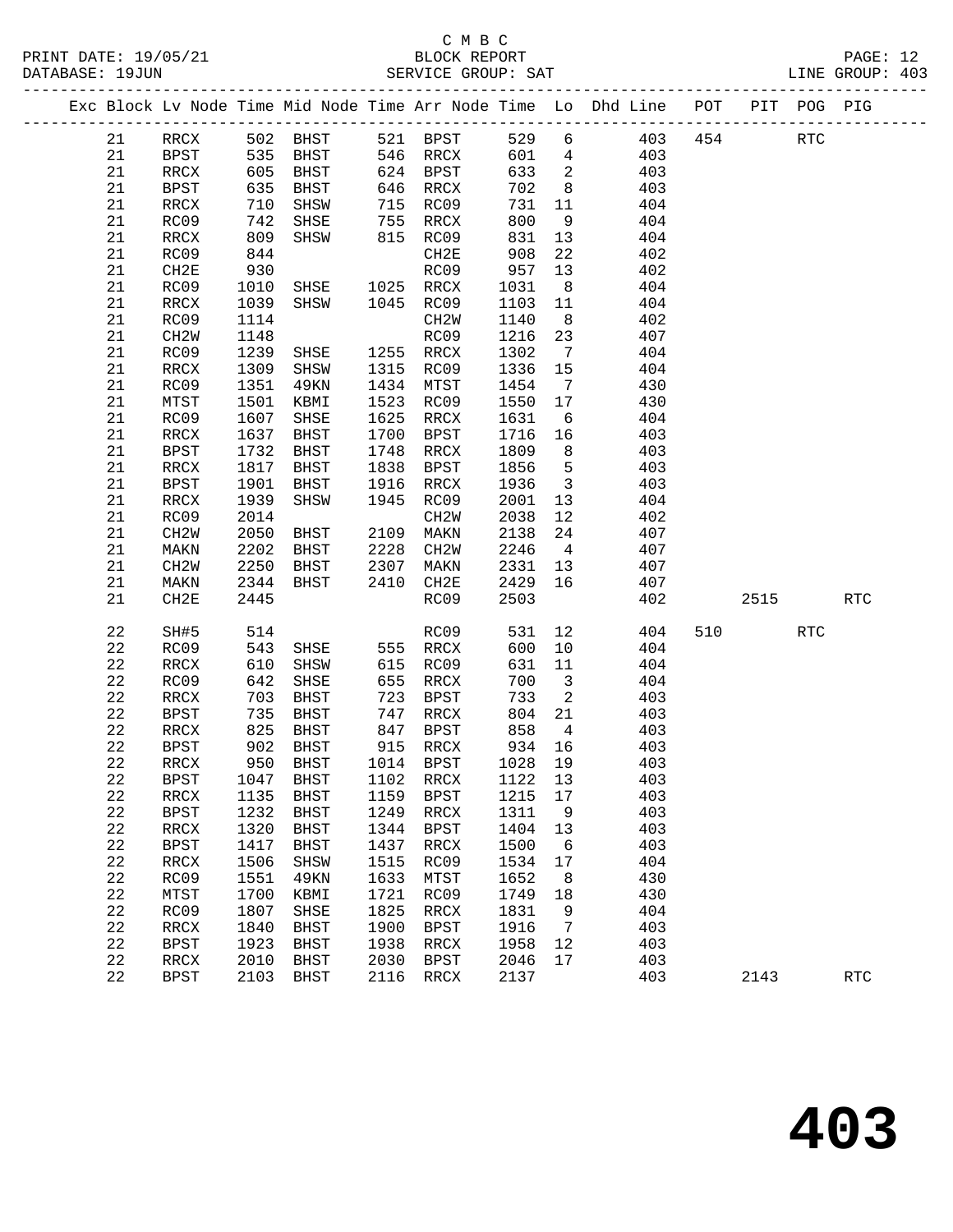|  |    |             |            |               |      |             |                          |                         | Exc Block Lv Node Time Mid Node Time Arr Node Time Lo Dhd Line POT |     |      | PIT POG PIG |            |  |
|--|----|-------------|------------|---------------|------|-------------|--------------------------|-------------------------|--------------------------------------------------------------------|-----|------|-------------|------------|--|
|  | 23 | CH2E        | 536        |               |      | BHST 553 15 |                          |                         | 401                                                                | 522 |      | <b>RTC</b>  |            |  |
|  | 23 | BHST        | 608        |               |      | CH2E 627 9  |                          |                         | 401                                                                |     |      |             |            |  |
|  | 23 | CH2E        | 636        |               |      | <b>BHST</b> | 653 15                   |                         | 401                                                                |     |      |             |            |  |
|  | 23 | <b>BHST</b> | 708        |               |      | CH2E        | 728                      | $\overline{4}$          | 401                                                                |     |      |             |            |  |
|  | 23 | CH2E        | 732        |               |      | RC09        | 753                      | 19                      | 402                                                                |     |      |             |            |  |
|  | 23 | RC09        | 812        | SHSE          |      | 825 RRCX    | 830                      | 9                       | 404                                                                |     |      |             |            |  |
|  | 23 | RRCX        | 839        | SHSW          | 845  | RC09        | 901                      | $\overline{9}$          | 404                                                                |     |      |             |            |  |
|  | 23 | RC09        | 910        | SHSE          |      |             | 931                      | $\overline{4}$          | 404                                                                |     |      |             |            |  |
|  | 23 | RRCX        | 935        | BHST          |      |             | 1013                     | 19                      | 403                                                                |     |      |             |            |  |
|  | 23 | <b>BPST</b> | 1032       | BHST          | 1047 | RRCX        | 1107                     | 13                      | 403                                                                |     |      |             |            |  |
|  | 23 | RRCX        | 1120       | BHST          | 1144 | BPST        | 1200                     | 17                      | 403                                                                |     |      |             |            |  |
|  | 23 | BPST        | 1217       | BHST          | 1233 | RRCX        | 1255                     | 8 <sup>8</sup>          | 403                                                                |     |      |             |            |  |
|  | 23 | RRCX        | 1303       | BHST          | 1327 | BPST        | 1347                     | 15                      | 403                                                                |     |      |             |            |  |
|  | 23 | <b>BPST</b> | 1402       | BHST          | 1422 | RRCX        | 1445                     | $\overline{4}$          | 403                                                                |     |      |             |            |  |
|  | 23 | RRCX        | 1449       | <b>BHST</b>   | 1514 | BPST        | 1532                     | 15                      | 403                                                                |     |      |             |            |  |
|  | 23 | BPST        | 1547       | BHST          | 1607 | RRCX        | 1630                     | $\overline{7}$          | 403                                                                |     |      |             |            |  |
|  | 23 | RRCX        | 1637       | SHSW          | 1645 | RC09        | 1701                     | 20                      | 404                                                                |     |      |             |            |  |
|  | 23 | RC09        | 1721       | 49KN          | 1759 | MTST        | 1815 16                  |                         | 430                                                                |     |      |             |            |  |
|  | 23 | MTST        | 1831       | KBMI          | 1850 | RC09        | 1913                     | 8 <sup>8</sup>          | 430                                                                |     |      |             |            |  |
|  | 23 | RC09        | 1921       | 49KN          | 1955 | MTST        | 2008                     | 17                      | 430                                                                |     |      |             |            |  |
|  | 23 | MTST        | 2025       | KBMI          |      | 2043 RC09   | 2105                     |                         | 430                                                                |     | 2117 |             | <b>RTC</b> |  |
|  | 24 | SH#5        | 544        |               |      | RC09        | 601                      | 9                       | 404                                                                |     | 540  | <b>RTC</b>  |            |  |
|  | 24 | RC09        | 610        |               |      | CH2E        | 630                      | $\overline{2}$          | 402                                                                |     |      |             |            |  |
|  | 24 | CH2E        | 632        |               |      | RC09        | 652                      | 20                      | 402                                                                |     |      |             |            |  |
|  | 24 | RC09        | 712        | SHSE 725 RRCX |      |             | 730                      | $\overline{4}$          | 404                                                                |     |      |             |            |  |
|  | 24 | RRCX        | 734        | BHST          |      | 754 BPST    | 805                      | 20                      | 403                                                                |     |      |             |            |  |
|  | 24 | BPST        |            | BHST          |      | 837 RRCX    |                          | 14                      | 403                                                                |     |      |             |            |  |
|  | 24 | RRCX        | 825<br>908 | BHST          | 931  | BPST        |                          | 19                      | 403                                                                |     |      |             |            |  |
|  | 24 | <b>BPST</b> | 1002       | BHST          | 1015 | RRCX        | 8-<br>943<br>^3F<br>1035 | 15                      | 403                                                                |     |      |             |            |  |
|  | 24 | RRCX        | 1050       | BHST          | 1114 | BPST        | 1129                     | 18                      | 403                                                                |     |      |             |            |  |
|  | 24 | BPST        | 1147       | BHST          | 1203 | RRCX        | 1225                     | 10                      | 403                                                                |     |      |             |            |  |
|  | 24 | RRCX        | 1235       | BHST          | 1259 | BPST        | 1317                     | 15                      | 403                                                                |     |      |             |            |  |
|  | 24 | <b>BPST</b> | 1332       | BHST          | 1349 | RRCX        | 1411                     | 10                      | 403                                                                |     |      |             |            |  |
|  | 24 | RRCX        | 1421       | BHST          | 1446 | BPST        | 1504                     | 13                      | 403                                                                |     |      |             |            |  |
|  | 24 | <b>BPST</b> | 1517       | BHST          | 1537 | RRCX        | 1600                     | $\overline{7}$          | 403                                                                |     |      |             |            |  |
|  | 24 | RRCX        | 1607       | BHST          | 1630 | BPST        | 1646                     | 16                      | 403                                                                |     |      |             |            |  |
|  | 24 | BPST        | 1702       | BHST          | 1720 | RRCX        | 1741                     | 16                      | 403                                                                |     |      |             |            |  |
|  | 24 | RRCX        | 1757       | BHST          | 1818 | BPST        | 1836                     | $\overline{\mathbf{3}}$ | 403                                                                |     |      |             |            |  |
|  | 24 | <b>BPST</b> | 1839       | <b>BHST</b>   | 1855 | RRCX        | 1916                     |                         | 403                                                                |     | 1922 |             | <b>RTC</b> |  |
|  |    |             |            |               |      |             |                          |                         |                                                                    |     |      |             |            |  |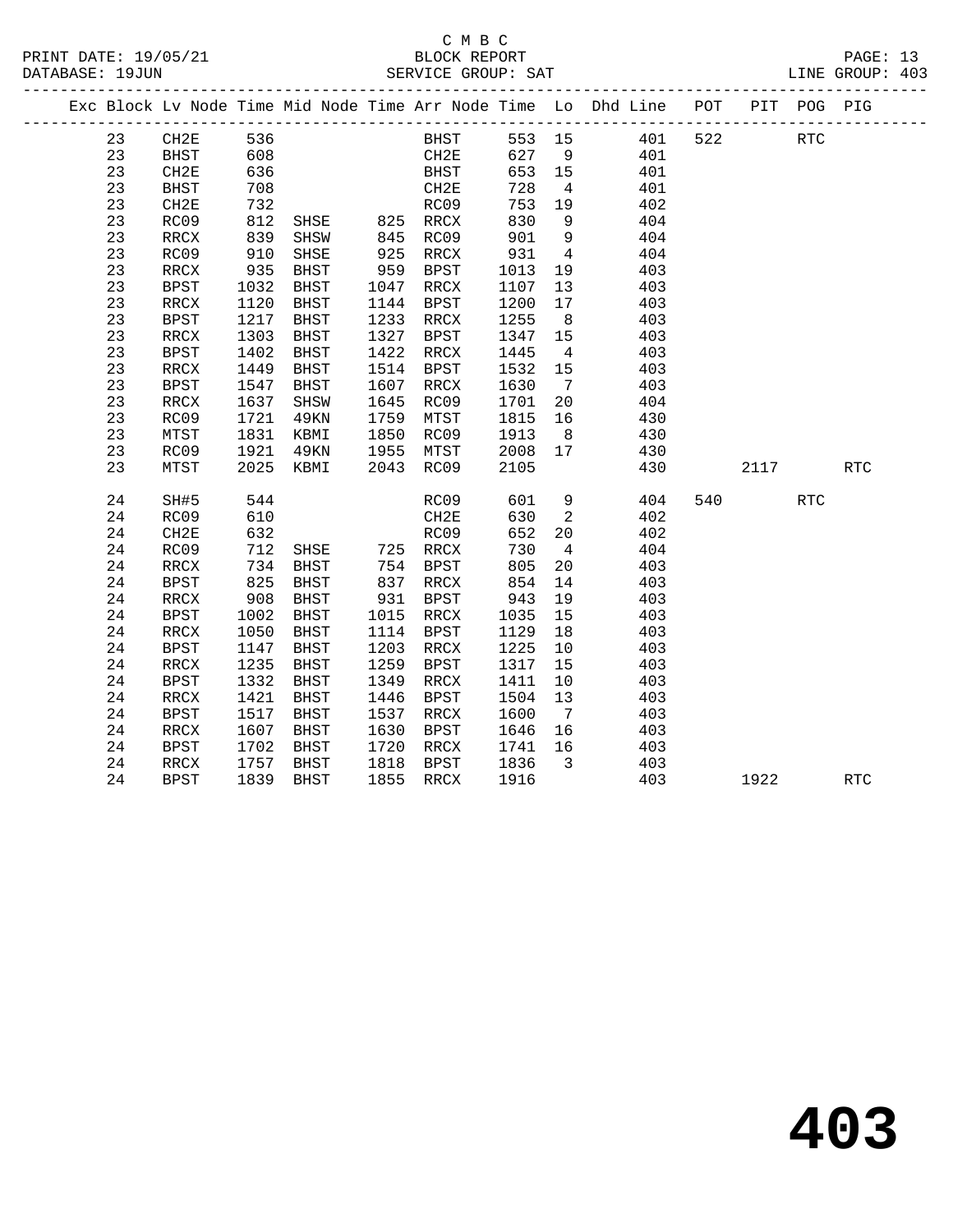#### C M B C<br>BLOCK REPORT PRINT DATE: 19/05/21 BLOCK REPORT PAGE: 14 SERVICE GROUP: SAT

|  |    |                          |                 |                                  |                                                                                    |                   |         |                         | Exc Block Lv Node Time Mid Node Time Arr Node Time Lo Dhd Line POT PIT POG PIG |     |         |            |            |
|--|----|--------------------------|-----------------|----------------------------------|------------------------------------------------------------------------------------|-------------------|---------|-------------------------|--------------------------------------------------------------------------------|-----|---------|------------|------------|
|  | 25 |                          |                 | RC09 612 SHSE 625 RRCX 630 10    |                                                                                    |                   |         |                         | 404                                                                            | 557 |         | <b>RTC</b> |            |
|  | 25 | RRCX                     | 640             | $SHSW$ 645 $RC09$                |                                                                                    |                   | 701 9   |                         | 404                                                                            |     |         |            |            |
|  | 25 | RC09                     | 710             |                                  |                                                                                    | CH2W              | 728 20  |                         | 402                                                                            |     |         |            |            |
|  | 25 | CH2W                     | 748             |                                  |                                                                                    | RC09              | 811     | $\overline{4}$          | 407                                                                            |     |         |            |            |
|  | 25 | RC09                     | 815             |                                  |                                                                                    | CH2W              | 836     | 12                      | 407                                                                            |     |         |            |            |
|  | 25 | CH2W                     | 848             |                                  |                                                                                    | RC09              | 913     | 12                      | 407                                                                            |     |         |            |            |
|  | 25 | RC09                     | 925             |                                  |                                                                                    | CH2E              | 948     | 12                      | 407                                                                            |     |         |            |            |
|  | 25 | CH2E                     | 1000            |                                  |                                                                                    | RC09              | 1027    | 17                      | 402                                                                            |     |         |            |            |
|  | 25 | RC09                     | 1044            |                                  |                                                                                    | CH2W              | 1108    | 10                      | 402                                                                            |     |         |            |            |
|  | 25 | CH2W                     | 1118            |                                  |                                                                                    |                   | 1218    | 17                      | 407                                                                            |     |         |            |            |
|  | 25 | MAKN                     | 1235            | BHST 1301 MA5E                   |                                                                                    |                   | 1323    | 10                      | 405                                                                            |     |         |            |            |
|  | 25 | MA5E                     | 1333            | BHST 1351 MAKN                   |                                                                                    |                   | 1418    | $6\overline{6}$         | 405                                                                            |     |         |            |            |
|  | 25 | MAKN                     | 1424            | BHST                             |                                                                                    | 1458 CH2E         | 1521    | 9                       | 407                                                                            |     |         |            |            |
|  | 25 | CH2E                     | 1530            |                                  |                                                                                    | RC09              | 1557 17 |                         | 402                                                                            |     |         |            |            |
|  | 25 | RC09                     | 1614            |                                  |                                                                                    | CH2W              | 1642    | 6                       | 402                                                                            |     |         |            |            |
|  | 25 | CH2W                     | 1648            |                                  |                                                                                    | RC09              | 1714    | 11                      | 407                                                                            |     |         |            |            |
|  | 25 | RC09                     | 1725            |                                  |                                                                                    | CH2E              | 1750    | 12                      | 407                                                                            |     |         |            |            |
|  | 25 | CH2E                     | 1802            |                                  |                                                                                    | RC09              | 1828    | 15                      | 402                                                                            |     |         |            |            |
|  | 25 | RC09                     | 1843            |                                  |                                                                                    | CH2E              | 1911    | 21                      | 402                                                                            |     |         |            |            |
|  | 25 | CH2E                     | 1932            |                                  |                                                                                    | RC09              | 1954    | 16                      | 402                                                                            |     |         |            |            |
|  | 25 | RC09                     | 2010            | SHSE 2025 RRCX<br>BHST 2102 BPST |                                                                                    |                   | 2030    | 12                      | 404                                                                            |     |         |            |            |
|  | 25 | $\mathop{\mathrm{RRCX}}$ | 2042            | BHST                             |                                                                                    | 2102 BPST         | 2116    | 17                      | 403                                                                            |     |         |            |            |
|  | 25 | BPST                     | 2133            | BHST                             |                                                                                    | 2146 RRCX         | 2207    | 9                       | 403                                                                            |     |         |            |            |
|  | 25 | RRCX                     | 2216            | BHST                             |                                                                                    | 2236 BPST         | 2246    | 14                      | 403                                                                            |     |         |            |            |
|  | 25 | BPST                     | 2300            | BHST                             |                                                                                    | 2312 RRCX         | 2331    | 6                       | 403                                                                            |     |         |            |            |
|  | 25 | RRCX                     | 2337            | BHST                             |                                                                                    | 2356 BPST         | 2406    | $\overline{\mathbf{3}}$ | 403                                                                            |     |         |            |            |
|  | 25 | BPST                     | 2409            | BHST                             | 2420                                                                               | RRCX              | 2438    | $\overline{4}$          | 403                                                                            |     |         |            |            |
|  | 25 | RRCX                     | 2442            | BHST                             | 2459                                                                               | BPST              | 2508    | $\overline{4}$          | 403                                                                            |     |         |            |            |
|  | 25 | BPST                     | 2512            | BHST                             | 2522                                                                               | RRCX              | 2539    | $4\overline{ }$         | 403                                                                            |     |         |            |            |
|  | 25 | RRCX                     | 2543            |                                  |                                                                                    | SH#5              | 2547    |                         | 403                                                                            |     | 2550    |            | <b>RTC</b> |
|  | 26 | BHST                     | 621             | BHST                             | 621                                                                                | MAKN              | 641     | $\overline{\mathbf{c}}$ | 405                                                                            |     | 606 100 | <b>RTC</b> |            |
|  | 26 | MAKN                     | 643             | BHST                             | 702                                                                                | MA5E              | 720     | 21                      | 405                                                                            |     |         |            |            |
|  | 26 | MA5E                     | 741             | BHST                             |                                                                                    | MAKN              | 814     | 8 <sup>8</sup>          | 405                                                                            |     |         |            |            |
|  | 26 | MAKN                     | $\frac{1}{822}$ | BHST                             | $\begin{array}{c} \n \overline{\phantom{0}} \\  848 \\  \hline\n 10\n \end{array}$ | CH2W              | 907     | 11                      | 407                                                                            |     |         |            |            |
|  | 26 | CH2W                     | 918             | BHST                             |                                                                                    | 940 MAKN          | 1011    | 26                      | 407                                                                            |     |         |            |            |
|  | 26 | MAKN                     | 1037            | BHST                             | 1101                                                                               | MA5E              | 1121    | 12                      | 405                                                                            |     |         |            |            |
|  | 26 | MA5E                     | 1133            | BHST                             |                                                                                    | 1151 MAKN         | 1214 12 |                         | 405                                                                            |     |         |            |            |
|  | 26 | MAKN                     |                 | 1226 BHST                        |                                                                                    | 1258 CH2E         | 1320 10 |                         | 407                                                                            |     |         |            |            |
|  | 26 | CH2E                     |                 | 1330 RC09 1357 17                |                                                                                    |                   |         |                         | 402                                                                            |     |         |            |            |
|  | 26 | RC09                     | 1414            |                                  |                                                                                    | CH <sub>2</sub> W | 1441    | 7                       | 402                                                                            |     |         |            |            |
|  | 26 | CH <sub>2</sub> W        | 1448            |                                  |                                                                                    | RC09              | 1517    | 8                       | 407                                                                            |     |         |            |            |
|  | 26 | RC09                     | 1525            |                                  |                                                                                    | CH2E              | 1551    | 9                       | 407                                                                            |     |         |            |            |
|  | 26 | CH <sub>2E</sub>         | 1600            |                                  |                                                                                    | RC09              | 1628    | 16                      | 402                                                                            |     |         |            |            |
|  | 26 | RC09                     | 1644            |                                  |                                                                                    | CH <sub>2</sub> M | 1712    | 6                       | 402                                                                            |     |         |            |            |
|  | 26 | CH <sub>2</sub> W        | 1718            | BHST                             | 1740                                                                               | MAKN              | 1818    | 19                      | 407                                                                            |     |         |            |            |
|  | 26 | MAKN                     | 1837            | BHST                             | 1901                                                                               | MA5W              | 1917    | 12                      | 405                                                                            |     |         |            |            |
|  | 26 | MA5W                     | 1929            | BHST                             | 1951                                                                               | MAKN              | 2012    |                         | 405                                                                            |     | 2025    |            | <b>RTC</b> |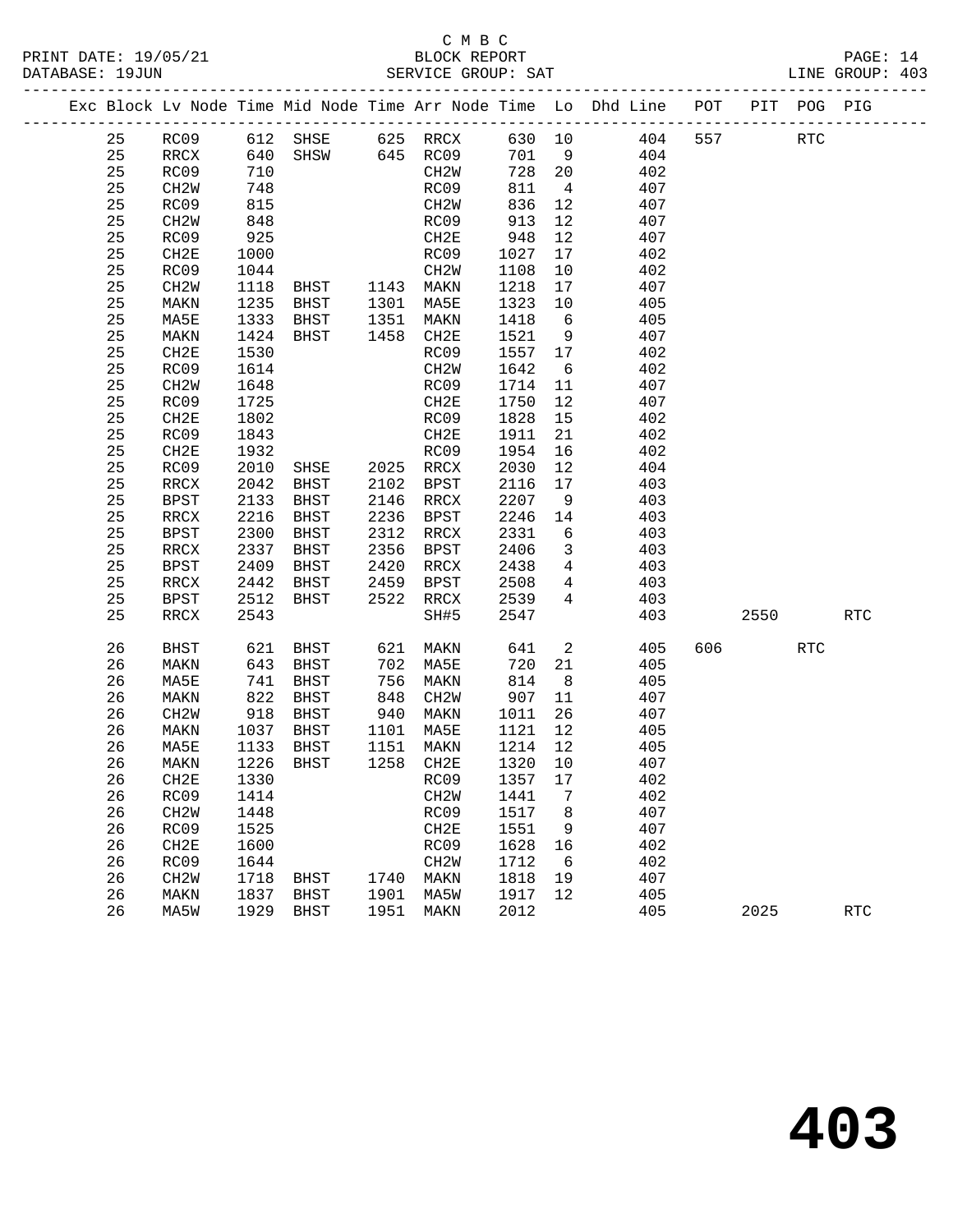#### C M B C<br>BLOCK REPORT PRINT DATE: 19/05/21 BLOCK REPORT PAGE: 15 SERVICE GROUP: SAT

|  |          |                   |              | Exc Block Lv Node Time Mid Node Time Arr Node Time Lo Dhd Line POT |      |                      |              |                                 |               |     |      | PIT POG PIG |            |
|--|----------|-------------------|--------------|--------------------------------------------------------------------|------|----------------------|--------------|---------------------------------|---------------|-----|------|-------------|------------|
|  | 27       | RC09              | 622          |                                                                    |      | CH <sub>2</sub> M    | 642 8        |                                 | 407           | 607 |      | <b>RTC</b>  |            |
|  | 27       | CH <sub>2</sub> W | 650          |                                                                    |      | RC09                 | 713          | 8 <sup>8</sup>                  | 407           |     |      |             |            |
|  | 27       | RC09              | 721          | 49KN                                                               |      | 749 MTST             | 802          | 24                              | 430           |     |      |             |            |
|  | 27       | MTST              | 826<br>921   | KBMI                                                               |      | 845 RC09<br>954 MTST | 908          | 13                              | 430           |     |      |             |            |
|  | 27       | RC09              |              | 49KN                                                               |      |                      | 1008         | 16                              | 430           |     |      |             |            |
|  | 27       | MTST              | 1024         | KBMI                                                               |      | 1047 RC09            | 1112         | 9                               | 430           |     |      |             |            |
|  | 27       | RC09              | 1121         | 49KN                                                               |      | 1156 MTST            | 1214         | $\overline{9}$                  | 430           |     |      |             |            |
|  | 27       | MTST              | 1223         | KBMI                                                               |      | 1246 RC09            | 1316         | 9                               | 430           |     |      |             |            |
|  | 27       | RC09              | 1325         |                                                                    |      | CH2E                 | 1351         | 9                               | 407           |     |      |             |            |
|  | 27       | CH2E              | 1400         |                                                                    |      | RC09                 | 1427         | 17                              | 402           |     |      |             |            |
|  | 27       | RC09              | 1444         |                                                                    |      | CH <sub>2</sub> W    | 1511         | $\overline{7}$                  | 402           |     |      |             |            |
|  | 27       | CH <sub>2</sub> W | 1518         | <b>BHST</b>                                                        |      | 1542 MAKN            | 1621         | 14                              | 407           |     |      |             |            |
|  | 27       | MAKN              | 1635         | BHST                                                               |      | 1701 MA5W            | 1719         | 9                               | 405           |     |      |             |            |
|  | 27       | MA5W              | 1728         | BHST                                                               |      | 1751 MAKN            | 1814         | 14                              | 405           |     |      |             |            |
|  | 27       | MAKN              | 1828         | BHST                                                               | 1858 | CH2W                 | 1917         | $\overline{4}$                  | 407           |     |      |             |            |
|  | 27       | CH <sub>2</sub> W | 1921         | BHST                                                               | 1941 | MAKN                 | 2012         | 19                              | 407           |     |      |             |            |
|  | 27       | MAKN              | 2031         | BHST                                                               |      | 2058 CH2E            | 2118         | 14                              | 407           |     |      |             |            |
|  | 27       | CH2E              | 2132         |                                                                    |      | RC09                 | 2152         |                                 | 402           |     | 2204 |             | <b>RTC</b> |
|  | 28       | MTST              | 655          | KBMI                                                               |      | 713 RC09             | 736          | 6                               | 430           | 625 |      | <b>RTC</b>  |            |
|  | 28       | RC09              | 742          |                                                                    |      | CH <sub>2</sub> W    | 800          | 18                              | 402           |     |      |             |            |
|  | 28       | CH <sub>2</sub> W | 818          | BHST                                                               |      | 838 MAKN             | 903          | $5^{\circ}$                     | 407           |     |      |             |            |
|  | 28       | MAKN              | 908          | BHST                                                               |      | 931 MA5E             | 951          | 13                              | 405           |     |      |             |            |
|  | 28       | MA5E              | 1004         | BHST                                                               |      | 1021 MAKN            | 1044         | 23                              | 405           |     |      |             |            |
|  | 28       | MAKN              | 1107         | BHST                                                               |      | 1131 MA5E            | 1151         | 12                              | 405           |     |      |             |            |
|  | 28       | MA5E              | 1203         | BHST                                                               |      | 1221 MAKN            | 1246         | 19                              | 405           |     |      |             |            |
|  | 28       | MAKN              | 1305         | BHST                                                               |      | 1331 MA5E            | 1353         | 9                               | 405           |     |      |             |            |
|  | 28       | MA5E              | 1402         | BHST                                                               |      | 1421 MAKN            | 1448         | 17                              | 405           |     |      |             |            |
|  | 28       | MAKN              | 1505         | BHST                                                               |      | 1531 MA5W            | 1549         | 8                               | 405           |     |      |             |            |
|  | 28       | MA5W              | 1557         | BHST                                                               | 1621 | MAKN                 | 1646         | 19                              | 405           |     |      |             |            |
|  | 28       | MAKN              | 1705         | BHST                                                               |      | 1731 MA5W            | 1749         | 9                               | 405           |     |      |             |            |
|  | 28       | MA5W              | 1758         | BHST                                                               |      | 1821 MAKN            | 1844         | 25                              | 405           |     |      |             |            |
|  | 28       | MAKN              | 1909         | BHST                                                               | 1931 | MA5W                 | 1947         | $\overline{7}$                  | 405           |     |      |             |            |
|  | 28       | MA5W              | 1954         | BHST                                                               | 2016 | MAKN                 | 2037         | $\overline{\mathbf{3}}$         | 405           |     |      |             |            |
|  | 28       | MAKN              | 2040         |                                                                    |      | BHST                 | 2100         | $10\,$                          | 405           |     |      |             |            |
|  | 28       | <b>BHST</b>       | 2110         | BHST                                                               |      | 2110 MAKN            | 2129         | 13                              | 405           |     |      |             |            |
|  | 28       | MAKN              | 2142         |                                                                    |      | <b>BHST</b>          | 2200         | 10                              | 405           |     |      |             |            |
|  | 28       | <b>BHST</b>       | 2210         | BHST                                                               |      | 2210 MAKN            | 2229         | 16                              | 405           |     |      |             |            |
|  | 28       | MAKN              | 2245         |                                                                    |      | <b>BHST</b>          | 2303         | $\overline{7}$                  | 405           |     |      |             |            |
|  | 28<br>28 | <b>BHST</b>       | 2310         | BHST                                                               |      | 2310 MAKN            | 2329         | 21                              | 405           |     |      |             |            |
|  | 28       | MAKN<br>BPST      | 2350<br>2420 | LADX                                                               | 2437 | BHST<br>2A52         | 2408<br>2502 | $\overline{\phantom{a}}^2$<br>2 | 10 405<br>601 |     |      |             |            |
|  | 28       | 2A52              | 2504         | LADX                                                               |      | 2529 BPST            | 2547         | 2                               | 601           |     |      |             |            |
|  | 28       | BPST              | 2549         | J&N3                                                               |      | SUKD                 | 2644         |                                 | 351           |     | 2710 |             | RTC        |
|  |          |                   |              |                                                                    |      |                      |              |                                 |               |     |      |             |            |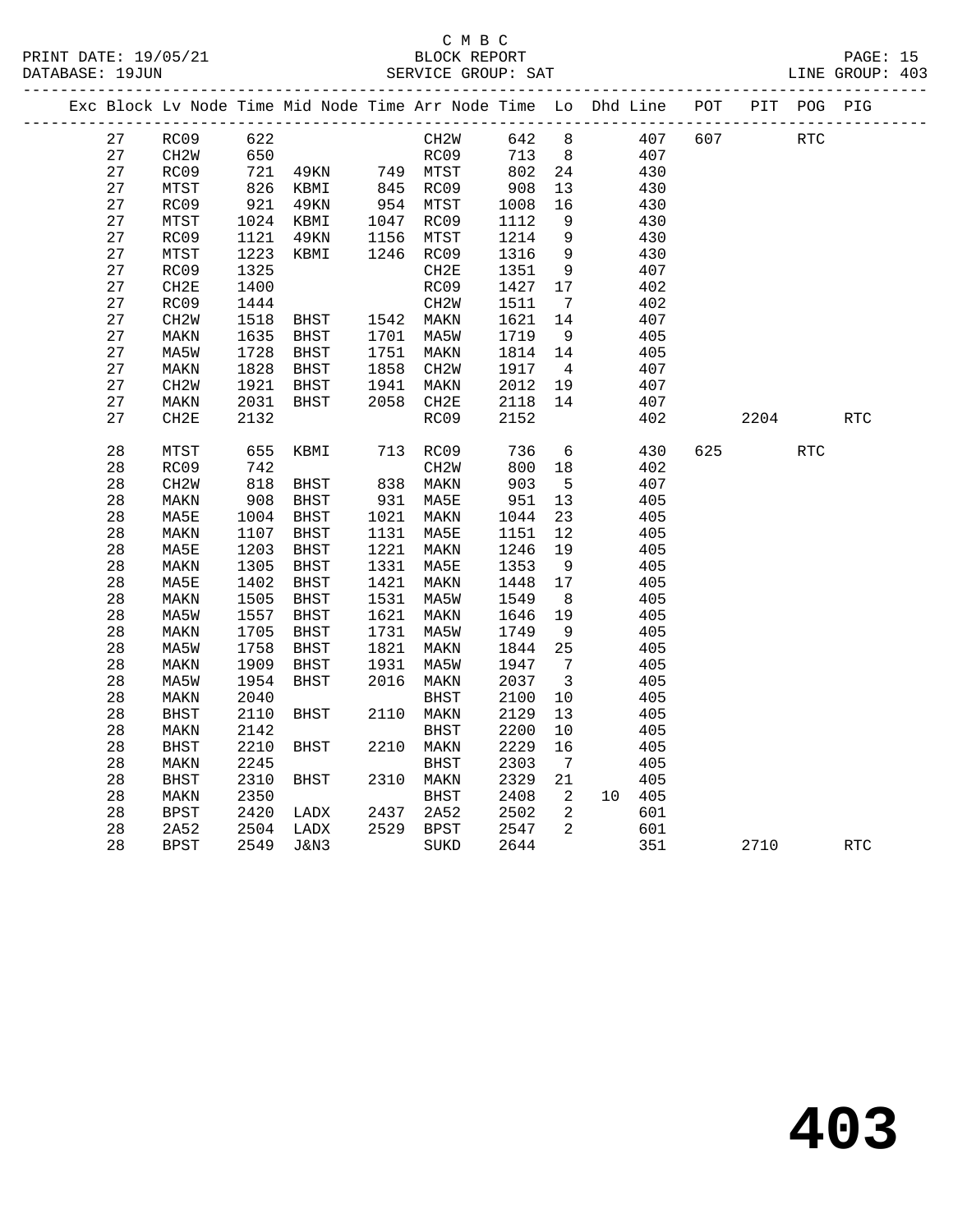|  |    |                   |      |             |      |                   |        |                 | Exc Block Lv Node Time Mid Node Time Arr Node Time Lo Dhd Line POT |     |      | PIT POG PIG |            |
|--|----|-------------------|------|-------------|------|-------------------|--------|-----------------|--------------------------------------------------------------------|-----|------|-------------|------------|
|  | 29 | RC09              |      | 651 49KN    | 719  | MTST              | 732 25 |                 | 430                                                                | 636 |      | <b>RTC</b>  |            |
|  | 29 | MTST              | 757  | KBMI        | 815  | RC09              | 838    | 13              | 430                                                                |     |      |             |            |
|  | 29 | RC09              | 851  | 49KN        | 924  | MTST              | 937    | 16              | 430                                                                |     |      |             |            |
|  | 29 | MTST              | 953  | KBMI        | 1013 | RC09              | 1039   | 12              | 430                                                                |     |      |             |            |
|  | 29 | RC09              | 1051 | 49KN        | 1125 | MTST              | 1141   | 14              | 430                                                                |     |      |             |            |
|  | 29 | MTST              | 1155 | KBMI        | 1218 | RC09              | 1245   | 24              | 430                                                                |     |      |             |            |
|  | 29 | RC09              | 1309 | SHSE        | 1325 | RRCX              | 1332   | $7\overline{ }$ | 404                                                                |     |      |             |            |
|  | 29 | RRCX              | 1339 | SHSW        | 1345 | RC09              | 1406   | 15              | 404                                                                |     |      |             |            |
|  | 29 | RC09              | 1421 | 49KN        | 1504 | MTST              | 1524   | $5^{\circ}$     | 430                                                                |     |      |             |            |
|  | 29 | MTST              | 1529 | KBMI        | 1551 | RC09              | 1620   | 17              | 430                                                                |     |      |             |            |
|  | 29 | RC09              | 1637 | SHSE        | 1655 | RRCX              | 1701   | 6               | 404                                                                |     |      |             |            |
|  | 29 | RRCX              | 1707 | SHSW        | 1715 | RC09              | 1731   | 20              | 404                                                                |     |      |             |            |
|  | 29 | RC09              | 1751 | 49KN        | 1827 | MTST              | 1843   | 16              | 430                                                                |     |      |             |            |
|  | 29 | MTST              | 1859 | KBMI        | 1918 | RC09              | 1941   | 12              | 430                                                                |     |      |             |            |
|  | 29 | RC09              | 1953 | 49KN        | 2026 | MTST              | 2039   | 16              | 430                                                                |     |      |             |            |
|  | 29 | MTST              | 2055 | KBMI        | 2113 | RC09              | 2135   |                 | 430                                                                |     | 2147 |             | RTC        |
|  |    |                   |      |             |      |                   |        |                 |                                                                    |     |      |             |            |
|  | 30 | MA5E              | 651  | BHST        | 706  | MAKN              | 724    | 17              | 405                                                                | 647 |      | <b>RTC</b>  |            |
|  | 30 | MAKN              | 741  | BHST        | 801  | MA5E              | 821    | $-5$            | 405                                                                |     |      |             |            |
|  | 30 | MA5E              | 826  | BHST        | 841  | MAKN              | 902    | 28              | 405                                                                |     |      |             |            |
|  | 30 | MAKN              | 930  | BHST        | 958  | CH2E              | 1018   | 12              | 407                                                                |     |      |             |            |
|  | 30 | CH2E              | 1030 |             |      | RC09              | 1058   | 12              | 402                                                                |     |      |             |            |
|  | 30 | RC09              | 1110 | SHSE        | 1125 | RRCX              | 1131   | 8 <sup>8</sup>  | 404                                                                |     |      |             |            |
|  | 30 | RRCX              | 1139 | SHSW        | 1145 | RC09              | 1203   | 11              | 404                                                                |     |      |             |            |
|  | 30 | RC09              | 1214 |             |      | CH2W              | 1240   | 8 <sup>8</sup>  | 402                                                                |     |      |             |            |
|  | 30 | CH <sub>2</sub> M | 1248 |             |      | RC09              | 1317   | 21              | 407                                                                |     |      |             |            |
|  | 30 | RC09              | 1338 | SHSE        | 1355 | RRCX              | 1402   | $\overline{7}$  | 404                                                                |     |      |             |            |
|  | 30 | RRCX              | 1409 | SHSW        | 1415 | RC09              | 1436   | 15              | 404                                                                |     |      |             |            |
|  | 30 | RC09              | 1451 | 49KN        | 1535 | MTST              | 1555   | $\overline{4}$  | 430                                                                |     |      |             |            |
|  | 30 | MTST              | 1559 | KBMI        | 1621 | RC09              | 1650   | 17              | 430                                                                |     |      |             |            |
|  | 30 | RC09              | 1707 | SHSE        | 1725 | RRCX              | 1731   | 8               | 404                                                                |     |      |             |            |
|  | 30 | RRCX              | 1739 | BHST        | 1800 | <b>BPST</b>       | 1816   |                 | 403                                                                |     | 1829 |             | <b>RTC</b> |
|  |    |                   |      |             |      |                   |        |                 |                                                                    |     |      |             |            |
|  | 31 | MTST              | 725  | KBMI        | 743  | RC09              | 806    | 15              | 430                                                                | 655 |      | <b>RTC</b>  |            |
|  | 31 | RC09              | 821  | 49KN        | 849  | MTST              | 902    | 20              | 430                                                                |     |      |             |            |
|  | 31 | MTST              | 922  | KBMI        | 942  | RC09              | 1008   | 13              | 430                                                                |     |      |             |            |
|  | 31 | RC09              | 1021 | 49KN        | 1055 | MTST              | 1110   | 14              | 430                                                                |     |      |             |            |
|  | 31 | MTST              | 1124 | KBMI        | 1147 | RC09              | 1214   | 11              | 430                                                                |     |      |             |            |
|  | 31 | RC09              | 1225 |             |      | CH2E              | 1251   | 9               | 407                                                                |     |      |             |            |
|  | 31 | CH2E              | 1300 |             |      | RC09 1327 17      |        |                 | 402                                                                |     |      |             |            |
|  | 31 | RC09              | 1344 |             |      | CH2W              | 1411   | $7\phantom{.0}$ | 402                                                                |     |      |             |            |
|  | 31 | CH <sub>2</sub> M | 1418 | BHST        | 1442 | MAKN              | 1521   | 14              | 407                                                                |     |      |             |            |
|  | 31 | MAKN              | 1535 | <b>BHST</b> | 1601 | MA5W              | 1619   | 8               | 405                                                                |     |      |             |            |
|  | 31 | MA5W              | 1627 | BHST        | 1651 | MAKN              | 1716   | 8               | 405                                                                |     |      |             |            |
|  | 31 | MAKN              | 1724 | <b>BHST</b> | 1758 | CH2E              | 1820   | 12              | 407                                                                |     |      |             |            |
|  | 31 | CH2E              | 1832 |             |      | RC09              | 1856   | 17              | 402                                                                |     |      |             |            |
|  | 31 | RC09              | 1913 |             |      | CH2E              | 1940   | 22              | 402                                                                |     |      |             |            |
|  | 31 | CH2E              | 2002 |             |      | RC09              | 2024   | 16              | 402                                                                |     |      |             |            |
|  | 31 | RC09              | 2040 | SHSE        | 2055 | RRCX              | 2100   | 10              | 404                                                                |     |      |             |            |
|  | 31 | RRCX              | 2110 | SHSW        | 2115 | RC09              | 2131   | 13              | 404                                                                |     |      |             |            |
|  | 31 | RC09              | 2144 |             |      | CH <sub>2</sub> M | 2206   | 14              | 402                                                                |     |      |             |            |
|  | 31 | CH <sub>2</sub> W | 2220 | <b>BHST</b> | 2237 | MAKN              | 2301   | 3               | 407                                                                |     |      |             |            |
|  | 31 | MAKN              | 2304 | <b>BHST</b> | 2330 | CH2W              | 2348   | 2               | 407                                                                |     |      |             |            |
|  | 31 | CH <sub>2</sub> W | 2350 | <b>BHST</b> | 2406 | MAKN              | 2430   | 12              | 407                                                                |     |      |             |            |
|  | 31 | MAKN              | 2442 | <b>BHST</b> | 2506 | CH2E              | 2524   | 1               | 407                                                                |     |      |             |            |
|  | 31 | CH2E              | 2525 |             |      | <b>BHST</b>       | 2543   | 1               | 401                                                                |     |      |             |            |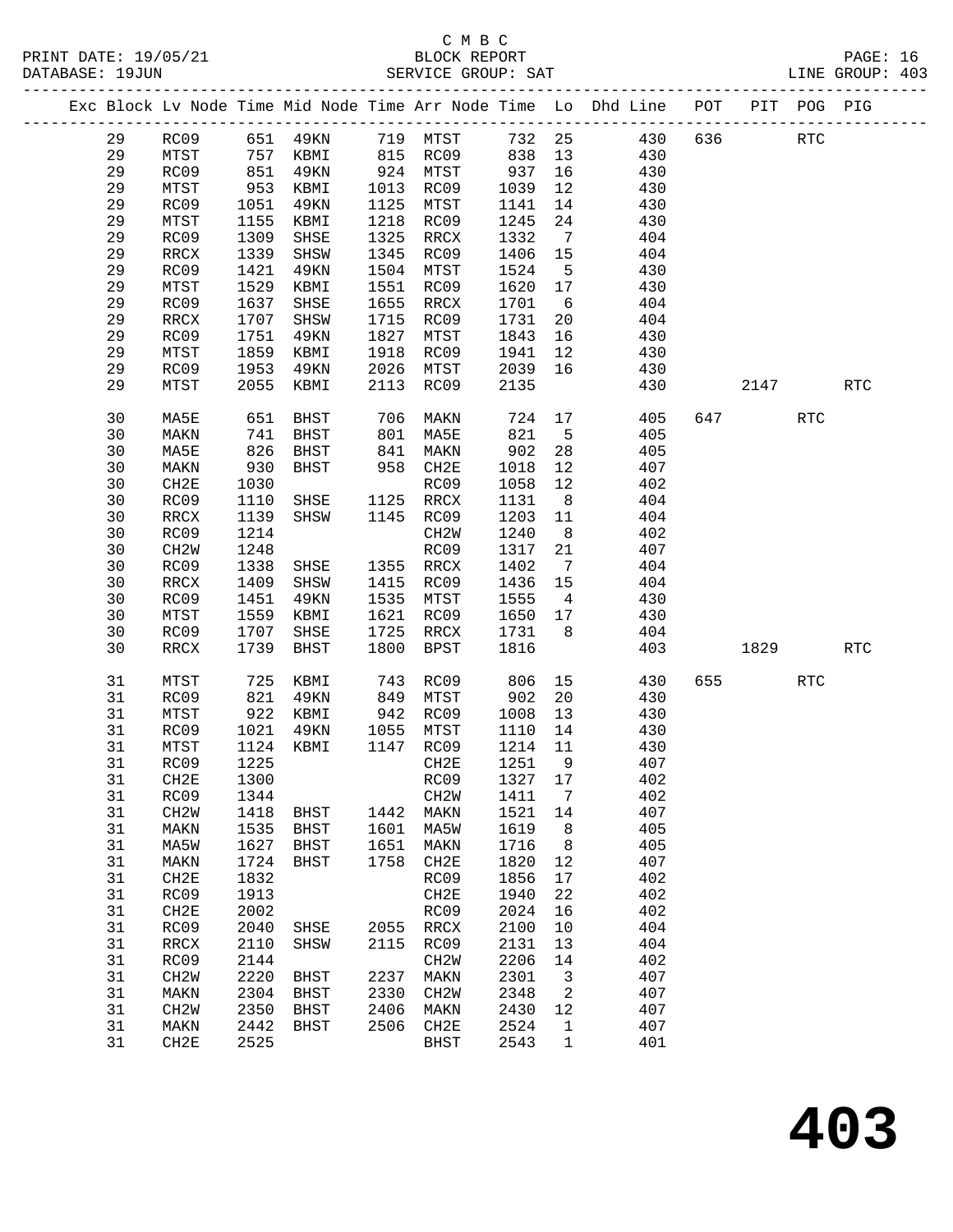#### C M B C<br>BLOCK REPORT SERVICE GROUP: SAT

PRINT DATE: 19/05/21 BLOCK REPORT PAGE: 17

|  |    |                   |              |                                  |      |                      |                              |                         | Exc Block Lv Node Time Mid Node Time Arr Node Time Lo Dhd Line POT PIT POG PIG |     |           |            |            |
|--|----|-------------------|--------------|----------------------------------|------|----------------------|------------------------------|-------------------------|--------------------------------------------------------------------------------|-----|-----------|------------|------------|
|  | 31 | <b>BHST</b>       | 2544         |                                  |      | CH2E 2604            |                              |                         |                                                                                | 401 | 2615      |            | <b>RTC</b> |
|  | 32 | MAKN              |              | 713 BHST 738 CH2E 757 3          |      |                      |                              |                         | 407                                                                            |     | 657 — 100 | <b>RTC</b> |            |
|  | 32 | CH2E              | 800          |                                  |      | RC09                 | 823                          | 17                      | 402                                                                            |     |           |            |            |
|  | 32 | RC09              | 840          | SHSE                             |      |                      |                              | 8 <sup>8</sup>          | 404                                                                            |     |           |            |            |
|  | 32 | RRCX              | 909          | SHSW                             |      | 855 krua<br>915 RC09 | ሃ <sub>Ს</sub><br>933<br>^ባ1 | $\overline{7}$          | 404                                                                            |     |           |            |            |
|  | 32 | RC09              | 940          | SHSE                             |      | 955 RRCX             | 1001                         | 8 <sup>8</sup>          | 404                                                                            |     |           |            |            |
|  | 32 | RRCX              | 1009         | SHSW                             |      | 1015 RC09            | 1033                         | $\overline{7}$          | 404                                                                            |     |           |            |            |
|  | 32 | RC09              | 1040         | SHSE                             |      | 1055 RRCX            | 1101                         | 8 <sup>8</sup>          | 404                                                                            |     |           |            |            |
|  | 32 | RRCX              | 1109         | SHSW                             |      | 1115 RC09            | 1133 11                      |                         | 404                                                                            |     |           |            |            |
|  | 32 | RC09              | 1144         |                                  |      | CH2W                 | 1210                         | 8 <sup>8</sup>          | 402                                                                            |     |           |            |            |
|  | 32 | CH2W              | 1218         | <b>BHST</b>                      | 1243 | MAKN                 | 1318 17                      |                         | 407                                                                            |     |           |            |            |
|  | 32 | MAKN              | 1335         |                                  |      |                      | 1423                         | 9                       | 405                                                                            |     |           |            |            |
|  | 32 | MA5E              | 1432         | BHST 1401 MA5E<br>BHST 1451 MAKN |      |                      | 1518                         | $5^{\circ}$             | 405                                                                            |     |           |            |            |
|  | 32 | MAKN              | 1523         | BHST                             |      | 1558 CH2E            | 1620                         | 10                      | 407                                                                            |     |           |            |            |
|  | 32 | CH2E              | 1630         |                                  |      | RC09                 | 1658                         | 16                      | 402                                                                            |     |           |            |            |
|  | 32 | RC09              | 1714         |                                  |      | CH2W                 | 1741                         | $\overline{7}$          | 402                                                                            |     |           |            |            |
|  | 32 | CH <sub>2</sub> W | 1748         |                                  |      | RC09                 | 1813 12                      |                         | 407                                                                            |     |           |            |            |
|  | 32 | RC09              | 1825         |                                  |      | CH2W                 | 1849                         | $\overline{\mathbf{c}}$ | 407                                                                            |     |           |            |            |
|  | 32 | CH2W              | 1851         |                                  |      | RC09                 | 1916                         | 9                       | 407                                                                            |     |           |            |            |
|  | 32 | RC09              | 1925         |                                  |      | CH2W                 | 1947                         | $\overline{4}$          | 407                                                                            |     |           |            |            |
|  | 32 | CH2W              | 1951         |                                  |      |                      | 2042                         | 20                      | 407                                                                            |     |           |            |            |
|  | 32 | MAKN              | 2102         | BHST 2011 MAKN<br>BHST 2128 CH2E |      |                      | 2148                         | 14                      | 407                                                                            |     |           |            |            |
|  | 32 | CH2E              | 2202         |                                  |      | RC09                 | 2221                         | $\overline{4}$          | 402                                                                            |     |           |            |            |
|  | 32 | RC09              | 2225         | SHSE                             |      | 2240 RRCX            | 2245                         | 15                      | 404                                                                            |     |           |            |            |
|  | 32 | RRCX              | 2300         | SHSW                             |      | 2305 RC09            | 2245<br>2319                 | 6                       | 404                                                                            |     |           |            |            |
|  | 32 | RC09              | 2325         | SHSE                             |      | 2340 RRCX            | $2345$ 15                    |                         | 404                                                                            |     |           |            |            |
|  | 32 | RRCX              | 2400         | SHSW                             |      | 2405 RC09 2419       |                              | $6\overline{6}$         | 404                                                                            |     |           |            |            |
|  | 32 | RC09              | 2425         | SHSE                             | 2438 | RRCX                 | 2443                         |                         | 404                                                                            |     | 2449      |            | <b>RTC</b> |
|  |    |                   |              |                                  |      |                      |                              |                         |                                                                                |     |           |            |            |
|  | 33 | CH <sub>2</sub> W | 720          | BHST                             |      | 740 MAKN             | 805                          |                         | $6\overline{6}$<br>407                                                         | 706 |           | <b>RTC</b> |            |
|  | 33 | MAKN              | 811          | BHST                             |      | 831 MA5E             | 853                          | 11                      | 405                                                                            |     |           |            |            |
|  | 33 | MA5E              | 904          | BHST                             |      | 921 MAKN             | 942                          | 25                      | 405                                                                            |     |           |            |            |
|  | 33 | MAKN              | 1007         | BHST                             |      | 1031 MA5E            | 1051                         | 12                      | 405                                                                            |     |           |            |            |
|  | 33 | MA5E              | 1103         | BHST                             |      | 1121 MAKN            | 1144                         | 21                      | 405                                                                            |     |           |            |            |
|  | 33 | MAKN              | 1205         | BHST                             |      | 1231 MA5E            | 1253                         | 10                      | 405                                                                            |     |           |            |            |
|  | 33 | MA5E              | 1303         | BHST                             |      | 1321 MAKN            | 1346 19                      |                         | 405                                                                            |     |           |            |            |
|  | 33 | MAKN              | 1405<br>1502 | BHST                             |      | 1431 MA5E            | 1455<br>1548                 | $\overline{7}$          | 405                                                                            |     |           |            |            |
|  | 33 | MA5E              |              | 1502 BHST                        |      | 1521 MAKN            | 1548 17                      |                         | 405                                                                            |     |           |            |            |
|  | 33 | MAKN 1605 BHST    |              |                                  |      | 1631 MA5W 1649 8     |                              |                         | 405                                                                            |     |           |            |            |
|  | 33 | MA5W              | 1657         | BHST                             | 1721 | MAKN                 | 1746 21                      |                         | 405                                                                            |     |           |            |            |
|  | 33 | MAKN              | 1807         | BHST                             | 1831 | MA5W                 | 1848                         | 10                      | 405                                                                            |     |           |            |            |
|  | 33 | MA5W              | 1858         | BHST                             | 1921 | MAKN                 | 1942                         | 19                      | 405                                                                            |     |           |            |            |
|  | 33 | MAKN              | 2001         | BHST                             | 2028 | CH2E                 | 2048                         | 14                      | 407                                                                            |     |           |            |            |
|  | 33 | CH <sub>2E</sub>  | 2102         |                                  |      | RC09                 | 2122                         | 18                      | 402                                                                            |     |           |            |            |
|  | 33 | RC09              | 2140         | SHSE                             | 2155 | RRCX                 | 2200                         | 10                      | 404                                                                            |     |           |            |            |
|  | 33 | RRCX              | 2210         | SHSW                             |      | 2215 RC09            | 2231                         | 13                      | 404                                                                            |     |           |            |            |
|  | 33 | RC09              | 2244         |                                  |      | CH2E                 | 2306                         |                         | 402                                                                            |     | 2317      |            | <b>RTC</b> |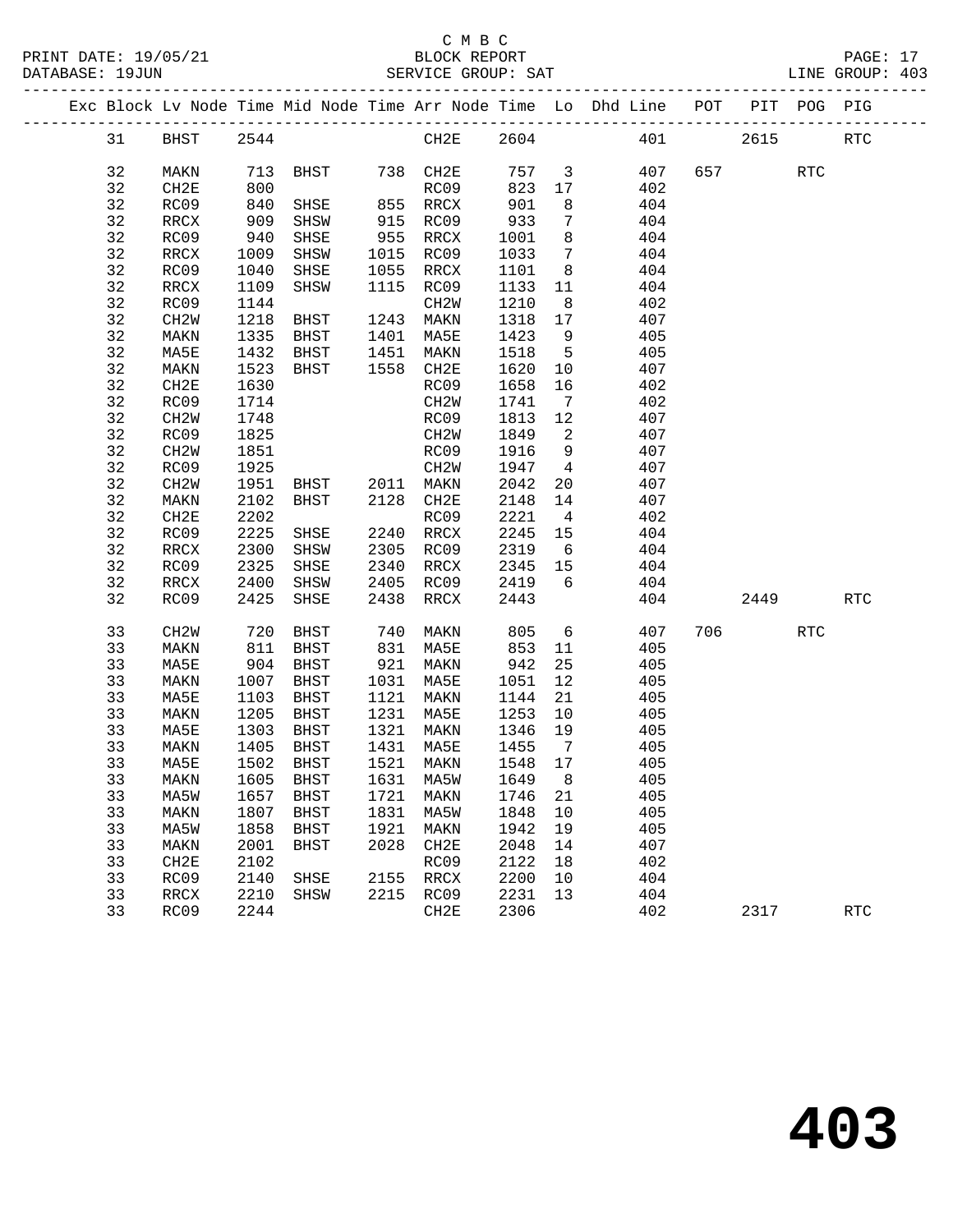#### C M B C<br>BLOCK REPORT DATABASE: 1999<br>SERVICE GROUP: SAT

|  |    |                   |      |             |      |             |         |                 | Exc Block Lv Node Time Mid Node Time Arr Node Time Lo Dhd Line POT PIT POG PIG |     |      |            |                      |
|--|----|-------------------|------|-------------|------|-------------|---------|-----------------|--------------------------------------------------------------------------------|-----|------|------------|----------------------|
|  | 34 | RC09              |      | 751 49KN    |      | 819 MTST    | 832 23  |                 | 430                                                                            | 736 |      | RTC        |                      |
|  | 34 | MTST              | 855  | KBMI        |      | 915 RC09    | 938     | 13              | 430                                                                            |     |      |            |                      |
|  | 34 | RC09              | 951  | 49KN        |      | 1024 MTST   | 1039    | 14              | 430                                                                            |     |      |            |                      |
|  | 34 | MTST              | 1053 | KBMI        |      | 1116 RC09   | 1142    | 9               | 430                                                                            |     |      |            |                      |
|  | 34 | RC09              | 1151 | 49KN        | 1229 | MTST        | 1247    | $7\overline{ }$ | 430                                                                            |     |      |            |                      |
|  | 34 | MTST              | 1254 | KBMI        | 1317 | RC09        | 1347    | 21              | 430                                                                            |     |      |            |                      |
|  | 34 | RC09              | 1408 | SHSE        | 1425 | RRCX        | 1432    | $\overline{4}$  | 404                                                                            |     |      |            |                      |
|  | 34 | RRCX              | 1436 | SHSW        | 1445 | RC09        | 1506    | 15              | 404                                                                            |     |      |            |                      |
|  | 34 | RC09              | 1521 | 49KN        | 1603 | MTST        | 1622    | $7\overline{ }$ | 430                                                                            |     |      |            |                      |
|  | 34 | MTST              | 1629 | KBMI        | 1651 | RC09        | 1719    | 18              | 430                                                                            |     |      |            |                      |
|  | 34 | RC09              | 1737 | SHSE        | 1755 | RRCX        | 1801    |                 | 404                                                                            |     | 1807 |            | <b>RTC</b>           |
|  | 35 | <b>BPST</b>       | 805  | BHST        | 817  | RRCX        | 834     | 5               | 403                                                                            | 745 |      | <b>RTC</b> |                      |
|  | 35 | RRCX              | 839  | BHST        | 901  | BPST        | 913     | $\overline{4}$  | 403                                                                            |     |      |            |                      |
|  | 35 | BPST              | 917  | BHST        | 930  | RRCX        | 949     | 16              | 403                                                                            |     |      |            |                      |
|  | 35 | RRCX              | 1005 | BHST        | 1029 | BPST        | 1043    | 19              | 403                                                                            |     |      |            |                      |
|  | 35 | BPST              | 1102 | BHST        |      | 1117 RRCX   | 1138    | 10              | 403                                                                            |     |      |            |                      |
|  | 35 | RRCX              | 1148 | BHST        | 1212 | BPST        | 1230    | 17              | 403                                                                            |     |      |            |                      |
|  | 35 | BPST              | 1247 | BHST        | 1304 | RRCX        | 1326    | 9               | 403                                                                            |     |      |            |                      |
|  | 35 | RRCX              | 1335 | BHST        | 1359 | BPST        | 1419    | 13              | 403                                                                            |     |      |            |                      |
|  | 35 | BPST              | 1432 | <b>BHST</b> | 1452 | RRCX        | 1515    | $5^{\circ}$     | 403                                                                            |     |      |            |                      |
|  | 35 | RRCX              | 1520 | BHST        | 1545 | BPST        | 1603    | 14              | 403                                                                            |     |      |            |                      |
|  | 35 | BPST              | 1617 | BHST        | 1635 | RRCX        | 1658    | 10              | 403                                                                            |     |      |            |                      |
|  | 35 | RRCX              | 1708 | BHST        | 1730 | BPST        | 1746    | 16              | 403                                                                            |     |      |            |                      |
|  | 35 | BPST              | 1802 | BHST        | 1818 | RRCX        | 1839    | 21              | 403                                                                            |     |      |            |                      |
|  | 35 | $\verb!RRCX!$     | 1900 | BHST        | 1920 | BPST        | 1936    | $\overline{7}$  | 403                                                                            |     |      |            |                      |
|  | 35 | BPST              | 1943 | BHST        | 1957 | RRCX        | 2018    | 21              | 403                                                                            |     |      |            |                      |
|  | 35 | RRCX              | 2039 | SHSW        | 2045 | RC09        | 2101    | 13              | 404                                                                            |     |      |            |                      |
|  | 35 | RC09              | 2114 |             |      | CH2W        | 2136    | 14              | 402                                                                            |     |      |            |                      |
|  | 35 | CH <sub>2</sub> W | 2150 | BHST        | 2209 | MAKN        | 2238    |                 | 407                                                                            |     | 2251 |            | <b>RTC</b>           |
|  | 36 | RRCX              | 804  | BHST        | 826  | BPST        | 837     | 8               | 403                                                                            | 756 |      | <b>RTC</b> |                      |
|  | 36 | <b>BPST</b>       | 845  | BHST        | 857  | RRCX        | 914     | 9               | 403                                                                            |     |      |            |                      |
|  | 36 | RRCX              | 923  | BHST        | 946  | BPST        | 958     | 19              | 403                                                                            |     |      |            |                      |
|  | 36 | BPST              | 1017 | BHST        | 1030 | RRCX        | 1050    | 14              | 403                                                                            |     |      |            |                      |
|  | 36 | RRCX              | 1104 | BHST        | 1128 | BPST        | 1144    | 18              | 403                                                                            |     |      |            |                      |
|  | 36 | BPST              | 1202 | BHST        | 1218 | RRCX        | 1240    | 8 <sup>8</sup>  | 403                                                                            |     |      |            |                      |
|  | 36 | RRCX              | 1248 | BHST        | 1312 | BPST        | 1332    | 15              | 403                                                                            |     |      |            |                      |
|  | 36 | BPST              |      | 1347 BHST   |      | 1404 RRCX   | 1426 10 |                 | 403                                                                            |     |      |            |                      |
|  | 36 | RRCX              | 1436 | BHST        | 1501 | BPST        | 1519    | 13              | 403                                                                            |     |      |            |                      |
|  | 36 | <b>BPST</b>       | 1532 | <b>BHST</b> | 1552 | <b>RRCX</b> | 1615    | 7               | 403                                                                            |     |      |            |                      |
|  | 36 | <b>RRCX</b>       | 1622 | <b>BHST</b> | 1645 | <b>BPST</b> | 1701    | 16              | 403                                                                            |     |      |            |                      |
|  | 36 | <b>BPST</b>       | 1717 | <b>BHST</b> | 1735 | RRCX        | 1756    | 11              | 403                                                                            |     |      |            |                      |
|  | 36 | <b>RRCX</b>       | 1807 | SHSW        | 1815 | RC09        | 1831    | 20              | 404                                                                            |     |      |            |                      |
|  | 36 | RC09              | 1851 | 49KN        | 1927 | MTST        | 1941    | 16              | 430                                                                            |     |      |            |                      |
|  | 36 | MTST              | 1957 | KBMI        | 2015 | RC09        | 2037    | 16              | 430                                                                            |     |      |            |                      |
|  | 36 | RC09              | 2053 | <b>49KN</b> | 2126 | MTST        | 2139    |                 | 430                                                                            |     | 2209 |            | $\operatorname{RTC}$ |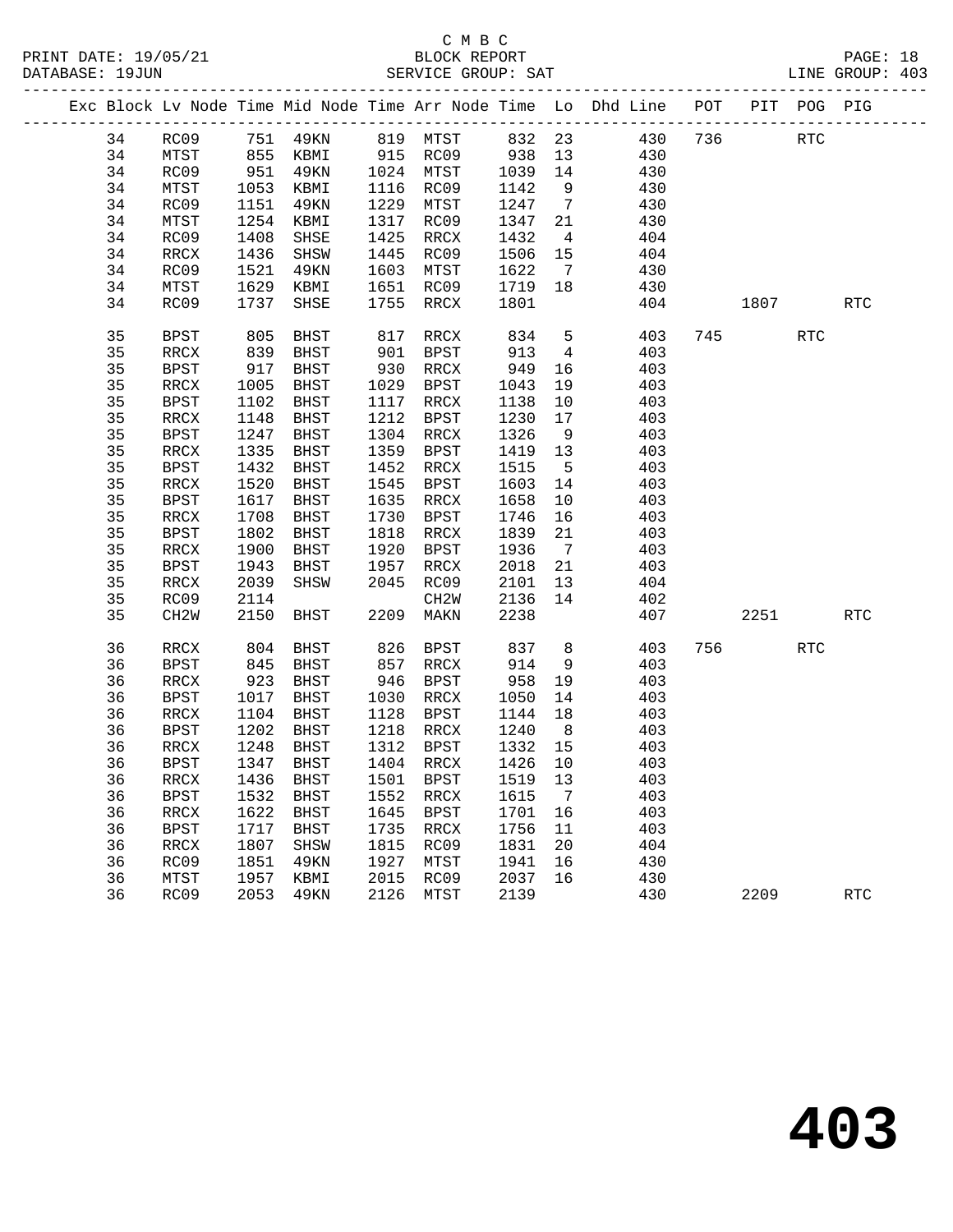|  |    |                   |            |                |      |                  |         |                | Exc Block Lv Node Time Mid Node Time Arr Node Time Lo Dhd Line POT |     |        | PIT POG PIG |            |
|--|----|-------------------|------------|----------------|------|------------------|---------|----------------|--------------------------------------------------------------------|-----|--------|-------------|------------|
|  | 37 | CH2E              | 830<br>914 |                |      |                  |         |                | RC09 855 19 402                                                    | 816 |        | RTC         |            |
|  | 37 | RC09              |            |                |      | CH2W 936 12      |         |                | 402                                                                |     |        |             |            |
|  | 37 | CH2W              | 948        |                |      | RC09 1013        |         | 12             | 407                                                                |     |        |             |            |
|  | 37 | RC09              | 1025       |                |      | CH2E             | 1048    | 12             | 407                                                                |     |        |             |            |
|  | 37 | CH2E              | 1100       |                |      | RC09             | 1128    | 12             | 402                                                                |     |        |             |            |
|  | 37 | RC09              | 1140       | SHSE 1155 RRCX |      |                  | 1201    | 8 <sup>8</sup> | 404                                                                |     |        |             |            |
|  | 37 | RRCX              | 1209       | SHSW           |      | 1215 RC09        | 1233    | 18             | 404                                                                |     |        |             |            |
|  | 37 | RC09              | 1251       | 49KN           |      | 1331 MTST        | 1351    | 8 <sup>8</sup> | 430                                                                |     |        |             |            |
|  | 37 | MTST              | 1359       | KBMI           |      | 1422 RC09        | 1450    | 17             | 430                                                                |     |        |             |            |
|  | 37 | RC09              | 1507       | SHSE           |      | 1525 RRCX        | 1531    | $\overline{7}$ | 404                                                                |     |        |             |            |
|  | 37 | RRCX              | 1538       | BHST           | 1602 | BPST             | 1618    | 14             | 403                                                                |     |        |             |            |
|  | 37 | BPST              | 1632       | BHST           | 1650 | RRCX             | 1711    | 13             | 403                                                                |     |        |             |            |
|  | 37 | RRCX              | 1724       | BHST           | 1745 | BPST             | 1801    | 16             | 403                                                                |     |        |             |            |
|  | 37 | BPST              | 1817       | BHST           | 1833 | RRCX             | 1854    | 15             | 403                                                                |     |        |             |            |
|  | 37 | RRCX              | 1909       | SHSW           | 1915 | RC09             | 1931    | 12             | 404                                                                |     |        |             |            |
|  | 37 | RC09              | 1943       |                |      | CH2W             | 2008    | 13             | 402                                                                |     |        |             |            |
|  | 37 | CH <sub>2</sub> W | 2021       | BHST           |      | 2041 MAKN        | 2112    | 20             | 407                                                                |     |        |             |            |
|  | 37 | MAKN              | 2132       | BHST           | 2158 | CH2E             | 2218    |                | 407                                                                |     | 2229   |             | <b>RTC</b> |
|  | 38 | MAKN              | 841        | BHST           |      | 901 MA5E         | 923     | 11             | 405                                                                |     | 825 32 | RTC         |            |
|  | 38 | MA5E              | 934        | BHST           | 951  | MAKN             | 1014    | 14             | 405                                                                |     |        |             |            |
|  | 38 | MAKN              | 1028       | BHST           |      | 1058 CH2E        | 1120    | 10             | 407                                                                |     |        |             |            |
|  | 38 | CH2E              | 1130       |                |      | RC09             | 1157    | 12             | 402                                                                |     |        |             |            |
|  | 38 | RC09              | 1209       | SHSE           |      | 1225 RRCX        | 1232    | $\overline{7}$ | 404                                                                |     |        |             |            |
|  | 38 | RRCX              | 1239       | SHSW           |      | 1245 RC09        | 1303    | 18             | 404                                                                |     |        |             |            |
|  | 38 | RC09              | 1321       | 49KN           | 1401 | MTST             | 1421    | 9              | 430                                                                |     |        |             |            |
|  | 38 | MTST              | 1430       | KBMI           | 1452 | RC09             | 1520 17 |                | 430                                                                |     |        |             |            |
|  | 38 | RC09              | 1537       | SHSE           | 1555 | RRCX             | 1601    | 6              | 404                                                                |     |        |             |            |
|  | 38 | RRCX              | 1607       | SHSW           | 1615 | RC09             | 1631    | 20             | 404                                                                |     |        |             |            |
|  | 38 | RC09              | 1651       | 49KN           | 1730 | MTST             | 1749    | 10             | 430                                                                |     |        |             |            |
|  | 38 | MTST              | 1759       | KBMI           | 1820 | RC09             | 1845    |                | 430                                                                |     | 1859   |             | <b>RTC</b> |
|  | 39 | RRCX              | 854        | BHST           | 916  | BPST             | 928     | $\overline{4}$ | 403                                                                |     | 846 70 | <b>RTC</b>  |            |
|  | 39 | <b>BPST</b>       | 932        | BHST           |      | 945 RRCX         | 1005    | 15             | 403                                                                |     |        |             |            |
|  | 39 | RRCX              | 1020       | BHST           |      | 1044 BPST        | 1058    | 19             | 403                                                                |     |        |             |            |
|  | 39 | BPST              | 1117       | BHST           |      | 1132 RRCX        | 1153    | 10             | 403                                                                |     |        |             |            |
|  | 39 | RRCX              | 1203       | BHST           |      | 1227 BPST        | 1245    | 17             | 403                                                                |     |        |             |            |
|  | 39 | BPST              | 1302       | BHST           |      | 1319 RRCX        | 1341    | 9              | 403                                                                |     |        |             |            |
|  | 39 | RRCX              | 1350       | BHST           |      | 1414 BPST        | 1434 13 |                | 403                                                                |     |        |             |            |
|  | 39 | BPST 1447 BHST    |            |                |      | 1507 RRCX 1530 6 |         |                | 403                                                                |     |        |             |            |
|  | 39 | RRCX              | 1536       | SHSW           | 1545 | RC09             | 1603 18 |                | 404                                                                |     |        |             |            |
|  | 39 | RC09              | 1621       | 49KN           | 1700 | MTST             | 1719    | 10             | 430                                                                |     |        |             |            |
|  | 39 | MTST              | 1729       | KBMI           | 1750 | RC09             | 1817    | 21             | 430                                                                |     |        |             |            |
|  | 39 | RC09              | 1838       | SHSE           | 1855 | RRCX             | 1901    | 19             | 404                                                                |     |        |             |            |
|  | 39 | <b>RRCX</b>       | 1920       | BHST           | 1940 | <b>BPST</b>      | 1956    | 7              | 403                                                                |     |        |             |            |
|  | 39 | <b>BPST</b>       | 2003       | BHST           | 2016 | RRCX             | 2037    | 5              | 403                                                                |     |        |             |            |
|  | 39 | <b>RRCX</b>       | 2042       |                |      | SH#5             | 2046    |                | 403                                                                |     | 2049   |             | <b>RTC</b> |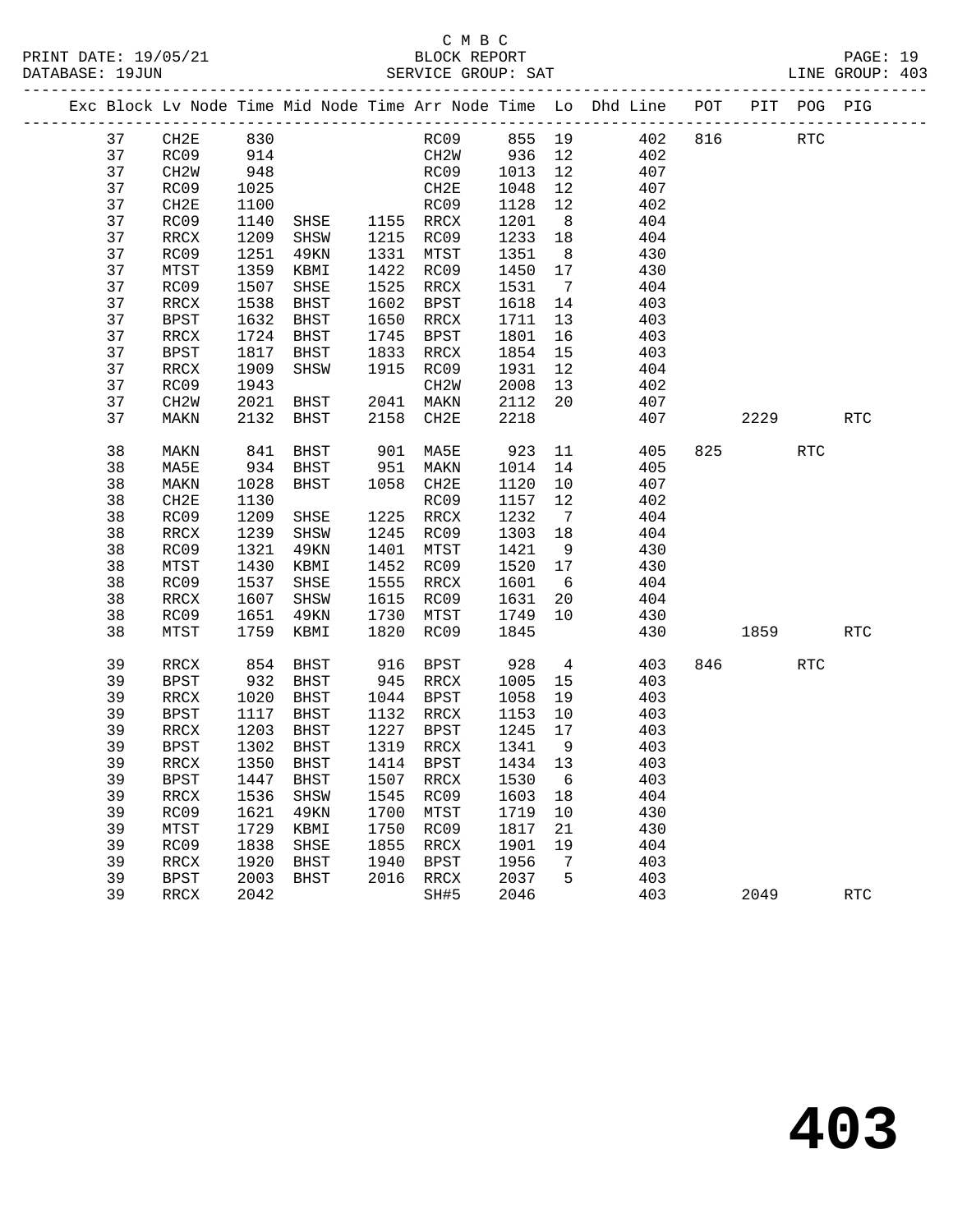#### C M B C<br>BLOCK REPORT PRINT DATE: 19/05/21 BLOCK REPORT PAGE: 20 SERVICE GROUP: SAT

|  |    |                   |              |                                  |      |                   |                    |                 | Exc Block Lv Node Time Mid Node Time Arr Node Time Lo Dhd Line POT |     |           | PIT POG PIG |            |
|--|----|-------------------|--------------|----------------------------------|------|-------------------|--------------------|-----------------|--------------------------------------------------------------------|-----|-----------|-------------|------------|
|  | 40 | MAKN              |              |                                  |      |                   |                    |                 | 938 BHST 1001 MA5E 1021 13 405                                     | 922 |           | <b>RTC</b>  |            |
|  | 40 | MA5E              | 1034<br>1127 |                                  |      |                   |                    |                 | 405                                                                |     |           |             |            |
|  | 40 | MAKN              | 1127         | BHST 1051 MAKN<br>BHST 1158 CH2E |      |                   | 1114 13<br>1220 10 |                 | 407                                                                |     |           |             |            |
|  | 40 | CH2E              | 1230         |                                  |      | RC09              | 1257               | 17              | 402                                                                |     |           |             |            |
|  | 40 | RC09              | 1314         |                                  |      | CH2W              | 1340               | 8 <sup>8</sup>  | 402                                                                |     |           |             |            |
|  | 40 | CH <sub>2</sub> W | 1348         |                                  |      | RC09              | 1415               | 10              | 407                                                                |     |           |             |            |
|  | 40 | RC09              | 1425         |                                  |      | CH2E              | 1451               | 9               | 407                                                                |     |           |             |            |
|  | 40 | CH2E              | 1500         |                                  |      | RC09              | 1527 17            |                 | 402                                                                |     |           |             |            |
|  | 40 | RC09              | 1544         |                                  |      | CH2W              | 1611               | $\overline{7}$  | 402                                                                |     |           |             |            |
|  | 40 | CH <sub>2</sub> W | 1618         | BHST 1641 MAKN<br>BHST 1801 MA5W |      |                   | 1719               | 17              | 407                                                                |     |           |             |            |
|  | 40 | MAKN              | 1736         |                                  |      |                   | 1818               | 10              | 405                                                                |     |           |             |            |
|  | 40 | MA5W              | 1828         | BHST                             | 1851 | MAKN              | 1912               | 19              | 405                                                                |     |           |             |            |
|  | 40 | MAKN              | 1931         | BHST                             | 1958 | CH2E              | 2018               | 14              | 407                                                                |     |           |             |            |
|  | 40 | CH2E              | 2032         |                                  |      | RC09              | 2052               | 18              | 402                                                                |     |           |             |            |
|  | 40 | RC09              | 2110         | SHSE                             |      | 2125 RRCX         | 2130               | 16              | 404                                                                |     |           |             |            |
|  | 40 | RRCX              | 2146         | BHST                             | 2206 | BPST              | 2216               | 17              | 403                                                                |     |           |             |            |
|  | 40 | BPST              | 2233         | BHST                             |      | 2245 RRCX         | 2306               | $6\overline{6}$ | 403                                                                |     |           |             |            |
|  | 40 | RRCX              | 2312         | BHST                             | 2331 | BPST              | 2341               |                 | 403                                                                |     | 2354      |             | <b>RTC</b> |
|  | 41 | BPST              | 947          | BHST                             | 1000 | RRCX              | 1020               |                 | 14<br>403                                                          |     | 927 — 100 | <b>RTC</b>  |            |
|  | 41 | RRCX              | 1034         | BHST                             | 1058 | BPST              | 1113               | 19              | 403                                                                |     |           |             |            |
|  | 41 | <b>BPST</b>       | 1132         | BHST                             | 1148 | RRCX              | 1210               | 10              | 403                                                                |     |           |             |            |
|  | 41 | RRCX              | 1220         | BHST                             | 1244 | BPST              | 1302               | 15              | 403                                                                |     |           |             |            |
|  | 41 | <b>BPST</b>       | 1317         | BHST                             |      | 1334 RRCX         | 1356               | 9               | 403                                                                |     |           |             |            |
|  | 41 | RRCX              | 1405         | <b>BHST</b>                      | 1429 | BPST              | 1449 13            |                 | 403                                                                |     |           |             |            |
|  | 41 | <b>BPST</b>       | 1502         | BHST                             | 1522 | RRCX              | 1545               | 6               | 403                                                                |     |           |             |            |
|  | 41 | RRCX              | 1551         | BHST                             | 1615 | BPST              | 1631               | 16              | 403                                                                |     |           |             |            |
|  | 41 | <b>BPST</b>       | 1647         | BHST                             | 1705 | RRCX              | 1726               | 11              | 403                                                                |     |           |             |            |
|  | 41 | RRCX              | 1737         | SHSW                             | 1745 | RC09              | 1801               | 20              | 404                                                                |     |           |             |            |
|  | 41 | RC09              | 1821         | 49KN                             | 1857 | MTST              | 1911               | 18              | 430                                                                |     |           |             |            |
|  | 41 | MTST              | 1929         | KBMI                             | 1947 | RC09              | 2009               | 14              | 430                                                                |     |           |             |            |
|  | 41 | RC09              | 2023         | 49KN                             | 2056 | MTST              | 2109               | 18              | 430                                                                |     |           |             |            |
|  | 41 | MTST              | 2127         | KBMI                             | 2143 | RC09              | 2204               |                 | 430                                                                |     | 2216      |             | <b>RTC</b> |
|  | 42 | RRCX              | 939          | SHSW                             |      | 945 RC09          | 1003               | 11              | 404                                                                |     | 931 — 100 | RTC         |            |
|  | 42 | RC09              | 1014         |                                  |      | CH2W              | 1038               | 10              | 402                                                                |     |           |             |            |
|  | 42 | CH <sub>2</sub> W | 1048         |                                  |      | RC09              | 1115               | 10              | 407                                                                |     |           |             |            |
|  | 42 | RC09              | 1125         |                                  |      | CH2E              | 1150               | 10              | 407                                                                |     |           |             |            |
|  | 42 | CH2E              | 1200         |                                  |      | RC09              | 1227 17            |                 | 402                                                                |     |           |             |            |
|  |    | 42 RC09 1244      |              |                                  |      | CH2W 1310 8       |                    |                 | 402                                                                |     |           |             |            |
|  | 42 | CH <sub>2</sub> W | 1318         | BHST                             | 1344 | MAKN              | 1419               | 16              | 407                                                                |     |           |             |            |
|  | 42 | MAKN              | 1435         | BHST                             | 1501 | MA5W              | 1519               | 8               | 405                                                                |     |           |             |            |
|  | 42 | MA5W              | 1527         | BHST                             | 1551 | MAKN              | 1616               | $\overline{7}$  | 405                                                                |     |           |             |            |
|  | 42 | MAKN              | 1623         | BHST                             | 1658 | CH2E              | 1720               | 12              | 407                                                                |     |           |             |            |
|  | 42 | CH2E              | 1732         |                                  |      | RC09              | 1758               | 15              | 402                                                                |     |           |             |            |
|  | 42 | RC09              | 1813         |                                  |      | CH2E              | 1841               | 21              | 402                                                                |     |           |             |            |
|  | 42 | CH2E              | 1902         |                                  |      | RC09              | 1926               | 14              | 402                                                                |     |           |             |            |
|  | 42 | RC09              | 1940         | SHSE                             | 1955 | RRCX              | 2000               | 9               | 404                                                                |     |           |             |            |
|  | 42 | RRCX              | 2009         | SHSW                             | 2015 | RC09              | 2031               | 13              | 404                                                                |     |           |             |            |
|  | 42 | RC09              | 2044         |                                  |      | CH <sub>2</sub> M | 2106               | 14              | 402                                                                |     |           |             |            |
|  | 42 | CH <sub>2</sub> W | 2120         | BHST                             | 2139 | MAKN              | 2208               |                 | 407                                                                |     | 2221      |             | <b>RTC</b> |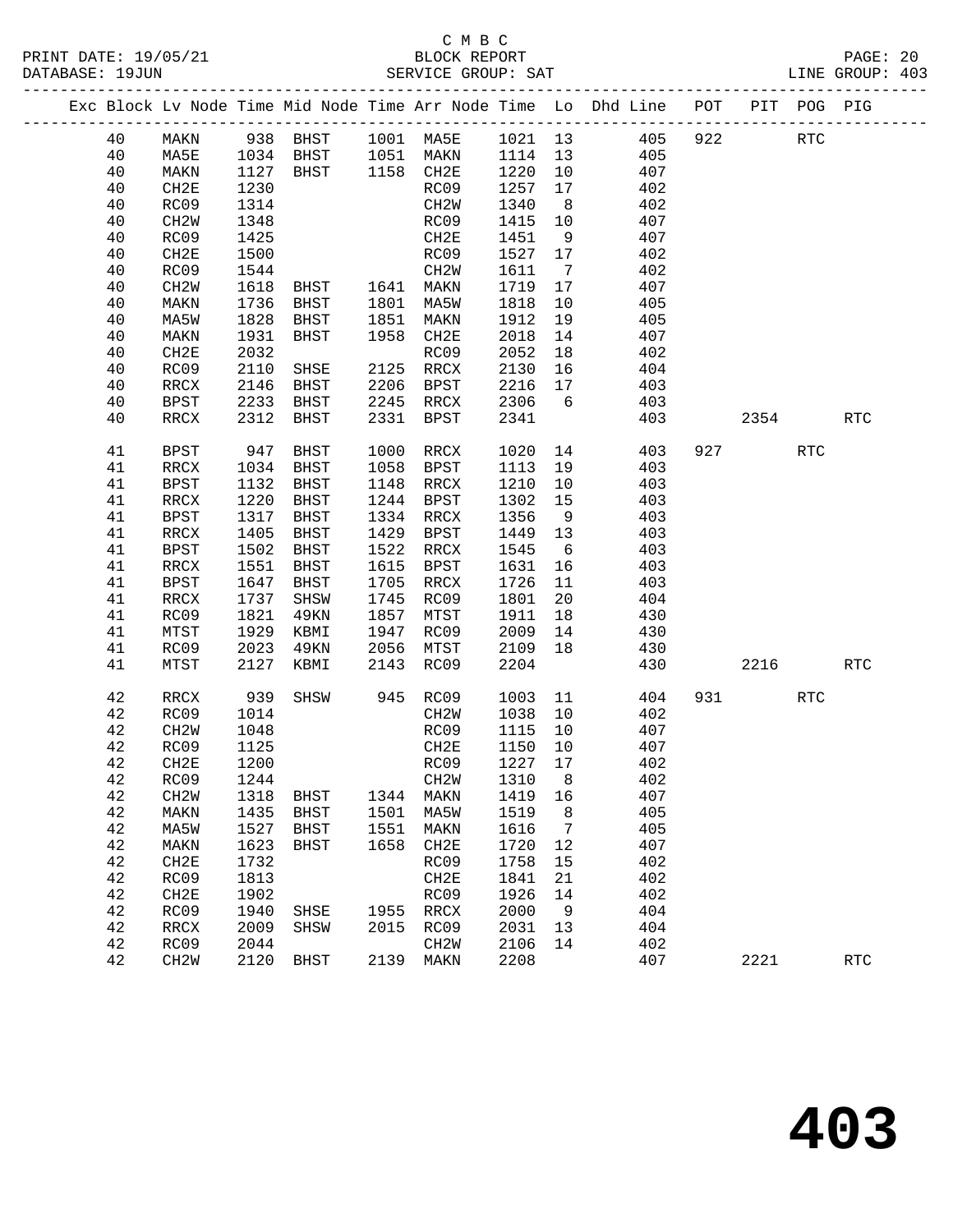# C M B C<br>BLOCK REPORT

| PRINT DATE: 19/05/21 | BLOCK REPORT       | PAGE: 21        |  |
|----------------------|--------------------|-----------------|--|
| DATABASE: 19JUN      | SERVICE GROUP: SAT | LINE GROUP: 403 |  |

|  |    |             |      |      |      |             |         |                            | Exc Block Lv Node Time Mid Node Time Arr Node Time Lo Dhd Line | POT      |      | PIT POG PIG |     |
|--|----|-------------|------|------|------|-------------|---------|----------------------------|----------------------------------------------------------------|----------|------|-------------|-----|
|  | 43 | RC09        | 1221 | 49KN | 1259 | MTST        | 1317 12 |                            |                                                                | 430 1206 |      | RTC         |     |
|  | 43 | MTST        | 1329 | KBMI | 1352 | RC09        | 1420    | 18                         | 430                                                            |          |      |             |     |
|  | 43 | RC09        | 1438 | SHSE | 1455 | RRCX        | 1502    | $\overline{\phantom{a}}$ 3 | 404                                                            |          |      |             |     |
|  | 43 | RRCX        | 1505 | BHST | 1530 | BPST        | 1548    | 14                         | 403                                                            |          |      |             |     |
|  | 43 | <b>BPST</b> | 1602 | BHST | 1620 | RRCX        | 1643    | 10                         | 403                                                            |          |      |             |     |
|  | 43 | RRCX        | 1653 | BHST | 1715 | <b>BPST</b> | 1731    | 16                         | 403                                                            |          |      |             |     |
|  | 43 | BPST        | 1747 | BHST | 1803 | RRCX        | 1824    | 15                         | 403                                                            |          |      |             |     |
|  | 43 | RRCX        | 1839 | SHSW | 1845 | RC09        | 1901    | 7                          | 404                                                            |          |      |             |     |
|  | 43 | RC09        | 1908 | SHSE | 1925 | RRCX        | 1931    | 9                          | 404                                                            |          |      |             |     |
|  | 43 | RRCX        | 1940 | BHST | 2000 | <b>BPST</b> | 2016    | 17                         | 403                                                            |          |      |             |     |
|  | 43 | <b>BPST</b> | 2033 | BHST | 2046 | RRCX        | 2107    | - 5                        | 403                                                            |          |      |             |     |
|  | 43 | RRCX        | 2112 | BHST | 2132 | BPST        | 2146    | 17                         | 403                                                            |          |      |             |     |
|  | 43 | <b>BPST</b> | 2203 | BHST | 2215 | RRCX        | 2236    | 11                         | 403                                                            |          |      |             |     |
|  | 43 | RRCX        | 2247 | BHST | 2306 | BPST        | 2316    | 13                         | 403                                                            |          |      |             |     |
|  | 43 | <b>BPST</b> | 2329 | BHST | 2341 | RRCX        | 2400    | 5                          | 403                                                            |          |      |             |     |
|  | 43 | RRCX        | 2405 | BHST | 2422 | <b>BPST</b> | 2431    | 4                          | 403                                                            |          |      |             |     |
|  | 43 | <b>BPST</b> | 2435 | BHST | 2446 | RRCX        | 2504    | $\overline{4}$             | 403                                                            |          |      |             |     |
|  | 43 | RRCX        | 2508 | BHST | 2525 | BPST        | 2534    | 4                          | 403                                                            |          |      |             |     |
|  | 43 | BPST        | 2538 | BHST | 2548 | RRCX        | 2605    | 3                          | 403                                                            |          |      |             |     |
|  | 43 | RRCX        | 2608 |      |      | SH#5        | 2612    |                            | 403                                                            |          | 2615 |             | RTC |
|  |    |             |      |      |      |             |         |                            |                                                                |          |      |             |     |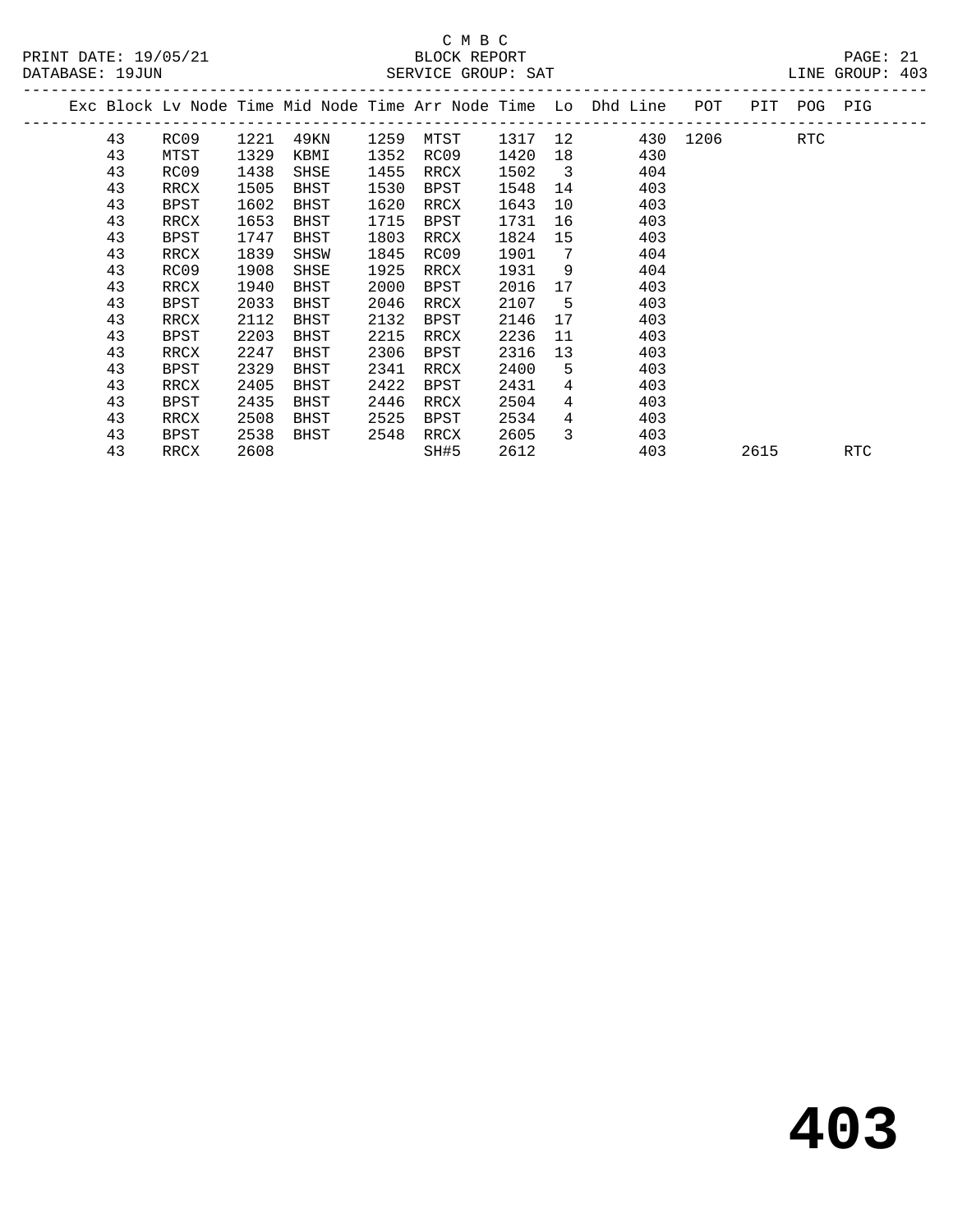|  | DATABASE: 19JUN | PRINT DATE: 19/05/21                                                 |      |                             |      |                       | C M B C<br>BLOCK REPORT                              |                 | DESCRIPTION<br>DATABASE: 19JUN SERVICE GROUP: SAT LINE GROUP: 430              |          |      |         | PAGE: 22   |  |
|--|-----------------|----------------------------------------------------------------------|------|-----------------------------|------|-----------------------|------------------------------------------------------|-----------------|--------------------------------------------------------------------------------|----------|------|---------|------------|--|
|  |                 | 49CE 49 AV & CAMBIE<br>MTST METROTOWN STATION<br>ULP UNIVERSITY LOOP |      | 49GR 49 AV & GRANVILLE      |      |                       |                                                      |                 | 49CW 49 AV & CAMBIE<br>G49S GRANVILLE & 49 AV<br>RTC Richmond Depot            |          |      |         |            |  |
|  |                 |                                                                      |      |                             |      |                       |                                                      |                 | Exc Block Lv Node Time Mid Node Time Arr Node Time Lo Dhd Line POT PIT POG PIG |          |      |         |            |  |
|  | 60              |                                                                      |      |                             |      |                       |                                                      |                 |                                                                                |          |      | 549 RTC |            |  |
|  | 60              |                                                                      |      |                             |      |                       |                                                      |                 |                                                                                |          |      |         |            |  |
|  | 60              |                                                                      |      | ULP 735 49CE 801 MTST 823 8 |      |                       |                                                      |                 | 049                                                                            |          |      |         |            |  |
|  | 60              | MTST                                                                 |      | 831 49CW                    |      |                       | 900 ULP 928                                          | 13              | 049                                                                            |          |      |         |            |  |
|  | 60              | ULP                                                                  | 941  | 49CE                        |      |                       | 1009 MTST 1037<br>1116 ULP 1144                      | $\frac{9}{8}$   | 049                                                                            |          |      |         |            |  |
|  | 60              | MTST                                                                 |      | 1046 49CW                   |      |                       |                                                      |                 | 049                                                                            |          |      |         |            |  |
|  | 60              | ULP                                                                  | 1152 | 49CE                        | 1221 | MTST                  | 1254                                                 |                 | $6\overline{6}$<br>049                                                         |          |      |         |            |  |
|  | 60              | MTST                                                                 | 1300 | 49CW                        |      | 1334 ULP              | 1404                                                 | 10              | 049                                                                            |          |      |         |            |  |
|  | 60              | ULP                                                                  | 1414 | 49CE                        | 1445 | MTST                  | 1522                                                 | 16              | 049                                                                            |          |      |         |            |  |
|  | 60              | MTST                                                                 | 1538 | 49CW                        | 1610 |                       | ULP 1640                                             | 10              | 049                                                                            |          |      |         |            |  |
|  | 60              | ULP                                                                  |      | 1650 49CE                   | 1721 | MTST                  | 1756                                                 |                 | $6\overline{6}$<br>049                                                         |          |      |         |            |  |
|  | 60              | MTST                                                                 | 1802 | 49CW                        | 1834 |                       | ULP 1901                                             | 15              | 049                                                                            |          |      |         |            |  |
|  | 60              | ULP                                                                  | 1916 | 49CE                        | 1942 | 1942 MTST<br>2045 ULP | 2009                                                 | 11              | 049                                                                            |          |      |         |            |  |
|  | 60              | MTST                                                                 |      | 2020 49CW                   |      |                       | 2111                                                 |                 |                                                                                | 049      |      | 2140    | RTC        |  |
|  | 61              | MTST                                                                 | 622  | 49CW                        | 646  |                       | ULP 711                                              |                 | 9<br>049                                                                       |          | 552  | RTC     |            |  |
|  | 61              | ULP 720<br>MTST 818                                                  |      | 49CE                        | 746  | MTST                  | 808                                                  | 10              | 049                                                                            |          |      |         |            |  |
|  | 61              |                                                                      |      | 49CW                        | 845  |                       |                                                      | 17              | 049                                                                            |          |      |         |            |  |
|  | 61              | ULP 929 49CE                                                         |      |                             | 957  |                       | $M_{101}$<br>ULP $\frac{3}{4}$<br>$\frac{1024}{132}$ | 10              | 049                                                                            |          |      |         |            |  |
|  | 61              | MTST                                                                 | 1034 | 49CW                        | 1104 | ULP                   | 1132                                                 | 8 <sup>8</sup>  | 049                                                                            |          |      |         |            |  |
|  | 61              | ULP                                                                  | 1140 | 49CE                        | 1209 | MTST                  | 1242                                                 | $6\overline{6}$ | 049                                                                            |          |      |         |            |  |
|  | 61              | MTST                                                                 | 1248 | 49CW                        | 1322 | ULP                   | 1352                                                 | 10              | 049                                                                            |          |      |         |            |  |
|  | 61              | ULP                                                                  | 1402 | 49CE                        | 1433 | MTST                  | 1510                                                 | 14              | 049                                                                            |          |      |         |            |  |
|  | 61              | MTST                                                                 |      | 1524 49CW                   | 1558 | ULP                   | 1628                                                 | 10              | 049                                                                            |          |      |         |            |  |
|  | 61              | ULP                                                                  | 1638 | 49CE                        | 1709 | MTST                  | 1744                                                 |                 |                                                                                | 049 1814 |      |         | RTC        |  |
|  | 62              | 49GR                                                                 |      | 624 49CE                    |      | 628 MTST              | 647 4                                                |                 | 049                                                                            |          |      | 604 RTC |            |  |
|  | 62              | MTST                                                                 |      | 651 49CW                    |      | 715 ULP               | 740                                                  |                 | 10<br>049                                                                      |          |      |         |            |  |
|  | 62              | ULP                                                                  |      | 750 49CE                    |      |                       | 816 MTST 838                                         | 8 <sup>8</sup>  | 049                                                                            |          |      |         |            |  |
|  | 62              | MTST                                                                 |      | 846 49CW<br>953 49CE        |      |                       |                                                      | 10              | 049                                                                            |          |      |         |            |  |
|  | 62              | ULP                                                                  |      |                             |      |                       |                                                      | 10              | 049                                                                            |          |      |         |            |  |
|  | 62              |                                                                      |      |                             |      |                       |                                                      |                 | MTST 1059 49CW 1129 ULP 1157 17 049                                            |          |      |         |            |  |
|  | 62              | ULP                                                                  | 1214 | 49CE                        | 1245 | MTST                  | 1322                                                 | 14              | 049                                                                            |          |      |         |            |  |
|  | 62              | MTST                                                                 | 1336 | 49CW                        | 1410 | ULP                   | 1440                                                 | 10              | 049                                                                            |          |      |         |            |  |
|  | 62              | ULP                                                                  | 1450 | 49CE                        | 1521 | MTST                  | 1558                                                 | 16              | 049                                                                            |          |      |         |            |  |
|  | 62              | MTST                                                                 | 1614 | 49CW                        | 1646 | ULP                   | 1716                                                 | 11              | 049                                                                            |          |      |         |            |  |
|  | 62              | ULP                                                                  | 1727 | 49CE                        | 1756 | MTST                  | 1830                                                 | 10              | 049                                                                            |          |      |         |            |  |
|  | 62              | MTST                                                                 | 1840 | 49CW                        | 1910 | ULP                   | 1937                                                 | 15              | 049                                                                            |          |      |         |            |  |
|  | 62              | ULP                                                                  | 1952 | 49CE                        | 2018 | MTST                  | 2044                                                 | 12              | 049                                                                            |          |      |         |            |  |
|  | 62              | MTST                                                                 | 2056 | 49CW                        | 2121 | ULP                   | 2147                                                 | $\overline{4}$  | 049                                                                            |          |      |         |            |  |
|  | 62              | ULP                                                                  | 2151 | 49CE                        | 2217 | MTST                  | 2243                                                 | 6               | 049                                                                            |          |      |         |            |  |
|  | 62              | MTST                                                                 | 2249 | 49CW                        | 2313 | ULP                   | 2337                                                 |                 | 049                                                                            |          | 2406 |         | <b>RTC</b> |  |
|  |                 |                                                                      |      |                             |      |                       |                                                      |                 |                                                                                |          |      |         |            |  |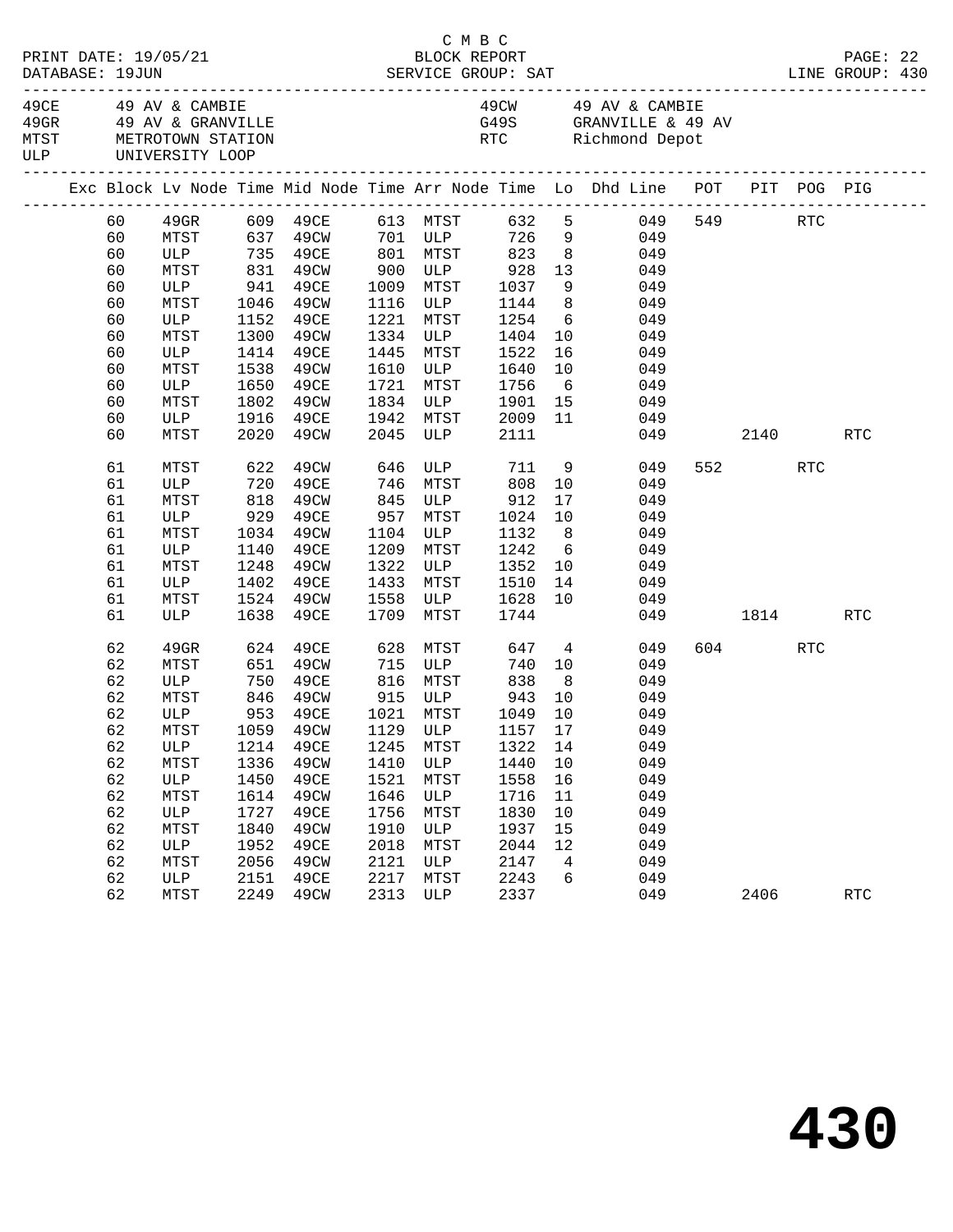|  |    |              |      |                         |      |           |         |                 | Exc Block Lv Node Time Mid Node Time Arr Node Time Lo Dhd Line POT PIT POG PIG |     |      |            |                      |
|--|----|--------------|------|-------------------------|------|-----------|---------|-----------------|--------------------------------------------------------------------------------|-----|------|------------|----------------------|
|  | 63 | $49$ GR      |      | 639 49CE                | 643  | MTST      | 702 3   |                 | 049                                                                            | 619 |      | <b>RTC</b> |                      |
|  | 63 | MTST         | 705  | 49CW                    | 730  | ULP       | 756     | 11              | 049                                                                            |     |      |            |                      |
|  | 63 | ULP          | 807  | 49CE                    | 832  | MTST      | 857     | 14              | 049                                                                            |     |      |            |                      |
|  | 63 | MTST         | 911  | 49CW                    | 940  | ULP       | 1008    | 9               | 049                                                                            |     |      |            |                      |
|  | 63 | ULP          | 1017 | 49CE                    | 1045 | MTST      | 1114    | 10              | 049                                                                            |     |      |            |                      |
|  | 63 | MTST         | 1124 | 49CW                    | 1155 | ULP       | 1223    | 15              | 049                                                                            |     |      |            |                      |
|  | 63 | ULP          | 1238 | 49CE                    | 1309 | MTST      | 1346    | 14              | 049                                                                            |     |      |            |                      |
|  | 63 | MTST         | 1400 | 49CW                    | 1434 | ULP       | 1504    | 10              | 049                                                                            |     |      |            |                      |
|  | 63 | ULP          | 1514 | 49CE                    | 1545 | MTST      | 1622    | 16              | 049                                                                            |     |      |            |                      |
|  | 63 | MTST         | 1638 | 49CW                    | 1710 | ULP       | 1740    | 11              | 049                                                                            |     |      |            |                      |
|  | 63 | ULP          | 1751 | 49CE                    | 1820 | MTST      | 1852    | 13              | 049                                                                            |     |      |            |                      |
|  | 63 | MTST         | 1905 | 49CW                    | 1934 | ULP       | 2000    | $\overline{4}$  | 049                                                                            |     |      |            |                      |
|  | 63 | ULP          | 2004 | 49CE                    | 2030 | MTST      | 2056    | 12              | 049                                                                            |     |      |            |                      |
|  | 63 | MTST         | 2108 | 49CW                    | 2133 | ULP       | 2159    | 12              | 049                                                                            |     |      |            |                      |
|  | 63 | ULP          | 2211 | 49CE                    | 2237 | MTST      | 2303    | 6               | 049                                                                            |     |      |            |                      |
|  | 63 | MTST         | 2309 | 49CW                    | 2333 | ULP       | 2357    |                 | 049                                                                            |     | 2426 |            | $\operatorname{RTC}$ |
|  | 64 | ULP          | 648  | 49CE                    | 714  | MTST      | 736     | 14              | 049                                                                            | 603 |      | <b>RTC</b> |                      |
|  | 64 | MTST         | 750  | 49CW                    | 815  | ULP       | 841     | 12              | 049                                                                            |     |      |            |                      |
|  | 64 | ULP          | 853  | 49CE                    | 920  | MTST      | 946     | 12              | 049                                                                            |     |      |            |                      |
|  | 64 | MTST         | 958  | 49CW                    | 1028 | ULP       | 1056    | 8 <sup>8</sup>  | 049                                                                            |     |      |            |                      |
|  | 64 | ULP          | 1104 | 49CE                    | 1133 | MTST      | 1205    | $7\phantom{.0}$ | 049                                                                            |     |      |            |                      |
|  | 64 | MTST         | 1212 | 49CW                    | 1245 | ULP       | 1313    | 13              | 049                                                                            |     |      |            |                      |
|  | 64 | ULP          | 1326 | 49CE                    | 1357 | MTST      | 1434    | 14              | 049                                                                            |     |      |            |                      |
|  | 64 | MTST         | 1448 | 49CW                    | 1522 | ULP       | 1552    | 10              | 049                                                                            |     |      |            |                      |
|  | 64 | ULP          | 1602 | 49CE                    | 1633 | MTST      | 1710    | 16              | 049                                                                            |     |      |            |                      |
|  | 64 | MTST         | 1726 | 49CW                    | 1758 | ULP       | 1828    | 12              | 049                                                                            |     |      |            |                      |
|  | 64 | ULP          | 1840 | 49CE                    | 1906 | MTST      | 1936    | 20              | 049                                                                            |     |      |            |                      |
|  | 64 | MTST         | 1956 | 49CW                    | 2021 | ULP       | 2047    | $\overline{4}$  | 049                                                                            |     |      |            |                      |
|  | 64 | ULP          | 2051 | 49CE                    | 2117 | MTST      | 2143    | 5               | 049                                                                            |     |      |            |                      |
|  | 64 | MTST         | 2148 | 49CW                    | 2213 | ULP       | 2239    | 12              | 049                                                                            |     |      |            |                      |
|  | 64 | ULP          | 2251 | 49CE                    | 2317 | MTST      | 2341    | 8               | 049                                                                            |     |      |            |                      |
|  | 64 | MTST         | 2349 | 49CW                    | 2413 | G49S      | 2417    |                 | 049                                                                            |     | 2432 |            | <b>RTC</b>           |
|  | 65 | 49GR         | 654  | 49CE                    | 658  | MTST      | 717     | $\mathbf{3}$    | 049                                                                            | 634 |      | <b>RTC</b> |                      |
|  | 65 | MTST         | 720  | 49CW                    | 745  | ULP       | 811     | 8               | 049                                                                            |     |      |            |                      |
|  | 65 | ULP          | 819  | 49CE                    | 844  | MTST      | 909     | 14              | 049                                                                            |     |      |            |                      |
|  | 65 | MTST         | 923  | 49CW                    |      | 952 ULP   | 1020    | 9               | 049                                                                            |     |      |            |                      |
|  | 65 | ULP          | 1029 | 49CE                    |      | 1057 MTST | 1126    | 9               | 049                                                                            |     |      |            |                      |
|  | 65 |              |      | MTST 1135 49CW 1208 ULP |      |           | 1236 14 |                 | 049                                                                            |     |      |            |                      |
|  | 65 | ULP          | 1250 | 49CE                    | 1321 | MTST      | 1358    | 14              | 049                                                                            |     |      |            |                      |
|  | 65 | MTST         | 1412 | 49CW                    | 1446 | ULP       | 1516    | 10              | 049                                                                            |     |      |            |                      |
|  | 65 | ULP          | 1526 | 49CE                    | 1557 | MTST      | 1634    | 16              | 049                                                                            |     |      |            |                      |
|  | 65 | MTST         | 1650 | 49CW                    | 1722 | ULP       | 1752    | 11              | 049                                                                            |     |      |            |                      |
|  | 65 | $_{\rm ULP}$ | 1803 | 49CE                    | 1831 | MTST      | 1902    | 15              | 049                                                                            |     |      |            |                      |
|  | 65 | MTST         | 1917 | 49CW                    | 1946 | ULP       | 2012    | 4               | 049                                                                            |     |      |            |                      |
|  | 65 | ULP          | 2016 | 49CE                    | 2042 | MTST      | 2108    |                 | 049                                                                            |     | 2138 |            | $\operatorname{RTC}$ |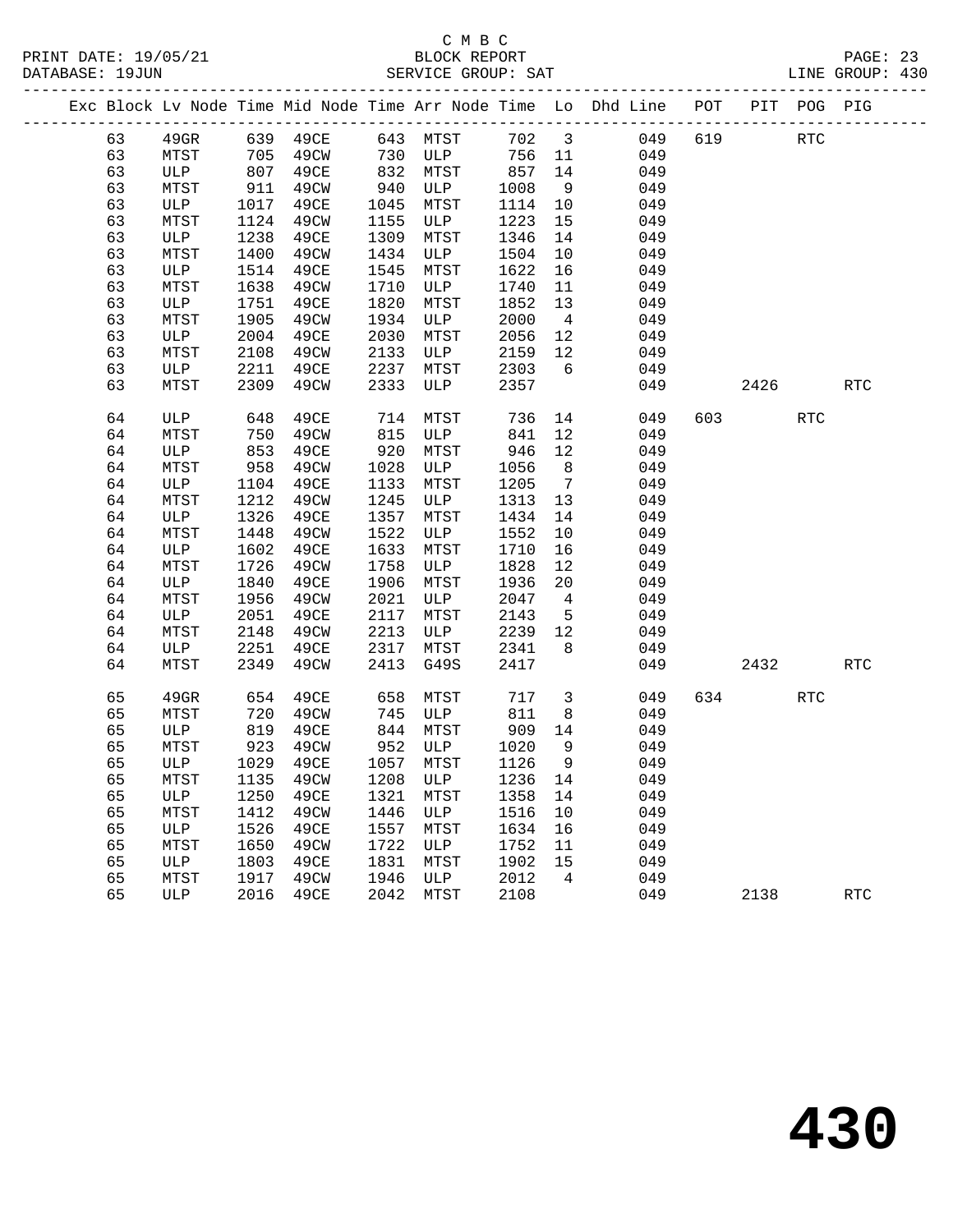|  |    |             |      |          |      |         |      |                 | Exc Block Lv Node Time Mid Node Time Arr Node Time Lo Dhd Line POT |     |      | PIT POG PIG          |                      |
|--|----|-------------|------|----------|------|---------|------|-----------------|--------------------------------------------------------------------|-----|------|----------------------|----------------------|
|  | 66 | ULP         | 704  | 49CE     | 730  | MTST    | 752  | 12              | 049                                                                | 619 |      | RTC                  |                      |
|  | 66 | MTST        | 804  | 49CW     | 830  | ULP     | 856  | 9               | 049                                                                |     |      |                      |                      |
|  | 66 | ULP         | 905  | 49CE     | 933  | MTST    | 1000 | 10              | 049                                                                |     |      |                      |                      |
|  | 66 | MTST        | 1010 | 49CW     | 1040 | ULP     | 1108 | 8               | 049                                                                |     |      |                      |                      |
|  | 66 | ULP         | 1116 | 49CE     | 1145 | MTST    | 1217 | $7\phantom{.0}$ | 049                                                                |     |      |                      |                      |
|  | 66 | MTST        | 1224 | 49CW     | 1257 | ULP     | 1325 | 13              | 049                                                                |     |      |                      |                      |
|  | 66 | ULP         | 1338 | 49CE     | 1409 | MTST    | 1446 | 14              | 049                                                                |     |      |                      |                      |
|  | 66 | MTST        | 1500 | 49CW     | 1534 | ULP     | 1604 | 10              | 049                                                                |     |      |                      |                      |
|  | 66 | ULP         | 1614 | 49CE     | 1645 | MTST    | 1722 | 16              | 049                                                                |     |      |                      |                      |
|  | 66 | MTST        | 1738 | 49CW     | 1810 | ULP     | 1837 | 15              | 049                                                                |     |      |                      |                      |
|  | 66 | ULP         | 1852 | 49CE     | 1918 | MTST    | 1948 |                 | 049                                                                |     | 2018 |                      | $\operatorname{RTC}$ |
|  | 67 | MTST        | 735  | 49CW     | 800  | ULP     | 826  | 15              | 049                                                                | 705 |      | <b>RTC</b>           |                      |
|  | 67 | ULP         | 841  | 49CE     | 908  | MTST    | 934  | 12              | 049                                                                |     |      |                      |                      |
|  | 67 | MTST        | 946  | 49CW     | 1016 | ULP     | 1044 | 8               | 049                                                                |     |      |                      |                      |
|  | 67 | ULP         | 1052 | 49CE     | 1121 | MTST    | 1151 | 9               | 049                                                                |     |      |                      |                      |
|  | 67 | MTST        | 1200 | 49CW     | 1233 | ULP     | 1301 | 13              | 049                                                                |     |      |                      |                      |
|  | 67 | ULP         | 1314 | 49CE     | 1345 | MTST    | 1422 | 14              | 049                                                                |     |      |                      |                      |
|  | 67 | MTST        | 1436 | 49CW     | 1510 | ULP     | 1540 | 10              | 049                                                                |     |      |                      |                      |
|  | 67 | ULP         | 1550 | 49CE     | 1621 | MTST    | 1658 | 16              | 049                                                                |     |      |                      |                      |
|  | 67 | MTST        | 1714 | 49CW     | 1746 | ULP     | 1816 | 11              | 049                                                                |     |      |                      |                      |
|  | 67 | ULP         | 1827 | 49CE     | 1855 | MTST    | 1926 | 18              | 049                                                                |     |      |                      |                      |
|  | 67 | MTST        | 1944 | 49CW     | 2009 | ULP     | 2035 |                 | 049                                                                |     | 2104 |                      | $\operatorname{RTC}$ |
|  | 68 | ULP         | 831  | 49CE     | 856  | MTST    | 921  | 13              | 049                                                                | 746 |      | <b>RTC</b>           |                      |
|  | 68 | MTST        | 934  | 49CW     | 1004 | ULP     | 1032 | 8               | 049                                                                |     |      |                      |                      |
|  | 68 | ULP         | 1040 | 49CE     | 1109 | MTST    | 1139 | 9               | 049                                                                |     |      |                      |                      |
|  | 68 | MTST        | 1148 | 49CW     | 1221 | ULP     | 1249 | 13              | 049                                                                |     |      |                      |                      |
|  | 68 | ULP         | 1302 | 49CE     | 1333 | MTST    | 1410 | 14              | 049                                                                |     |      |                      |                      |
|  | 68 | MTST        | 1424 | 49CW     | 1458 | ULP     | 1528 | 10              | 049                                                                |     |      |                      |                      |
|  | 68 | ULP         | 1538 | 49CE     | 1609 | MTST    | 1646 | 16              | 049                                                                |     |      |                      |                      |
|  | 68 | MTST        | 1702 | 49CW     | 1734 | ULP     | 1804 | 11              | 049                                                                |     |      |                      |                      |
|  | 68 | ULP         | 1815 | 49CE     | 1843 | MTST    | 1914 | 15              | 049                                                                |     |      |                      |                      |
|  | 68 | MTST        | 1929 | 49CW     | 1958 | ULP     | 2024 | $7\phantom{.0}$ | 049                                                                |     |      |                      |                      |
|  | 68 | ULP         | 2031 | 49CE     | 2057 | MTST    | 2123 | 5               | 049                                                                |     |      |                      |                      |
|  | 68 | MTST        | 2128 | 49CW     | 2153 | ULP     | 2219 | 12              | 049                                                                |     |      |                      |                      |
|  | 68 | ULP         | 2231 | 49CE     | 2257 | MTST    | 2323 | 6               | 049                                                                |     |      |                      |                      |
|  | 68 | MTST        | 2329 | 49CW     | 2353 | ULP     | 2417 |                 | 049                                                                |     | 2446 |                      | $\operatorname{RTC}$ |
|  | 69 | MTST        |      | 859 49CW |      | 928 ULP |      |                 | 956 9 049 829                                                      |     |      | $\operatorname{RTC}$ |                      |
|  | 69 | ULP         | 1005 | 49CE     | 1033 | MTST    | 1102 | 9               | 049                                                                |     |      |                      |                      |
|  | 69 | MTST        | 1111 | 49CW     | 1142 | ULP     | 1210 | 16              | 049                                                                |     |      |                      |                      |
|  | 69 | ULP         | 1226 | 49CE     | 1257 | MTST    | 1334 | 14              | 049                                                                |     |      |                      |                      |
|  | 69 | MTST        | 1348 | 49CW     | 1422 | ULP     | 1452 | 10              | 049                                                                |     |      |                      |                      |
|  | 69 | ULP         | 1502 | 49CE     | 1533 | MTST    | 1610 | 16              | 049                                                                |     |      |                      |                      |
|  | 69 | <b>MTST</b> | 1626 | 49CW     | 1658 | ULP     | 1728 | 11              | 049                                                                |     |      |                      |                      |
|  | 69 | ULP         | 1739 | 49CE     | 1808 | MTST    | 1840 | 12              | 049                                                                |     |      |                      |                      |
|  | 69 | MTST        | 1852 | 49CW     | 1922 | ULP     | 1949 |                 | 049                                                                |     | 2018 |                      | $\operatorname{RTC}$ |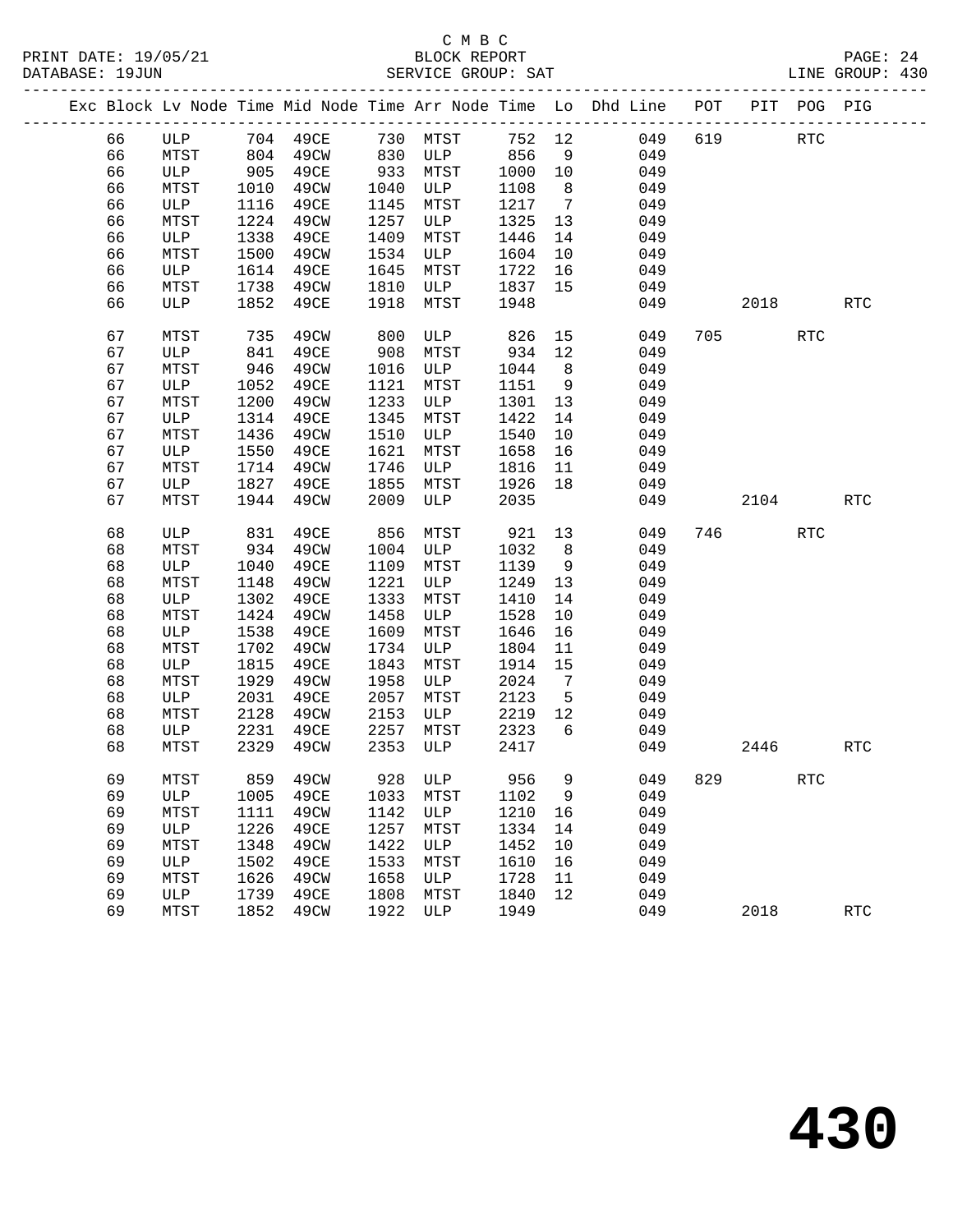#### C M B C<br>BLOCK REPORT SERVICE GROUP: SAT

|  |    |             |      |      |      |      |      |                              | Exc Block Lv Node Time Mid Node Time Arr Node Time Lo Dhd Line POT |      |      | PIT POG PIG |            |
|--|----|-------------|------|------|------|------|------|------------------------------|--------------------------------------------------------------------|------|------|-------------|------------|
|  | 70 | ULP         | 917  | 49CE | 945  | MTST | 1012 | 10                           | 049                                                                | 832  |      | <b>RTC</b>  |            |
|  | 70 | MTST        | 1022 | 49CW | 1052 | ULP  | 1120 | 8                            | 049                                                                |      |      |             |            |
|  | 70 | ULP         | 1128 | 49CE | 1157 | MTST | 1229 | $\overline{7}$               | 049                                                                |      |      |             |            |
|  | 70 | MTST        | 1236 | 49CW | 1310 | ULP  | 1340 | 10 <sup>°</sup>              | 049                                                                |      |      |             |            |
|  | 70 | ULP         | 1350 | 49CE | 1421 | MTST | 1458 | 14                           | 049                                                                |      |      |             |            |
|  | 70 | MTST        | 1512 | 49CW | 1546 | ULP  | 1616 | 10                           | 049                                                                |      |      |             |            |
|  | 70 | ULP         | 1626 | 49CE | 1657 | MTST | 1734 | 16                           | 049                                                                |      |      |             |            |
|  | 70 | MTST        | 1750 | 49CW | 1822 | ULP  | 1849 | 15                           | 049                                                                |      |      |             |            |
|  | 70 | <b>ULP</b>  | 1904 | 49CE | 1930 | MTST | 1957 | 11                           | 049                                                                |      |      |             |            |
|  | 70 | MTST        | 2008 | 49CW | 2033 | ULP  | 2059 | 12                           | 049                                                                |      |      |             |            |
|  | 70 | ULP         | 2111 | 49CE | 2137 | MTST | 2203 | 5                            | 049                                                                |      |      |             |            |
|  | 70 | MTST        | 2208 | 49CW | 2233 | ULP  | 2259 | 12                           | 049                                                                |      |      |             |            |
|  | 70 | ULP         | 2311 | 49CE | 2337 | MTST | 2401 | 7                            | 049                                                                |      |      |             |            |
|  | 70 | MTST        | 2408 | 49CW | 2432 | G49S | 2436 |                              | 049                                                                |      | 2451 |             | <b>RTC</b> |
|  |    |             |      |      |      |      |      |                              |                                                                    |      |      |             |            |
|  | 71 | ULP         | 1202 | 49CE | 1233 | MTST | 1310 | 14                           | 049                                                                | 1117 |      | <b>RTC</b>  |            |
|  | 71 | MTST        | 1324 | 49CW | 1358 | ULP  | 1428 | 10                           | 049                                                                |      |      |             |            |
|  | 71 | ULP         | 1438 | 49CE | 1509 | MTST | 1546 | 16                           | 049                                                                |      |      |             |            |
|  | 71 | MTST        | 1602 | 49CW | 1634 | ULP  | 1704 | 11                           | 049                                                                |      |      |             |            |
|  | 71 | ULP         | 1715 | 49CE | 1744 | MTST | 1818 | 8                            | 049                                                                |      |      |             |            |
|  | 71 | MTST        | 1826 | 49CW | 1858 | ULP  | 1925 | 15                           | 049                                                                |      |      |             |            |
|  | 71 | ULP         | 1940 | 49CE | 2006 | MTST | 2032 | 12                           | 049                                                                |      |      |             |            |
|  | 71 | MTST        | 2044 | 49CW | 2109 | ULP  | 2135 |                              | 049                                                                |      | 2204 |             | <b>RTC</b> |
|  |    |             |      |      |      |      |      |                              |                                                                    |      |      |             |            |
|  | 72 | <b>MTST</b> | 1312 | 49CW | 1346 | ULP  | 1416 | 10 <sup>°</sup>              | 049                                                                | 1236 |      | <b>RTC</b>  |            |
|  | 72 | ULP         | 1426 | 49CE | 1457 | MTST | 1534 | 16                           | 049                                                                |      |      |             |            |
|  | 72 | MTST        | 1550 | 49CW | 1622 | ULP  | 1652 | 12                           | 049                                                                |      |      |             |            |
|  | 72 | ULP         | 1704 | 49CE | 1733 | MTST | 1807 | $7\phantom{.0}\phantom{.0}7$ | 049                                                                |      |      |             |            |
|  | 72 | MTST        | 1814 | 49CW | 1846 | ULP  | 1913 | 15                           | 049                                                                |      |      |             |            |
|  | 72 | ULP         | 1928 | 49CE | 1954 | MTST | 2021 | 11                           | 049                                                                |      |      |             |            |
|  | 72 | MTST        | 2032 | 49CW | 2057 | ULP  | 2123 | 8                            | 049                                                                |      |      |             |            |
|  | 72 | ULP         | 2131 | 49CE | 2157 | MTST | 2223 | 5                            | 049                                                                |      |      |             |            |
|  | 72 | MTST        | 2228 | 49CW | 2253 | ULP  | 2319 | 12                           | 049                                                                |      |      |             |            |

72 ULP 2331 49CE 2357 MTST 2421 049 2451 RTC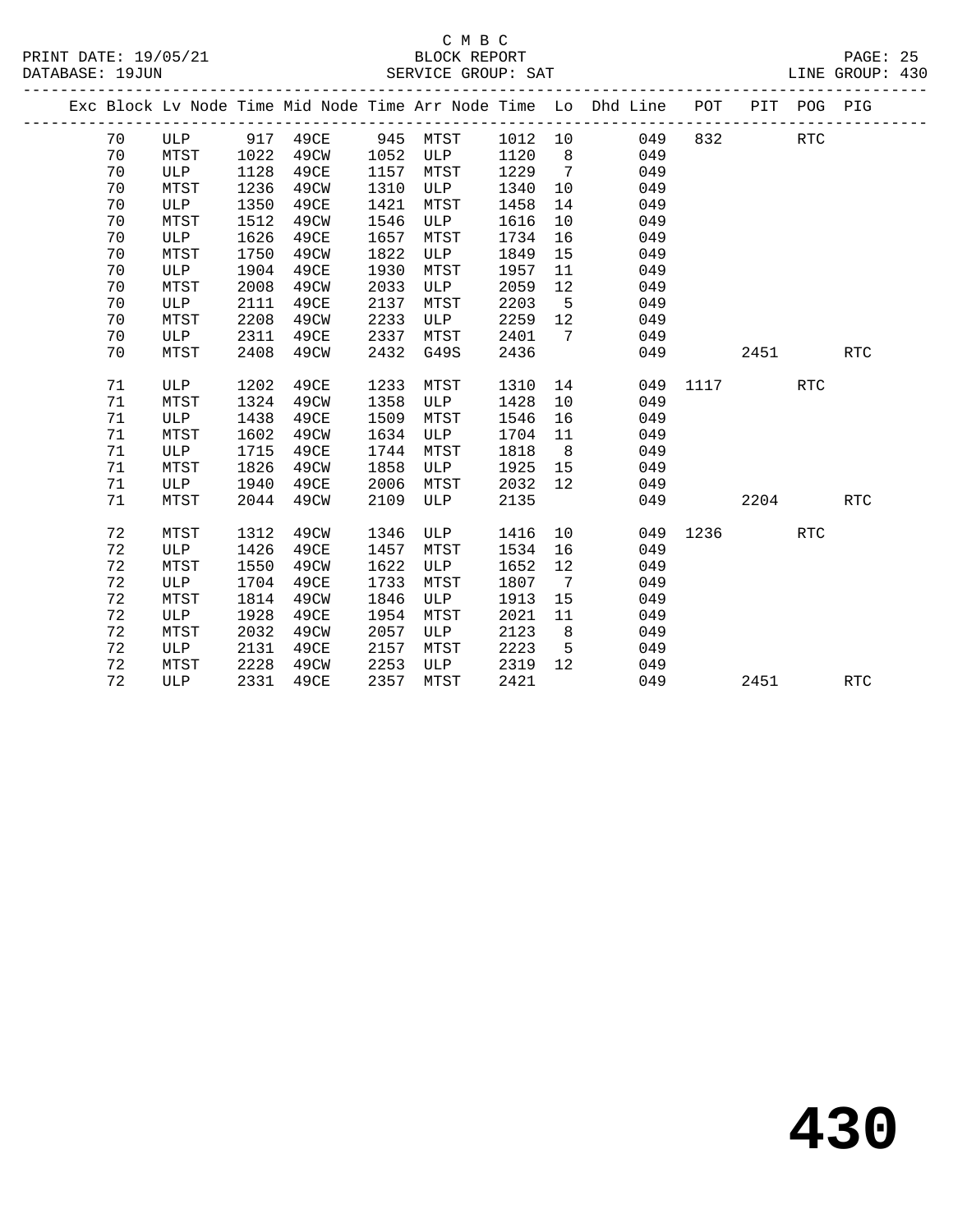| 28CR 128 ST & CRESCENT RD |                                                                                                                                                                                            |                                                                                                                                                                                              |                                                            |                                                                                                                                                                                               |                                                     | C M B C                                                                                                                                                                                         |                                                                                                                                                           |                                                                | LINE GROUP: 601                                                                                                                                                                                                                                                                                                                                             |         |     | PAGE: 26             |  |
|---------------------------|--------------------------------------------------------------------------------------------------------------------------------------------------------------------------------------------|----------------------------------------------------------------------------------------------------------------------------------------------------------------------------------------------|------------------------------------------------------------|-----------------------------------------------------------------------------------------------------------------------------------------------------------------------------------------------|-----------------------------------------------------|-------------------------------------------------------------------------------------------------------------------------------------------------------------------------------------------------|-----------------------------------------------------------------------------------------------------------------------------------------------------------|----------------------------------------------------------------|-------------------------------------------------------------------------------------------------------------------------------------------------------------------------------------------------------------------------------------------------------------------------------------------------------------------------------------------------------------|---------|-----|----------------------|--|
|                           |                                                                                                                                                                                            | RTC Richmond Depot<br>SUKD SULLIVAN & KIDD                                                                                                                                                   |                                                            | BPST BRIDGEPORT STN<br>MAEX MATHEWS EXCHANGE                                                                                                                                                  |                                                     |                                                                                                                                                                                                 |                                                                                                                                                           |                                                                | 2A52 2ND AV & 52A ST TERMINUS<br>LADX         LADNER  EXCHANGE<br>OXVN            OXFORD  ST  FS  VINE  AV<br>SSPR SOUTH SURREY PARK N RIDE                                                                                                                                                                                                                 |         |     |                      |  |
|                           |                                                                                                                                                                                            |                                                                                                                                                                                              |                                                            |                                                                                                                                                                                               |                                                     |                                                                                                                                                                                                 |                                                                                                                                                           |                                                                | Exc Block Lv Node Time Mid Node Time Arr Node Time Lo Dhd Line POT PIT POG PIG                                                                                                                                                                                                                                                                              |         |     |                      |  |
|                           | 1<br>$\mathbf{1}$<br>$\mathbf 1$<br>$\mathbf{1}$<br>$\mathbf{1}$<br>$\mathbf 1$<br>$\mathbf 1$<br>$\mathbf{1}$<br>1<br>$\mathbf{1}$<br>$\mathbf 1$<br>1<br>1<br>1<br>$\mathbf 1$<br>1<br>1 | 2A52<br>BPST<br>2A52<br>BPST<br>2A52<br><b>BPST</b><br>2A52<br><b>BPST</b><br>2A52<br><b>BPST</b><br>2A52<br>BPST<br>2A52                                                                    | 1725                                                       | 826 LADX<br>-----<br>1023 IADX<br>צרוגז 1023<br>1023 LADX<br>1125 LADX<br>1221 LADX<br>1325 LADX<br>1422 LADX<br>1525 LADX<br>1621 LADX<br>LADX<br>1824 LADX<br>1927 LADX<br>2022 LADX        |                                                     | 855 BPST<br>$948$ $2A52$<br>1055 BPST<br>1143 2A52<br>1255 BPST<br>1343 2A52<br>1455 BPST<br>1543 2A52<br>1655 BPST<br>1743 2A52<br>1855 BPST<br>1945 2A52<br>2053 BPST                         | 913<br>1019<br>1116<br>1214<br>1315<br>1417<br>1515<br>1617<br>1717<br>1817<br>1916<br>2016                                                               | 17<br>$7\overline{ }$<br>10<br>$5^{\circ}$<br>10               | 28CR 417 J&N5<br>BPST 520 MAEX 536 SUKD 609 21 351 353<br>SUKD 630 J&N5 BPST 725 5 351<br>BPST 730 LADX 748 2A52 816 10 601<br>601<br>$\begin{array}{ccc} 4 & & 601 \\ 9 & & 601 \end{array}$<br>601<br>601<br>601<br>601<br>4 601<br>8 601<br>7 601<br>$\begin{array}{ccc} 11 & \phantom{000} & 601 \\ 6 & \phantom{000} & 601 \end{array}$<br>2111 21 601 |         | RTC |                      |  |
|                           | 1<br>$\mathbf 1$                                                                                                                                                                           | BPST<br>2A52                                                                                                                                                                                 |                                                            | 2132 LADX<br>2224 LADX                                                                                                                                                                        |                                                     | 2150 2A52<br>2253 BPST                                                                                                                                                                          | 2220<br>2311                                                                                                                                              |                                                                | 4 601<br>601 000                                                                                                                                                                                                                                                                                                                                            | 2324    |     | RTC                  |  |
|                           | 2<br>2<br>2<br>2<br>2<br>2<br>2<br>$\sqrt{2}$<br>2<br>2<br>$\overline{a}$<br>2<br>2<br>2<br>$\sqrt{2}$<br>$\sqrt{2}$<br>2                                                                  | 2A52<br>BPST<br>2A52<br><b>BPST</b><br>SUKD<br>BPST<br>OXVN<br>BPST<br>OXVN<br><b>BPST</b><br>OXVN<br><b>BPST</b><br><b>OXVN</b><br><b>BPST</b><br><b>OXVN</b><br><b>BPST</b><br><b>OXVN</b> | 520<br>945<br>1544<br>1646<br>1744<br>1847<br>1945<br>2047 | 422 LADX 445 BPST 502 18<br>LADX<br>626 LADX<br>730 MAEX<br>831 J&N5<br>MAEX<br>1042 SSPR<br>1145 MAEX<br>1243 SSPR<br>1344 MAEX<br>1443 SSPR<br>MAEX<br>SSPR<br>MAEX<br>SSPR<br>MAEX<br>SSPR | 538<br>1605<br>1703<br>1805<br>1902<br>2004<br>2102 | 2A52<br>650 BPST<br>747 SUKD<br>BPST<br>1002 OXVN<br>1102 BPST<br>1204 OXVN<br>1303 BPST<br>1405 OXVN<br><b>OXVN</b><br><b>BPST</b><br><b>OXVN</b><br><b>BPST</b><br><b>OXVN</b><br><b>BPST</b> | 606<br>$70$<br>821<br>931<br>931<br>1028<br>1132 13<br>1231 12<br>1333 11<br>1432 11<br>1503 BPST 1533 11<br>1632<br>1733<br>1831<br>1931<br>2029<br>2129 | 20<br>23<br>10<br>14<br>14<br>14<br>11<br>16<br>14<br>18<br>11 | 601<br>601<br>601<br>951 b<br>351<br>351<br>$\frac{351}{1}$<br>351<br>351<br>351<br>351<br>351<br>351<br>351<br>351<br>351<br>351                                                                                                                                                                                                                           | 356 350 | RTC |                      |  |
|                           | 2                                                                                                                                                                                          | <b>BPST</b>                                                                                                                                                                                  | 2140                                                       | MAEX                                                                                                                                                                                          | 2158                                                | SUKD                                                                                                                                                                                            | 2236                                                                                                                                                      |                                                                | 351                                                                                                                                                                                                                                                                                                                                                         | 2304    |     | $\operatorname{RTC}$ |  |

**601**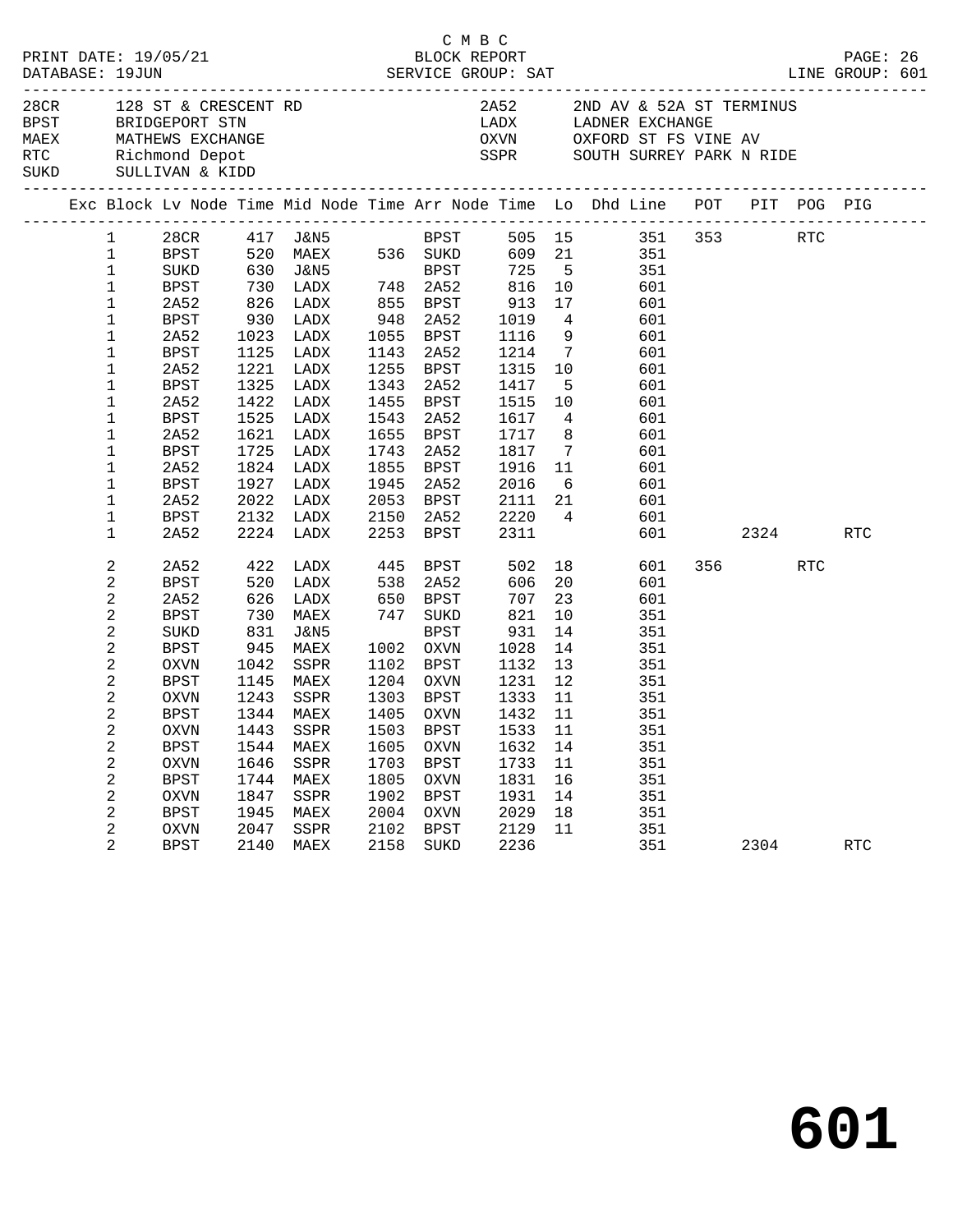#### C M B C<br>BLOCK REPORT PRINT DATE: 19/05/21 BLOCK REPORT PAGE: 27 SERVICE GROUP: SAT

|                |             |      |                 |      |                  |         |                              | Exc Block Lv Node Time Mid Node Time Arr Node Time Lo Dhd Line POT |     |         | PIT POG PIG |            |
|----------------|-------------|------|-----------------|------|------------------|---------|------------------------------|--------------------------------------------------------------------|-----|---------|-------------|------------|
| $\mathbf{3}$   | 28CR        |      | 517 J&N5        |      | BPST             | 605 10  |                              | 351                                                                | 453 |         | RTC         |            |
| $\mathfrak{Z}$ | BPST        | 615  | MAEX            |      | 632 OXVN         | 652     | 6                            | 351                                                                |     |         |             |            |
| $\mathsf 3$    | OXVN        | 658  | SSPR            | 713  | BPST             | 740     | $5^{\circ}$                  | 351                                                                |     |         |             |            |
| 3              | <b>BPST</b> | 745  | MAEX            | 802  | OXVN             | 824     | $\overline{7}$               | 351                                                                |     |         |             |            |
| 3              | <b>OXVN</b> | 831  | SSPR            | 846  | BPST             | 914     | 16                           | 351                                                                |     |         |             |            |
| 3              | <b>BPST</b> | 930  | MAEX            | 947  | SUKD             | 1029    | 11                           | 351                                                                |     |         |             |            |
| 3              | SUKD        | 1040 | J&N5            |      | BPST             | 1148    | 12                           | 351                                                                |     |         |             |            |
| 3              | <b>BPST</b> | 1200 | MAEX            | 1221 | SUKD             | 1307    | $\overline{\mathbf{3}}$      | 351                                                                |     |         |             |            |
| 3              | SUKD        | 1310 | J&N5            |      | <b>BPST</b>      | 1418    | 11                           | 351                                                                |     |         |             |            |
| 3              | <b>BPST</b> | 1429 | MAEX            | 1450 | SUKD             | 1537    | $5^{\circ}$                  | 351                                                                |     |         |             |            |
| 3              | SUKD        | 1542 | J&N5            |      | BPST             | 1648    | 11                           | 351                                                                |     |         |             |            |
| 3              | <b>BPST</b> | 1659 | MAEX            | 1720 | SUKD             | 1805    | 11                           | 351                                                                |     |         |             |            |
| 3              | SUKD        | 1816 | J&N5            |      | <b>BPST</b>      | 1916    | 14                           | 351                                                                |     |         |             |            |
| 3              | <b>BPST</b> | 1930 | MAEX            | 1949 | SUKD             | 2028    | 20                           | 351                                                                |     |         |             |            |
| 3              | <b>SUKD</b> | 2048 | J&N5            |      | <b>BPST</b>      | 2144    |                              | 351                                                                |     | 2157    |             | <b>RTC</b> |
| 4              | 2A52        | 527  | LADX            | 550  | BPST             | 607     | $\mathbf{3}$                 | 601                                                                |     | 501 700 | <b>RTC</b>  |            |
| 4              | <b>BPST</b> | 610  | LADX            | 628  | 2A52             | 656     | $4\overline{ }$              | 601                                                                |     |         |             |            |
| 4              | 2A52        | 700  | LADX            | 725  | BPST             | 742     | 18                           | 601                                                                |     |         |             |            |
| 4              | <b>BPST</b> | 800  | LADX            | 818  | 2A52             | 847     | 9                            | 601                                                                |     |         |             |            |
| 4              | 2A52        | 856  | LADX            | 925  | <b>BPST</b>      | 943     | 17                           | 601                                                                |     |         |             |            |
| 4              | <b>BPST</b> | 1000 | LADX            | 1018 | 2A52             | 1049    | $\overline{4}$               | 601                                                                |     |         |             |            |
| 4              | 2A52        | 1053 | LADX            | 1125 | <b>BPST</b>      | 1146    | 19                           | 601                                                                |     |         |             |            |
| 4              | <b>BPST</b> | 1205 | LADX            | 1223 | 2A52             | 1255    | $7\phantom{.0}\phantom{.0}7$ | 601                                                                |     |         |             |            |
| 4              | 2A52        | 1302 | LADX            | 1335 | <b>BPST</b>      | 1355    | 10                           | 601                                                                |     |         |             |            |
| 4              | <b>BPST</b> | 1405 | LADX            | 1423 | 2A52             | 1457    | $\overline{\mathbf{3}}$      | 601                                                                |     |         |             |            |
| 4              | 2A52        | 1500 | LADX            | 1535 | BPST             | 1555    | 10                           | 601                                                                |     |         |             |            |
| 4              | BPST        | 1605 | LADX            | 1623 | 2A52             | 1657    | 6                            | 601                                                                |     |         |             |            |
| 4              | 2A52        | 1703 | LADX            | 1735 | <b>BPST</b>      | 1755    | 10                           | 601                                                                |     |         |             |            |
| 4              | <b>BPST</b> | 1805 | LADX            | 1823 | 2A52             | 1856    |                              | 601                                                                |     | 1916    |             | <b>RTC</b> |
| 5              | BPST        | 545  | MAEX            | 601  | OXVN             | 621     | $7\phantom{.0}$              | 351                                                                | 525 |         | RTC         |            |
| 5              | <b>OXVN</b> | 628  | SSPR            | 643  | BPST             | 710     | 5                            | 351                                                                |     |         |             |            |
| 5              | <b>BPST</b> | 715  | MAEX            | 732  | <b>OXVN</b>      | 754     | 7                            | 351                                                                |     |         |             |            |
| 5              | <b>OXVN</b> | 801  | SSPR            | 816  | BPST             | 844     | 16                           | 351                                                                |     |         |             |            |
| 5              | <b>BPST</b> | 900  | MAEX            | 917  | SUKD             | 957     | 12                           | 351                                                                |     |         |             |            |
| 5              | SUKD        | 1009 | J&N5            |      | BPST             | 1116    | 14                           | 351                                                                |     |         |             |            |
| 5              | <b>BPST</b> | 1130 | MAEX            |      | 1149 SUKD        | 1235    | $5^{\circ}$                  | 351                                                                |     |         |             |            |
| 5              | SUKD        | 1240 | J&N5            |      | <b>BPST</b>      | 1348 11 |                              | 351                                                                |     |         |             |            |
| 5              | <b>BPST</b> |      | 1359 MAEX       |      | 1420 SUKD 1507 3 |         |                              | 351                                                                |     |         |             |            |
| 5              | SUKD        | 1510 | J&N5            |      | <b>BPST</b>      | 1618    | 11                           | 351                                                                |     |         |             |            |
| 5              | <b>BPST</b> | 1629 | MAEX            | 1650 | $\rm SUKD$       | 1735    | 8                            | 351                                                                |     |         |             |            |
| 5              | SUKD        | 1743 | <b>J&amp;N5</b> |      | <b>BPST</b>      | 1845    | 15                           | 351                                                                |     |         |             |            |
| 5              | <b>BPST</b> | 1900 | MAEX            | 1919 | SUKD             | 2001    | 17                           | 351                                                                |     |         |             |            |
| 5              | SUKD        | 2018 | <b>J&amp;N5</b> |      | <b>BPST</b>      | 2114    | 6                            | 351                                                                |     |         |             |            |
| 5              | <b>BPST</b> | 2120 | MAEX            | 2138 | $\rm SUKD$       | 2216    | 14                           | 351                                                                |     |         |             |            |
| 5              | SUKD        | 2230 | <b>J&amp;N5</b> |      | <b>BPST</b>      | 2323    |                              | 351                                                                |     | 2336    |             | <b>RTC</b> |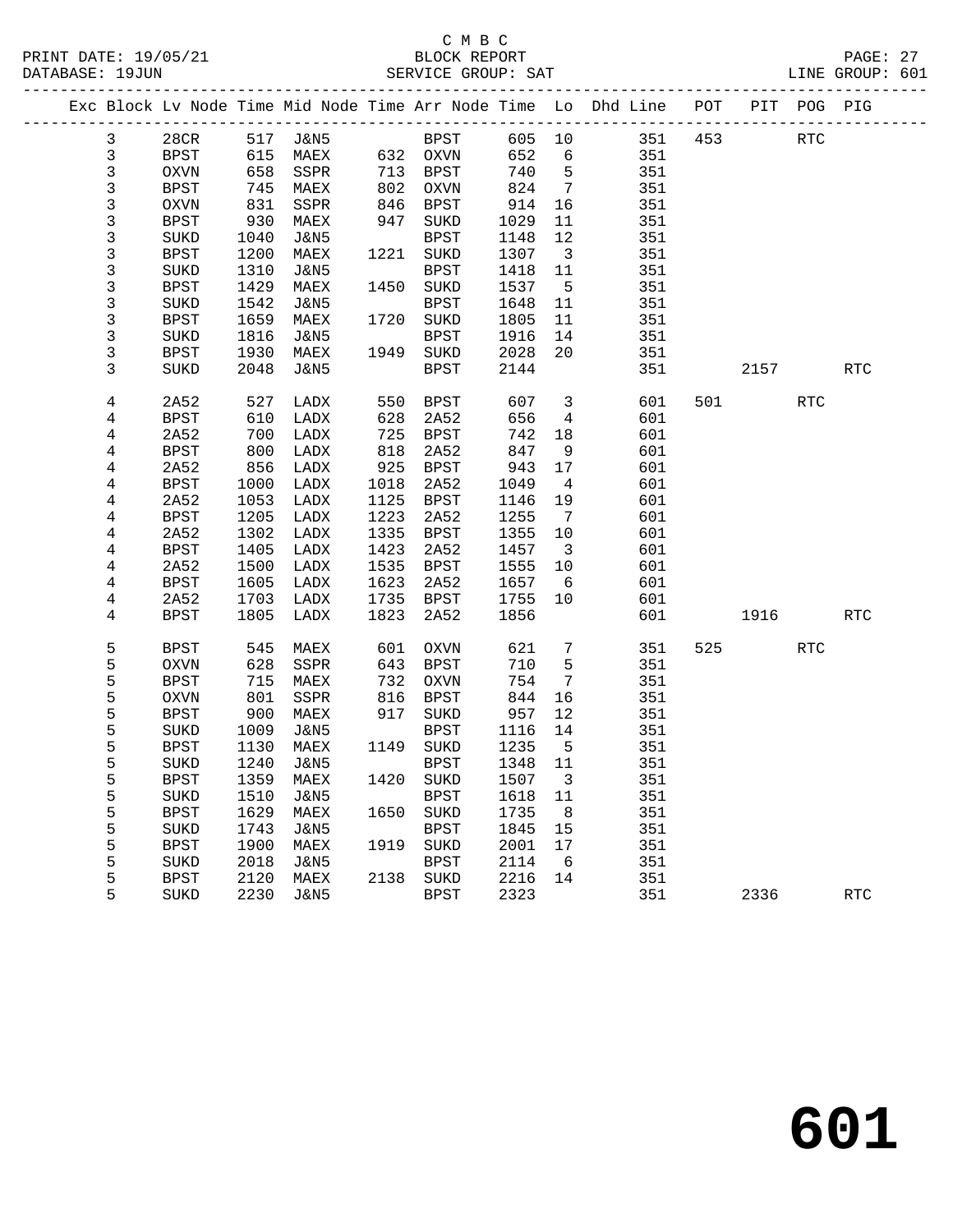|  |                  |             |      |                            |      |             |         |                          | Exc Block Lv Node Time Mid Node Time Arr Node Time Lo Dhd Line POT PIT POG PIG |        |            |            |
|--|------------------|-------------|------|----------------------------|------|-------------|---------|--------------------------|--------------------------------------------------------------------------------|--------|------------|------------|
|  | 6                | SUKD        |      | 558 J&N5                   |      | <b>BPST</b> | 652 8   |                          | 351                                                                            | 529 32 | <b>RTC</b> |            |
|  | 6                | BPST        | 700  | MAEX 717 SUKD              |      |             | 751 11  |                          | 351                                                                            |        |            |            |
|  | 6                | SUKD        | 802  | J&N5                       |      | BPST        | 859     | 16                       | 351                                                                            |        |            |            |
|  | 6                | BPST        | 915  | MAEX                       |      | 932 OXVN    | 957     | 14                       | 351                                                                            |        |            |            |
|  | 6                | OXVN        | 1011 | SSPR                       | 1028 | BPST        | 1058    | 17                       | 351                                                                            |        |            |            |
|  | 6                | BPST        | 1115 | MAEX                       |      | 1134 OXVN   | 1200    | 13                       | 351                                                                            |        |            |            |
|  | 6                | OXVN        | 1213 | SSPR                       | 1233 | BPST        | 1303    | 11                       | 351                                                                            |        |            |            |
|  | 6                | BPST        | 1314 | MAEX                       |      | 1335 OXVN   | 1402    | 11                       | 351                                                                            |        |            |            |
|  | 6                | OXVN        | 1413 | SSPR                       | 1433 | BPST        | 1503    | 11                       | 351                                                                            |        |            |            |
|  | 6                | BPST        | 1514 | MAEX                       |      | 1534 OXVN   | 1601    | 15                       | 351                                                                            |        |            |            |
|  | 6                | OXVN        | 1616 | SSPR                       | 1633 | BPST        | 1703    | 11                       | 351                                                                            |        |            |            |
|  | 6                | BPST        | 1714 | MAEX                       | 1735 | OXVN        | 1801    | 15                       | 351                                                                            |        |            |            |
|  | 6                | OXVN        | 1816 | SSPR                       | 1832 | BPST        | 1901    | 14                       | 351                                                                            |        |            |            |
|  | 6                | BPST        | 1915 | MAEX                       |      | 1934 OXVN   | 1959    | 18                       | 351                                                                            |        |            |            |
|  | 6                | OXVN        | 2017 | SSPR                       | 2032 | BPST        | 2059    |                          | 351                                                                            | 2112   |            | <b>RTC</b> |
|  |                  |             |      |                            |      |             |         |                          |                                                                                |        |            |            |
|  | $\sqrt{ }$       | BPST        | 600  | MAEX                       | 617  | SUKD        | 651     | 9                        | 351                                                                            | 540    | <b>RTC</b> |            |
|  | $7\phantom{.}$   | SUKD        | 700  | J&N5                       |      | BPST        | 755     | $5^{\circ}$              | 351                                                                            |        |            |            |
|  | $7\phantom{.}$   | BPST        | 800  | MAEX                       |      | 817 SUKD    | 851     | 10                       | 351                                                                            |        |            |            |
|  | $7\phantom{.}$   | SUKD        | 901  | J&N5                       |      | BPST        | 1004    | 11                       | 351                                                                            |        |            |            |
|  | 7                | <b>BPST</b> | 1015 | MAEX                       |      | 1033 OXVN   | 1059    | 14                       | 351                                                                            |        |            |            |
|  | $\boldsymbol{7}$ | OXVN        | 1113 | SSPR                       |      | 1133 BPST   | 1203    | 12                       | 351                                                                            |        |            |            |
|  | 7                | BPST        | 1215 | MAEX                       | 1236 | OXVN        | 1303    | 10                       | 351                                                                            |        |            |            |
|  | $\boldsymbol{7}$ | OXVN        | 1313 | SSPR                       | 1333 | BPST        | 1403    | 11                       | 351                                                                            |        |            |            |
|  | 7                | BPST        | 1414 | MAEX                       | 1435 | OXVN        | 1502    | 11                       | 351                                                                            |        |            |            |
|  | $\boldsymbol{7}$ | OXVN        | 1513 | SSPR                       | 1533 | BPST        | 1603    | 11                       | 351                                                                            |        |            |            |
|  | 7                | BPST        | 1614 | MAEX                       | 1635 | OXVN        | 1701    | 15                       | 351                                                                            |        |            |            |
|  | $7\phantom{.}$   | OXVN        | 1716 | SSPR                       | 1733 | BPST        | 1803    | 11                       | 351                                                                            |        |            |            |
|  | 7                | BPST        | 1814 | MAEX                       | 1834 | OXVN        | 1900    | 17                       | 351                                                                            |        |            |            |
|  | 7                | OXVN        | 1917 | SSPR                       | 1932 | BPST        | 2001    | 14                       | 351                                                                            |        |            |            |
|  | 7                | BPST        | 2015 | MAEX                       |      | 2034 OXVN   | 2059    | 18                       | 351                                                                            |        |            |            |
|  | $\sqrt{ }$       | OXVN        | 2117 | SSPR                       |      | 2132 BPST   | 2159 11 |                          | 351                                                                            |        |            |            |
|  | 7                | BPST        | 2210 | LADX                       | 2227 | 2A52        | 2257    | $\overline{\phantom{a}}$ | 601                                                                            |        |            |            |
|  | $7\phantom{.}$   | 2A52        | 2259 | LADX                       | 2327 | BPST        | 2345    |                          | 601                                                                            | 2358   |            | <b>RTC</b> |
|  | 8                | BPST        | 630  | MAEX                       | 647  | SUKD        |         |                          | 721 11<br>351                                                                  | 610 72 | RTC        |            |
|  | 8                | SUKD        | 732  | J&N5                       |      | BPST        | 829     | 16                       | 351                                                                            |        |            |            |
|  | 8                | BPST        | 845  | MAEX                       |      | 902 OXVN    | 924     | 11                       | 351                                                                            |        |            |            |
|  | 8                | <b>OXVN</b> |      | 935 SSPR                   |      | 952 BPST    | 1022    | 8 <sup>8</sup>           | 351                                                                            |        |            |            |
|  | 8                | BPST        |      | 1030 MAEX 1048 SUKD 1133 7 |      |             |         |                          | 351                                                                            |        |            |            |
|  | 8                | SUKD        | 1140 | J&N5                       |      | BPST        | 1248    | 11                       | 351                                                                            |        |            |            |
|  | 8                | <b>BPST</b> | 1259 | MAEX                       | 1320 | SUKD        | 1406    | $\overline{4}$           | 351                                                                            |        |            |            |
|  | 8                | SUKD        | 1410 | <b>J&amp;N5</b>            |      | <b>BPST</b> | 1518    | 11                       | 351                                                                            |        |            |            |
|  | 8                | <b>BPST</b> | 1529 | MAEX                       | 1550 | SUKD        | 1637    | $6\overline{6}$          | 351                                                                            |        |            |            |
|  | 8                | SUKD        | 1643 | <b>J&amp;N5</b>            |      | <b>BPST</b> | 1748    | 11                       | 351                                                                            |        |            |            |
|  | 8                | <b>BPST</b> | 1759 | MAEX                       | 1820 | SUKD        | 1903    | 15                       | 351                                                                            |        |            |            |
|  | 8                | SUKD        | 1918 | <b>J&amp;N5</b>            |      | <b>BPST</b> | 2016    | 14                       | 351                                                                            |        |            |            |
|  | 8                | <b>BPST</b> | 2030 | MAEX                       | 2049 | SUKD        | 2127    | 8                        | 351                                                                            |        |            |            |
|  | 8                | SUKD        | 2135 | <b>J&amp;N5</b>            |      | BPST        | 2228    |                          | 351                                                                            | 2241   |            | <b>RTC</b> |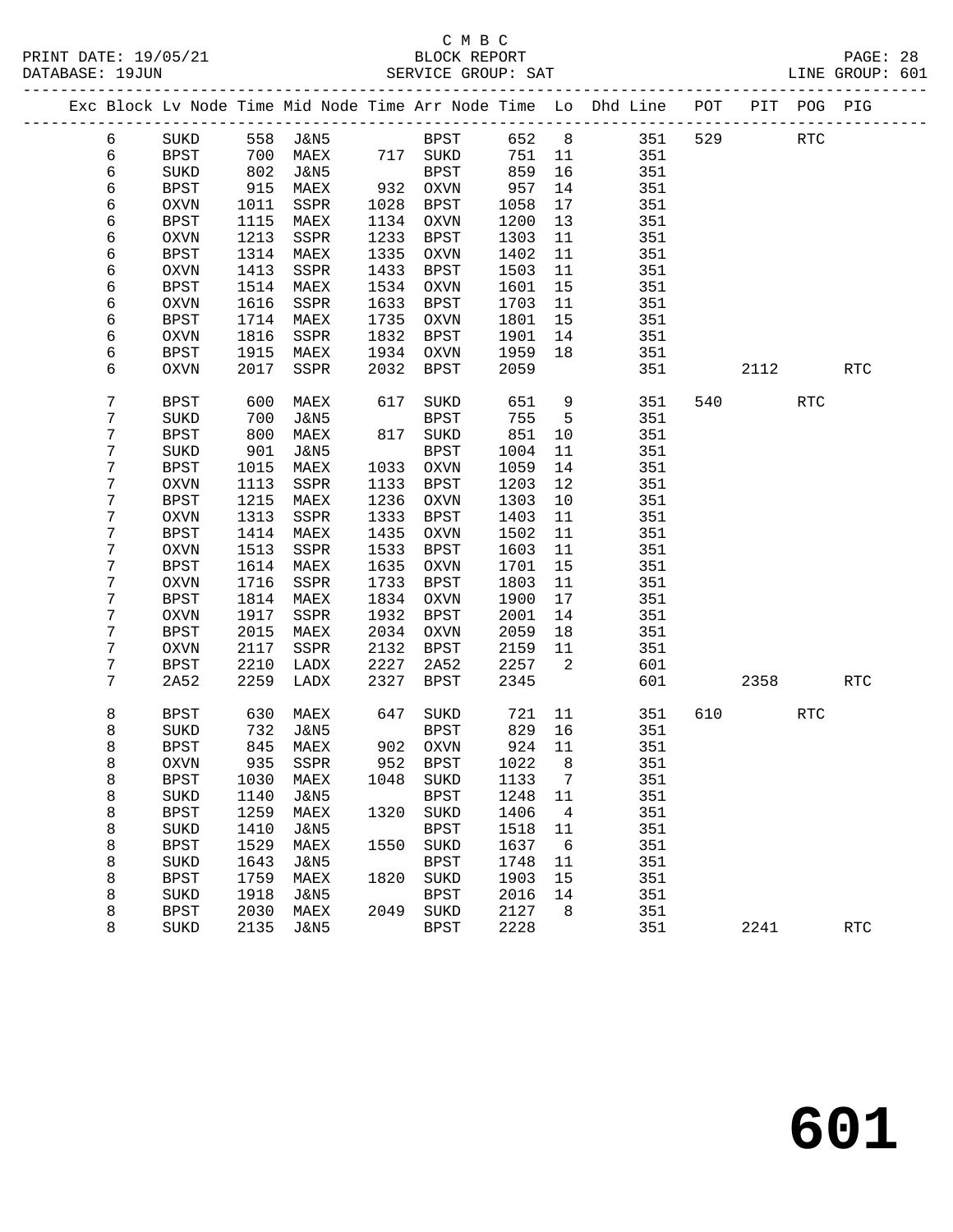#### C M B C PRINT DATE: 19/05/21 BLOCK REPORT<br>DATABASE: 19JUN SERVICE GROUP: SAT

**601**

| PRINT DATE: 19/05/21<br>DATABASE: 19JUN |             |            |                 |      | 21 BLOCK REPORT<br>SERVICE GROUP: SAT |         |                         | EAJE - 22<br>LINE GROUP: 601<br>-----------------------                             |     |           |                                                                                                            |     |  |
|-----------------------------------------|-------------|------------|-----------------|------|---------------------------------------|---------|-------------------------|-------------------------------------------------------------------------------------|-----|-----------|------------------------------------------------------------------------------------------------------------|-----|--|
|                                         |             |            |                 |      |                                       |         |                         | Exc Block Lv Node Time Mid Node Time Arr Node Time Lo Dhd Line POT PIT POG PIG      |     |           |                                                                                                            |     |  |
| 9                                       | BPST        |            |                 |      |                                       |         |                         | 645 MAEX 702 OXVN 724 4 351 625                                                     |     |           | $\operatorname{RTC}$                                                                                       |     |  |
| 9                                       | OXVN        |            |                 |      |                                       |         |                         | 810 20 351                                                                          |     |           |                                                                                                            |     |  |
| 9                                       | <b>BPST</b> | 728<br>830 |                 |      |                                       | 926     | 9                       | 351                                                                                 |     |           |                                                                                                            |     |  |
| 9                                       | SUKD        | 935        |                 |      |                                       |         |                         | 1040 20 351                                                                         |     |           |                                                                                                            |     |  |
| 9                                       | BPST        | 1100       | MAEX            |      | 1119 SUKD                             | 1205    |                         | 5 351                                                                               |     |           |                                                                                                            |     |  |
| 9                                       | SUKD        | 1210       | J&N5            |      | BPST                                  |         |                         | 1318 11 351                                                                         |     |           |                                                                                                            |     |  |
| 9                                       | <b>BPST</b> | 1329       | MAEX            |      | 1350 SUKD                             | 1437    | $\overline{\mathbf{3}}$ | 351                                                                                 |     |           |                                                                                                            |     |  |
| 9                                       | SUKD        | 1440       | <b>J&amp;N5</b> |      | BPST                                  | 1548    | 11                      | 351                                                                                 |     |           |                                                                                                            |     |  |
| 9                                       | <b>BPST</b> | 1559       | MAEX            |      | 1620 SUKD                             | 1707    |                         | 6 351                                                                               |     |           |                                                                                                            |     |  |
| 9                                       | SUKD        | 1713       | J&N5            |      | BPST                                  | 1818    |                         | 12 351                                                                              |     |           |                                                                                                            |     |  |
| 9                                       | <b>BPST</b> | 1830       | MAEX            |      | 1849 SUKD                             | 1932    | 16                      | $\frac{351}{25}$                                                                    |     |           |                                                                                                            |     |  |
| 9                                       | SUKD        | 1948       | J&N5            |      | BPST                                  | 2044 16 |                         | 351                                                                                 |     |           |                                                                                                            |     |  |
| 9                                       | BPST        | 2100       | MAEX            |      | 2118 SUKD                             | 2156    |                         | 351                                                                                 |     |           | 2224 RTC                                                                                                   |     |  |
|                                         |             |            |                 |      |                                       |         |                         |                                                                                     |     |           |                                                                                                            |     |  |
| 10                                      | BPST        | 700        | LADX            |      | 718 2A52<br>825 BPST                  |         |                         | 746 10<br>843 17<br>601<br>17                                                       |     |           | RTC                                                                                                        |     |  |
| 10                                      | 2A52        | 756        | LADX            |      | 825 BPST                              | 843     |                         | 601                                                                                 |     |           |                                                                                                            |     |  |
| 10                                      | BPST        | 900        | LADX            | 918  | 2A52                                  | 947 7   |                         | 601                                                                                 |     |           |                                                                                                            |     |  |
| 10                                      | 2A52        | 954        | LADX            | 1025 | BPST                                  | 1046    | 19                      | 601                                                                                 |     |           |                                                                                                            |     |  |
| 10                                      | BPST        | 1105       | LADX            | 1123 | 2A52                                  | 1154    | $7\overline{ }$         | 601                                                                                 |     |           |                                                                                                            |     |  |
| 10                                      | 2A52        | 1201       | LADX            | 1235 | BPST                                  | 1255    | 10                      | 601                                                                                 |     |           |                                                                                                            |     |  |
| $10$                                    | BPST        | 1305       | LADX            | 1323 | 2A52                                  | 1357    | 5 <sub>5</sub>          | 601                                                                                 |     |           |                                                                                                            |     |  |
| 10                                      | 2A52        | 1402       | LADX            | 1435 | BPST                                  |         |                         | 1455 10 601                                                                         |     |           |                                                                                                            |     |  |
| 10                                      | <b>BPST</b> | 1505       | LADX            | 1523 | 2A52                                  | 1557    |                         | $\begin{array}{ccc} 4 & \phantom{000} & 601 \\ 8 & \phantom{000} & 601 \end{array}$ |     |           |                                                                                                            |     |  |
| 10                                      | 2A52        | 1601       | LADX            | 1635 | BPST                                  | 1657 8  |                         |                                                                                     |     |           |                                                                                                            |     |  |
| 10                                      | BPST        | 1705       | LADX            | 1723 | 2A52                                  | 1757 7  |                         | 601                                                                                 |     |           |                                                                                                            |     |  |
| 10                                      | 2A52        | 1804       | LADX            | 1835 | BPST                                  | 1856    |                         | 601                                                                                 |     |           | 1909 — 1909 — 1909 — 1909 — 1909 — 1909 — 1909 — 1909 — 1909 — 1909 — 1909 — 1909 — 1909 — 1909 — 1909 — 1 | RTC |  |
| 11                                      | 2A52        | 726        | LADX            |      | 755 BPST<br>848 אבל                   | 813     |                         | 17<br>601                                                                           |     | 700 — 200 | RTC                                                                                                        |     |  |
| 11                                      | BPST        | 830        | LADX            | 848  | 2A52                                  | 917 7   |                         | 601                                                                                 |     |           |                                                                                                            |     |  |
| 11                                      | 2A52        | 924        | LADX            | 955  | BPST                                  | 1015    | 10                      | 601                                                                                 |     |           |                                                                                                            |     |  |
| 11                                      | <b>BPST</b> | 1025       | LADX            | 1043 | 2A52                                  | 1114    | $\overline{7}$          | 601                                                                                 |     |           |                                                                                                            |     |  |
| 11                                      | 2A52        | 1121       | LADX            | 1155 | BPST                                  | 1216    | 9                       | 601                                                                                 |     |           |                                                                                                            |     |  |
| 11                                      | <b>BPST</b> | 1225       | LADX            | 1243 | 2A52                                  | 1315    | $\overline{7}$          | 601                                                                                 |     |           |                                                                                                            |     |  |
| 11                                      | 2A52        | 1322       | LADX            | 1355 | BPST                                  | 1415    |                         | 10 601                                                                              |     |           |                                                                                                            |     |  |
| 11                                      | <b>BPST</b> | 1425       | LADX            | 1443 | 2A52                                  | 1517    |                         | 3 601                                                                               |     |           |                                                                                                            |     |  |
| 11                                      | 2A52        | 1520       | LADX            | 1555 | BPST                                  | 1615    | 10                      |                                                                                     |     |           |                                                                                                            |     |  |
| 11                                      | BPST        |            | 1625 LADX       | 1643 | 2A52                                  | 1717    | $6\overline{6}$         | 601<br>601                                                                          |     |           |                                                                                                            |     |  |
| $11\,$                                  | 2A52        | 1723       | ${\rm LADX}$    | 1755 | <b>BPST</b>                           | 1815    | 10                      | 601                                                                                 |     |           |                                                                                                            |     |  |
| 11                                      | <b>BPST</b> | 1825       | LADX            | 1843 | 2A52                                  | 1916    | 6                       | 601                                                                                 |     |           |                                                                                                            |     |  |
| 11                                      | 2A52        | 1922       | LADX            | 1953 | <b>BPST</b>                           | 2012    | 15                      | 601                                                                                 |     |           |                                                                                                            |     |  |
| 11                                      | BPST        | 2027       | LADX            | 2045 | 2A52                                  | 2116    | 6                       | 601                                                                                 |     |           |                                                                                                            |     |  |
| 11                                      | 2A52        | 2122       | LADX            | 2153 | <b>BPST</b>                           | 2211    |                         | 601                                                                                 |     | 2224      |                                                                                                            | RTC |  |
| 12                                      | <b>BPST</b> | 815        | MAEX            | 832  | <b>OXVN</b>                           | 854     | 9                       | 351                                                                                 | 755 |           | <b>RTC</b>                                                                                                 |     |  |
| 12                                      | OXVN        | 903        | SSPR            | 919  | <b>BPST</b>                           | 949     | 11                      | 351                                                                                 |     |           |                                                                                                            |     |  |
| 12                                      | <b>BPST</b> | 1000       | MAEX            | 1018 | SUKD                                  | 1100    | 10                      | 351                                                                                 |     |           |                                                                                                            |     |  |
| 12                                      | SUKD        | 1110       | <b>J&amp;N5</b> |      | <b>BPST</b>                           | 1218    | 11                      | 351                                                                                 |     |           |                                                                                                            |     |  |
| 12                                      | <b>BPST</b> | 1229       | MAEX            | 1250 | SUKD                                  | 1336    | 4                       | 351                                                                                 |     |           |                                                                                                            |     |  |
| 12                                      | SUKD        | 1340       | <b>J&amp;N5</b> |      | <b>BPST</b>                           | 1448    | 11                      | 351                                                                                 |     |           |                                                                                                            |     |  |
| 12                                      |             |            |                 |      |                                       | 1606    |                         | 351                                                                                 |     |           |                                                                                                            |     |  |
|                                         | <b>BPST</b> | 1459       | MAEX            | 1519 | SUKD                                  |         | 7                       |                                                                                     |     |           |                                                                                                            |     |  |
| 12                                      | $\rm SUKD$  | 1613       | <b>J&amp;N5</b> |      | <b>BPST</b>                           | 1718    | 11                      | 351                                                                                 |     |           |                                                                                                            |     |  |
| 12                                      | <b>BPST</b> | 1729       | MAEX            | 1750 | SUKD                                  | 1833    | 14                      | 351                                                                                 |     |           |                                                                                                            |     |  |
| 12                                      | SUKD        | 1847       | <b>J&amp;N5</b> |      | <b>BPST</b>                           | 1946    | 14                      | 351                                                                                 |     |           |                                                                                                            |     |  |
| 12                                      | <b>BPST</b> | 2000       | MAEX            | 2019 | SUKD                                  | 2058    | 20                      | 351                                                                                 |     |           |                                                                                                            |     |  |
| 12                                      | SUKD        | 2118       | <b>J&amp;N5</b> |      | <b>BPST</b>                           | 2214    | 16                      | 351                                                                                 |     |           |                                                                                                            |     |  |
| 12                                      | <b>BPST</b> | 2230       | $\mathtt{MAEX}$ | 2248 | SUKD                                  | 2326    | 19                      | 351                                                                                 |     |           |                                                                                                            |     |  |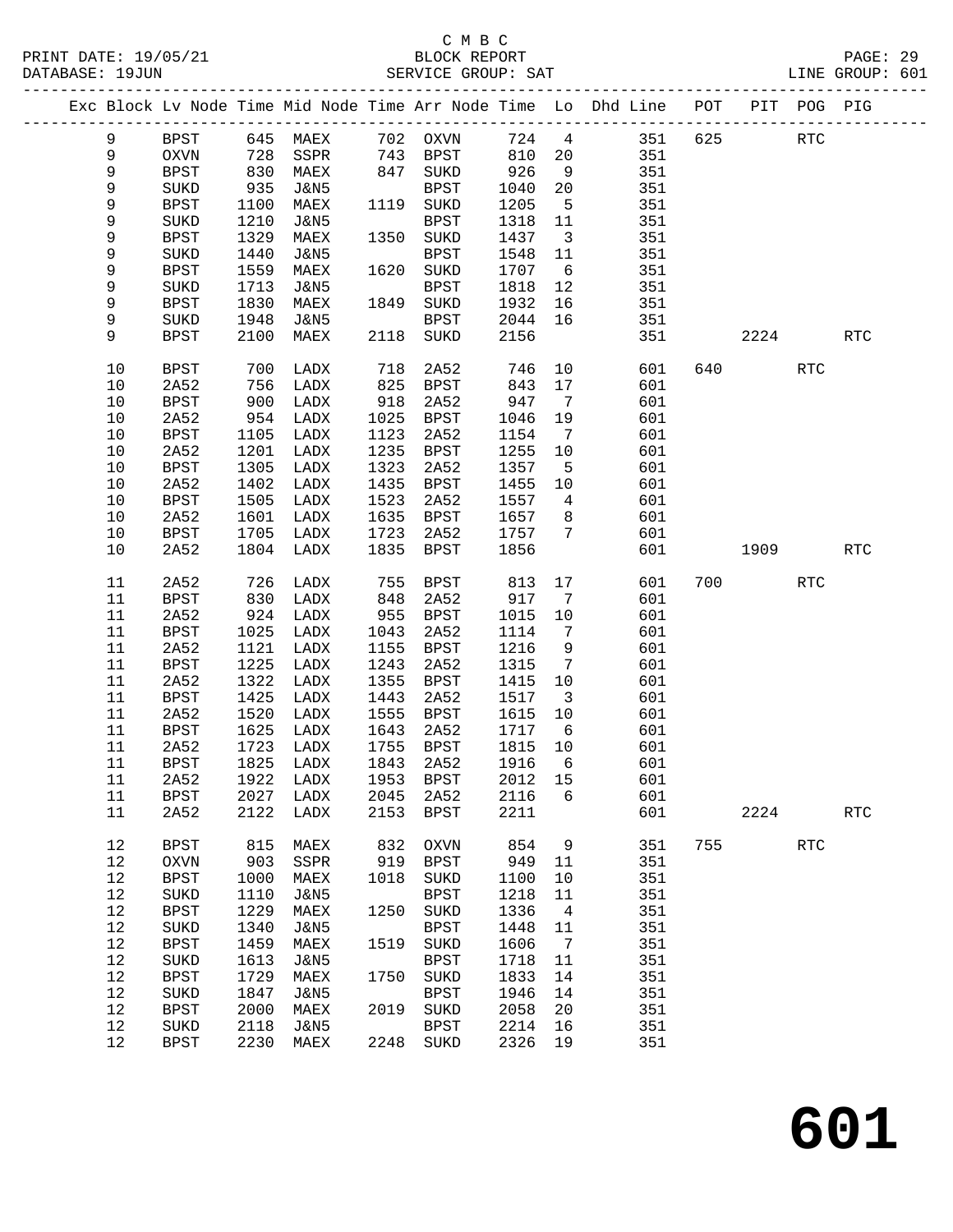|  |    |             |      | Exc Block Lv Node Time Mid Node Time Arr Node Time Lo Dhd Line POT PIT POG PIG |      |             |         |                         |                 |     |                  |      |            |            |
|--|----|-------------|------|--------------------------------------------------------------------------------|------|-------------|---------|-------------------------|-----------------|-----|------------------|------|------------|------------|
|  | 12 |             |      | SUKD 2345 J&N5 BPST 2437 8 351                                                 |      |             |         |                         |                 |     |                  |      |            |            |
|  | 12 | BPST        |      | 2445 J&N3 SUKD 2540                                                            |      |             |         |                         |                 |     | 351              | 2606 |            | RTC        |
|  |    |             |      |                                                                                |      |             |         |                         |                 |     |                  |      |            |            |
|  | 13 | BPST        | 1045 | MAEX                                                                           |      | 1103 OXVN   |         |                         |                 |     | 1129 14 351 1025 |      | RTC        |            |
|  | 13 | OXVN        | 1143 | SSPR                                                                           |      | 1203 BPST   | 1233 11 |                         |                 | 351 |                  |      |            |            |
|  | 13 | BPST        | 1244 | MAEX                                                                           |      | 1305 OXVN   | 1332    | 11                      |                 | 351 |                  |      |            |            |
|  | 13 | OXVN        | 1343 | SSPR                                                                           |      | 1403 BPST   | 1433    | 11                      |                 | 351 |                  |      |            |            |
|  | 13 | BPST        | 1444 | MAEX                                                                           |      | 1504 OXVN   | 1531 14 |                         |                 | 351 |                  |      |            |            |
|  | 13 | OXVN        | 1545 | SSPR                                                                           |      | 1603 BPST   | 1633    | 11                      |                 | 351 |                  |      |            |            |
|  | 13 | BPST        |      | 1644 MAEX                                                                      |      | 1705 OXVN   | 1731 14 |                         |                 | 351 |                  |      |            |            |
|  | 13 | OXVN        | 1745 | SSPR                                                                           |      | 1802 BPST   | 1830 15 |                         |                 | 351 |                  |      |            |            |
|  | 13 | BPST        | 1845 | MAEX                                                                           |      | 1904 OXVN   | 1929    | 18                      |                 | 351 |                  |      |            |            |
|  | 13 | OXVN        | 1947 | SSPR                                                                           |      | 2002 BPST   | 2029    | 16                      |                 | 351 |                  |      |            |            |
|  | 13 | <b>BPST</b> | 2045 | MAEX                                                                           |      | 2104 SUKD   | 2142    | 18                      |                 | 351 |                  |      |            |            |
|  | 13 | SUKD        | 2200 | J&N5                                                                           |      | BPST        | 2253    | 17                      |                 | 351 |                  |      |            |            |
|  | 13 | BPST        | 2310 | LADX                                                                           | 2327 | 2A52        | 2357    | $\overline{\mathbf{c}}$ |                 | 601 |                  |      |            |            |
|  | 13 | 2A52        | 2359 | LADX                                                                           | 2427 | BPST        | 2445    |                         |                 |     | 601 000          | 2458 |            | RTC        |
|  |    |             |      |                                                                                |      |             |         |                         |                 |     |                  |      |            |            |
|  | 14 | BPST        |      | 1045 LADX                                                                      | 1103 | 2A52        | 1134    |                         | $7\overline{ }$ |     | 601 1025         |      | RTC        |            |
|  | 14 | 2A52        | 1141 | LADX                                                                           |      | 1215 BPST   | 1236    | 9                       |                 | 601 |                  |      |            |            |
|  | 14 | <b>BPST</b> | 1245 | LADX                                                                           |      | 1303 2A52   | 1335    | $\overline{7}$          |                 | 601 |                  |      |            |            |
|  | 14 | 2A52        | 1342 | LADX                                                                           |      | 1415 BPST   | 1435    | 10                      |                 | 601 |                  |      |            |            |
|  | 14 | <b>BPST</b> | 1445 | LADX                                                                           |      | 1503 2A52   | 1537    | $\overline{4}$          |                 | 601 |                  |      |            |            |
|  | 14 | 2A52        | 1541 | LADX                                                                           |      | 1615 BPST   | 1636    | 9                       |                 | 601 |                  |      |            |            |
|  | 14 | <b>BPST</b> | 1645 | LADX                                                                           |      | 1703 2A52   | 1737    | $7\overline{ }$         |                 | 601 |                  |      |            |            |
|  | 14 | 2A52        | 1744 | LADX                                                                           |      | 1815 BPST   | 1836 21 |                         |                 | 601 |                  |      |            |            |
|  | 14 | BPST        | 1857 | LADX                                                                           |      | 1915 2A52   | 1946    | 6                       |                 | 601 |                  |      |            |            |
|  | 14 | 2A52        | 1952 | LADX                                                                           |      | 2023 BPST   | 2041 16 |                         |                 | 601 |                  |      |            |            |
|  | 14 | BPST        | 2057 | LADX                                                                           | 2115 | 2A52        | 2146    | 8 <sup>8</sup>          |                 | 601 |                  |      |            |            |
|  | 14 | 2A52        | 2154 | LADX                                                                           |      | 2223 BPST   | 2241 19 |                         |                 | 601 |                  |      |            |            |
|  | 14 | BPST        | 2300 | MAEX                                                                           | 2318 | SUKD        | 2356    |                         |                 |     |                  | 2424 |            | <b>RTC</b> |
|  | 15 | BPST        | 1145 | LADX                                                                           | 1203 | 2A52        | 1235    | $\overline{7}$          |                 |     | 601 1125         |      | <b>RTC</b> |            |
|  | 15 | 2A52        | 1242 | LADX                                                                           |      | 1315 BPST   | 1335 10 |                         |                 | 601 |                  |      |            |            |
|  | 15 | BPST        | 1345 | LADX                                                                           | 1403 | 2A52        | 1437 3  |                         |                 | 601 |                  |      |            |            |
|  | 15 | 2A52        | 1440 | LADX                                                                           |      | 1515 BPST   | 1535 10 |                         |                 | 601 |                  |      |            |            |
|  | 15 | BPST        | 1545 | LADX                                                                           | 1603 | 2A52        | 1637    | $\overline{4}$          |                 | 601 |                  |      |            |            |
|  | 15 | 2A52        | 1641 | LADX                                                                           |      | 1715 BPST   |         |                         |                 | 601 |                  |      |            |            |
|  | 15 | BPST        |      | 1745 LADX                                                                      |      | 1803 2A52   |         |                         |                 | 601 |                  |      |            |            |
|  |    |             |      | 15  2A52  1852  LADX  1923  BPST  1944  13  601                                |      |             |         |                         |                 |     |                  |      |            |            |
|  | 15 | BPST        | 1957 | LADX                                                                           | 2015 | 2A52        | 2046    | 6                       |                 | 601 |                  |      |            |            |
|  | 15 | 2A52        | 2052 | LADX                                                                           | 2123 | <b>BPST</b> | 2141    | 19                      |                 | 601 |                  |      |            |            |
|  | 15 | <b>BPST</b> | 2200 | MAEX                                                                           | 2218 | SUKD        | 2256    | 4                       |                 | 351 |                  |      |            |            |
|  | 15 | SUKD        | 2300 | J&N5                                                                           |      | BPST        | 2353    | 7                       |                 | 351 |                  |      |            |            |
|  | 15 | <b>BPST</b> | 2400 | J&N3                                                                           |      | SUKD        | 2455    | 5                       | 40              | 351 |                  |      |            |            |
|  | 15 | <b>BPST</b> | 2540 | LADX                                                                           | 2557 | 2A52        | 2622    | 2                       |                 | 601 |                  |      |            |            |
|  | 15 | 2A52        | 2624 | LADX                                                                           | 2649 | BPST        | 2707    |                         |                 | 601 |                  | 2720 |            | <b>RTC</b> |
|  |    |             |      |                                                                                |      |             |         |                         |                 |     |                  |      |            |            |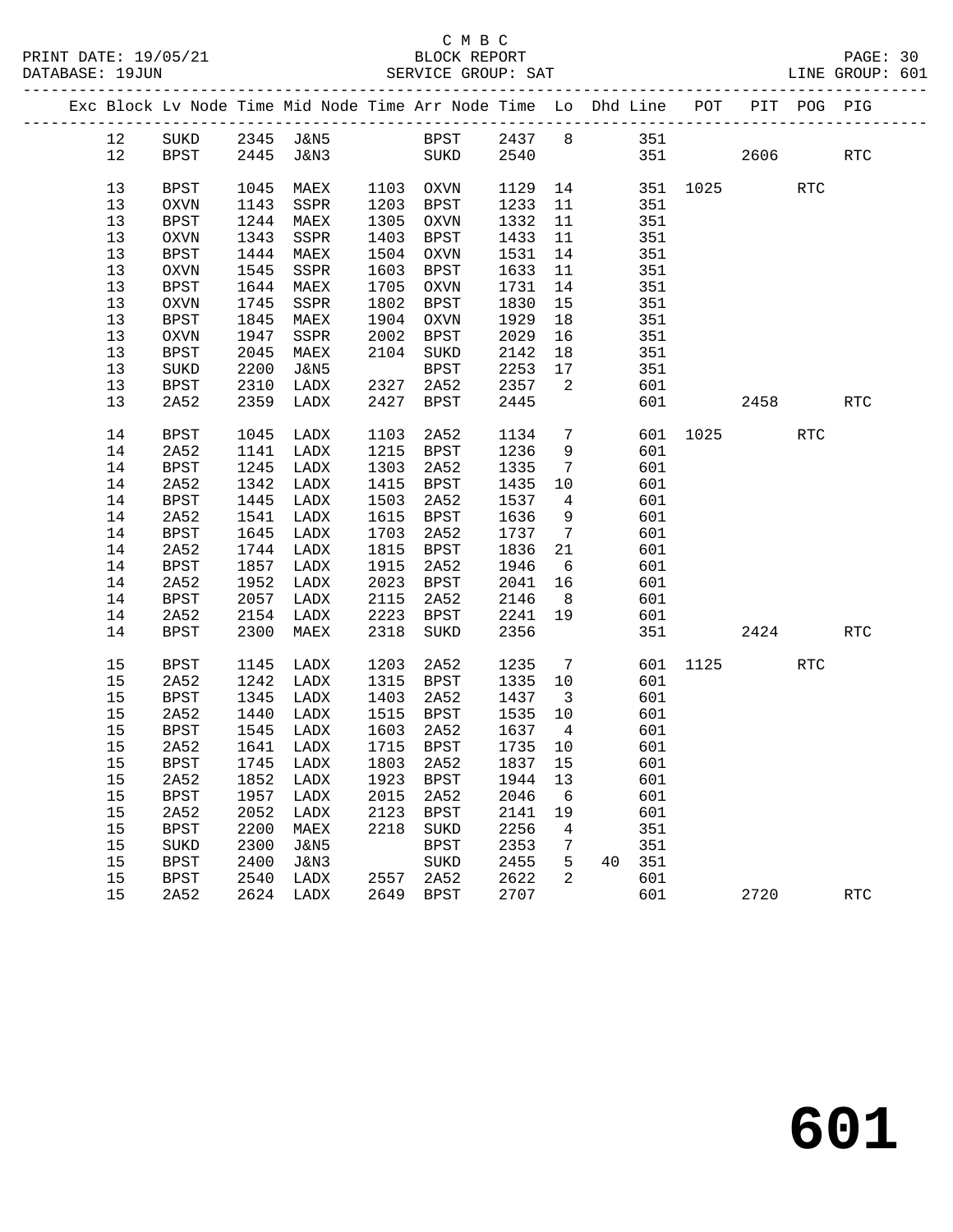| PRINT DATE: 19/05/21<br>DATABASE: 19JUN |    |                                      |            |      |      | C M B C              |                    |    | $\begin{tabular}{l l l l} \hline 19/05/21 & \multicolumn{3}{c}{\text{BLOCK REPORT}} & \multicolumn{3}{c}{\text{PAGE: 31}} \\ \hline \multicolumn{3}{c}{\text{SERVICE GROUP: SAT}} & \multicolumn{3}{c}{\text{LINE GROUP: 620}} \\ \multicolumn{3}{c}{\text{JUNE GROUP: 620}} & \multicolumn{3}{c}{\text{SERVICE GROUP: 620}} \\ \hline \end{tabular}$ |     |             |            |            |  |
|-----------------------------------------|----|--------------------------------------|------------|------|------|----------------------|--------------------|----|-------------------------------------------------------------------------------------------------------------------------------------------------------------------------------------------------------------------------------------------------------------------------------------------------------------------------------------------------------|-----|-------------|------------|------------|--|
| BPST                                    |    | BRIDGEPORT STN<br>RTC Richmond Depot |            |      |      |                      |                    |    | LADX LADNER EXCHANGE<br>TSFE     TSAWWASSEN FERRY TERMINAL                                                                                                                                                                                                                                                                                            |     |             |            |            |  |
|                                         |    |                                      |            |      |      |                      |                    |    | Exc Block Lv Node Time Mid Node Time Arr Node Time Lo Dhd Line POT PIT POG PIG                                                                                                                                                                                                                                                                        |     |             |            |            |  |
|                                         | 40 | BPST                                 |            |      |      |                      |                    |    | 632 28<br>734 11                                                                                                                                                                                                                                                                                                                                      |     | 620 540 RTC |            |            |  |
|                                         | 40 | TSFE                                 |            |      |      |                      |                    |    | 620                                                                                                                                                                                                                                                                                                                                                   |     |             |            |            |  |
|                                         | 40 | BPST                                 | 745<br>855 | LADX |      | 802 TSFE<br>910 BPST | 818                | 37 | 620                                                                                                                                                                                                                                                                                                                                                   |     |             |            |            |  |
|                                         | 40 | TSFE                                 |            | LADX |      |                      | 929<br>1020        | 16 | 620                                                                                                                                                                                                                                                                                                                                                   |     |             |            |            |  |
|                                         | 40 | BPST                                 | 945        | LADX |      | 1003 TSFE            |                    | 35 | 620                                                                                                                                                                                                                                                                                                                                                   |     |             |            |            |  |
|                                         | 40 | TSFE                                 | 1055       | LADX |      | 1111 BPST            | 1131<br>1220       | 14 | 620                                                                                                                                                                                                                                                                                                                                                   |     |             |            |            |  |
|                                         | 40 | BPST                                 | 1145       | LADX |      | 1203 TSFE            |                    | 35 | 620                                                                                                                                                                                                                                                                                                                                                   |     |             |            |            |  |
|                                         | 40 | TSFE                                 | 1255       | LADX |      | 1311 BPST            | 1331               | 14 | 620                                                                                                                                                                                                                                                                                                                                                   |     |             |            |            |  |
|                                         | 40 | BPST                                 | 1345       | LADX |      | 1403 TSFE            | 1421               | 34 | 620                                                                                                                                                                                                                                                                                                                                                   |     |             |            |            |  |
|                                         | 40 | TSFE                                 | 1455       | LADX |      | 1511 BPST            | 1531               | 14 | 620                                                                                                                                                                                                                                                                                                                                                   |     |             |            |            |  |
|                                         | 40 | BPST                                 | 1545       | LADX | 1603 | TSFE                 | 1620               | 35 | 620                                                                                                                                                                                                                                                                                                                                                   |     |             |            |            |  |
|                                         | 40 | TSFE                                 | 1655       | LADX |      | 1711 BPST            | 1731               | 14 | 620                                                                                                                                                                                                                                                                                                                                                   |     |             |            |            |  |
|                                         | 40 | <b>BPST</b>                          | 1745       | LADX | 1803 | TSFE                 |                    | 35 | 620                                                                                                                                                                                                                                                                                                                                                   |     |             |            |            |  |
|                                         | 40 | TSFE                                 | 1855       | LADX | 1910 | BPST                 | 1820<br>1929       | 16 | 620                                                                                                                                                                                                                                                                                                                                                   |     |             |            |            |  |
|                                         | 40 | BPST                                 | 1945       | LADX | 2003 | TSFE                 | 2019               | 36 | 620                                                                                                                                                                                                                                                                                                                                                   |     |             |            |            |  |
|                                         | 40 | TSFE                                 | 2055       | LADX |      | 2109 BPST            | 2127               | 33 | 620                                                                                                                                                                                                                                                                                                                                                   |     |             |            |            |  |
|                                         | 40 | BPST                                 | 2200       | LADX |      | 2214 TSFE            | 2230               | 25 | 620                                                                                                                                                                                                                                                                                                                                                   |     |             |            |            |  |
|                                         | 40 | TSFE                                 | 2255       | LADX | 2309 | BPST                 | 2327               |    | 620                                                                                                                                                                                                                                                                                                                                                   |     | 2340        |            | RTC        |  |
|                                         |    |                                      |            |      |      |                      |                    |    |                                                                                                                                                                                                                                                                                                                                                       |     |             |            |            |  |
|                                         | 41 | <b>BPST</b>                          | 700<br>800 | LADX |      |                      |                    |    | 28<br>620                                                                                                                                                                                                                                                                                                                                             | 640 |             | <b>RTC</b> |            |  |
|                                         | 41 | TSFE                                 |            | LADX |      | 717 TSFE<br>815 BPST | 732<br>834         | 21 | 620                                                                                                                                                                                                                                                                                                                                                   |     |             |            |            |  |
|                                         | 41 | BPST                                 | 855        | LADX | 913  | TSFE                 | 929                | 36 | 620                                                                                                                                                                                                                                                                                                                                                   |     |             |            |            |  |
|                                         | 41 | TSFE                                 | 1005       | LADX |      | 1021 BPST            | 1041               | 14 | 620                                                                                                                                                                                                                                                                                                                                                   |     |             |            |            |  |
|                                         | 41 | BPST                                 | 1055       | LADX |      | 1113 TSFE            | 1130               | 35 | 620                                                                                                                                                                                                                                                                                                                                                   |     |             |            |            |  |
|                                         | 41 | TSFE                                 | 1205       | LADX |      | 1221 BPST            | 1241               | 14 | 620                                                                                                                                                                                                                                                                                                                                                   |     |             |            |            |  |
|                                         | 41 | <b>BPST</b>                          | 1255       | LADX |      | 1313 TSFE            | 1330               | 35 | 620                                                                                                                                                                                                                                                                                                                                                   |     |             |            |            |  |
|                                         | 41 | TSFE                                 | 1405       | LADX |      | 1421 BPST            |                    |    | 620                                                                                                                                                                                                                                                                                                                                                   |     |             |            |            |  |
|                                         | 41 | BPST                                 | 1455       | LADX | 1513 | TSFE                 | 1441 14<br>1532 33 |    | 620                                                                                                                                                                                                                                                                                                                                                   |     |             |            |            |  |
|                                         | 41 | TSFE                                 | 1605       | LADX | 1621 | BPST                 | 1641               |    | 620                                                                                                                                                                                                                                                                                                                                                   |     |             | 1654       | <b>RTC</b> |  |
|                                         |    |                                      |            |      |      |                      |                    |    |                                                                                                                                                                                                                                                                                                                                                       |     |             |            |            |  |
|                                         | 42 | <b>BPST</b>                          | 755        | LADX | 812  | TSFE                 | 828                | 37 | 620                                                                                                                                                                                                                                                                                                                                                   |     | 735 — 13    | RTC        |            |  |
|                                         | 42 | TSFE                                 | 905        | LADX | 920  | BPST                 | 939                | 16 | 620                                                                                                                                                                                                                                                                                                                                                   |     |             |            |            |  |
|                                         | 42 | <b>BPST</b>                          | 955        | LADX | 1013 | TSFE                 | 1030               | 35 | 620                                                                                                                                                                                                                                                                                                                                                   |     |             |            |            |  |
|                                         | 42 | TSFE                                 | 1105       | LADX | 1121 | BPST                 | 1141               | 14 | 620                                                                                                                                                                                                                                                                                                                                                   |     |             |            |            |  |
|                                         | 42 | <b>BPST</b>                          | 1155       | LADX | 1213 | TSFE                 | 1230               | 35 | 620                                                                                                                                                                                                                                                                                                                                                   |     |             |            |            |  |
|                                         | 42 | TSFE                                 | 1305       | LADX |      | 1321 BPST            | 1341               | 14 | 620                                                                                                                                                                                                                                                                                                                                                   |     |             |            |            |  |
|                                         | 42 | <b>BPST</b>                          | 1355       | LADX | 1413 | TSFE                 | 1431 34            |    | 620                                                                                                                                                                                                                                                                                                                                                   |     |             |            |            |  |
|                                         | 42 | TSFE                                 | 1505       | LADX |      | 1521 BPST            | 1541               |    | 620                                                                                                                                                                                                                                                                                                                                                   |     |             | 1554       | RTC        |  |
|                                         |    |                                      |            |      |      |                      |                    |    |                                                                                                                                                                                                                                                                                                                                                       |     |             |            |            |  |

**620**